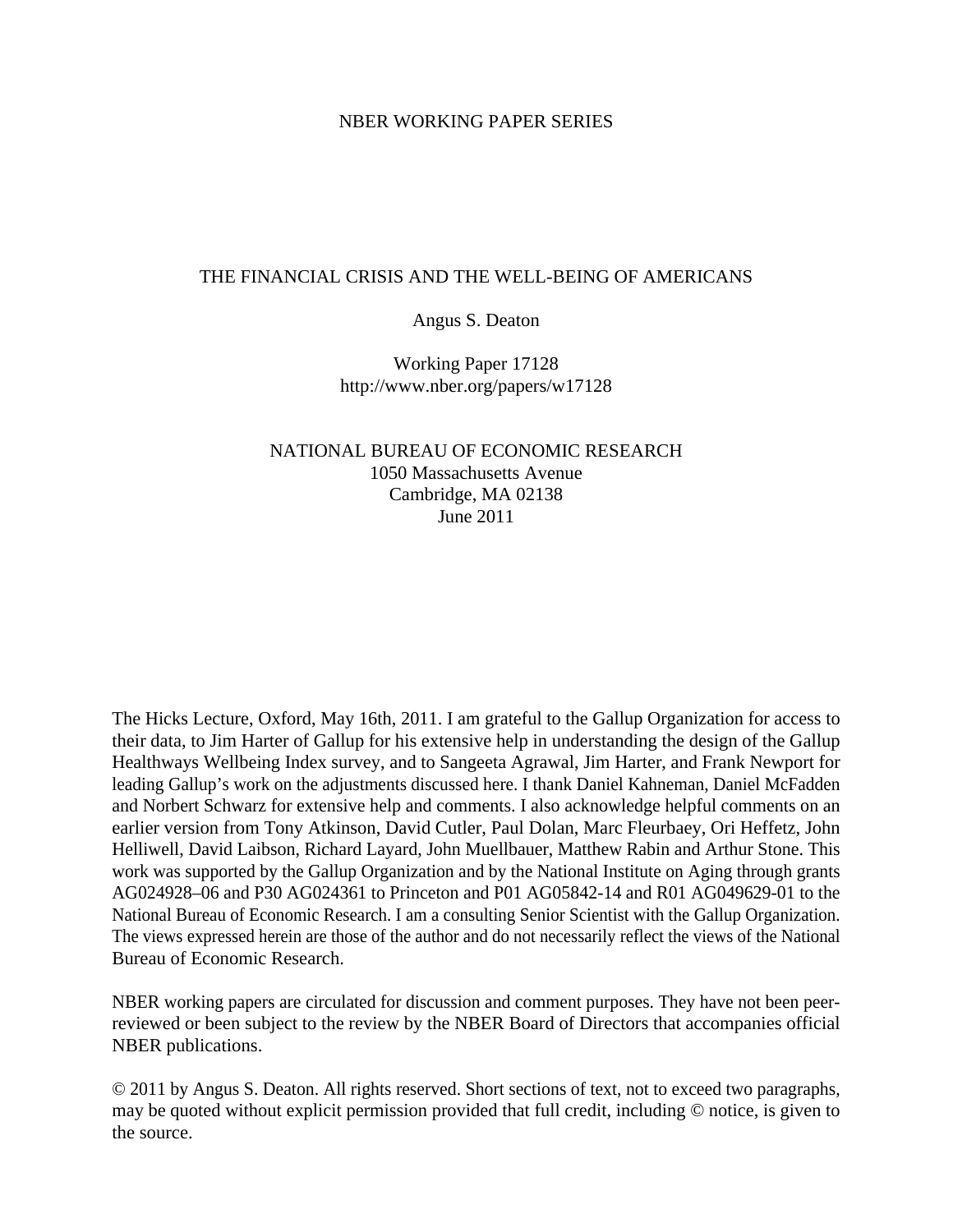The Financial Crisis and the Well-Being of Americans Angus S. Deaton NBER Working Paper No. 17128 June 2011 JEL No. E01,E32,H0,I31

#### **ABSTRACT**

The Great Recession was associated with large changes in income, wealth, and unemployment, changes that affected many lives. Since January 2008, the Gallup Organization has been collecting daily data on 1,000 Americans each day, with a range of self-reported well-being (SWB) questions. I use these data to examine how the recession affected the emotional and evaluative lives of the population, as well as of subgroups within it. In the fall of 2008, around the time of the collapse of Lehman Brothers, and lasting into the spring of 2009, at the bottom of the stock market, Americans reported sharp declines in their life evaluation, sharp increases in worry and stress, and declines in positive affect. By the end of 2010, in spite of continuing high unemployment, these measures had largely recovered, though worry remained higher and life evaluation lower than in January 2008. The SWB measures do a much better job of monitoring short-run levels of anxiety as the crisis unfolded than they do of reflecting the evolution of the economy over a year or two. Even large macroeconomic shocks to income and unemployment can be expected to produce only small and hard to detect effects on SWB measures. SWB, particularly evaluation of life as a whole, is sensitive to question order effects. Asking political questions before the life evaluation question reduces reported life evaluation by an amount that dwarfs the effects of even the worst of the crisis; these order effects persist deep into the interview, and condition the reporting of hedonic experience and of satisfaction with standard of living. Methods for controlling these effects need to be developed and tested if national measures are to be comparable over space and time.

Angus S. Deaton 328 Wallace Hall Woodrow Wilson School Princeton University Princeton, NJ 08544-1013 and NBER deaton@princeton.edu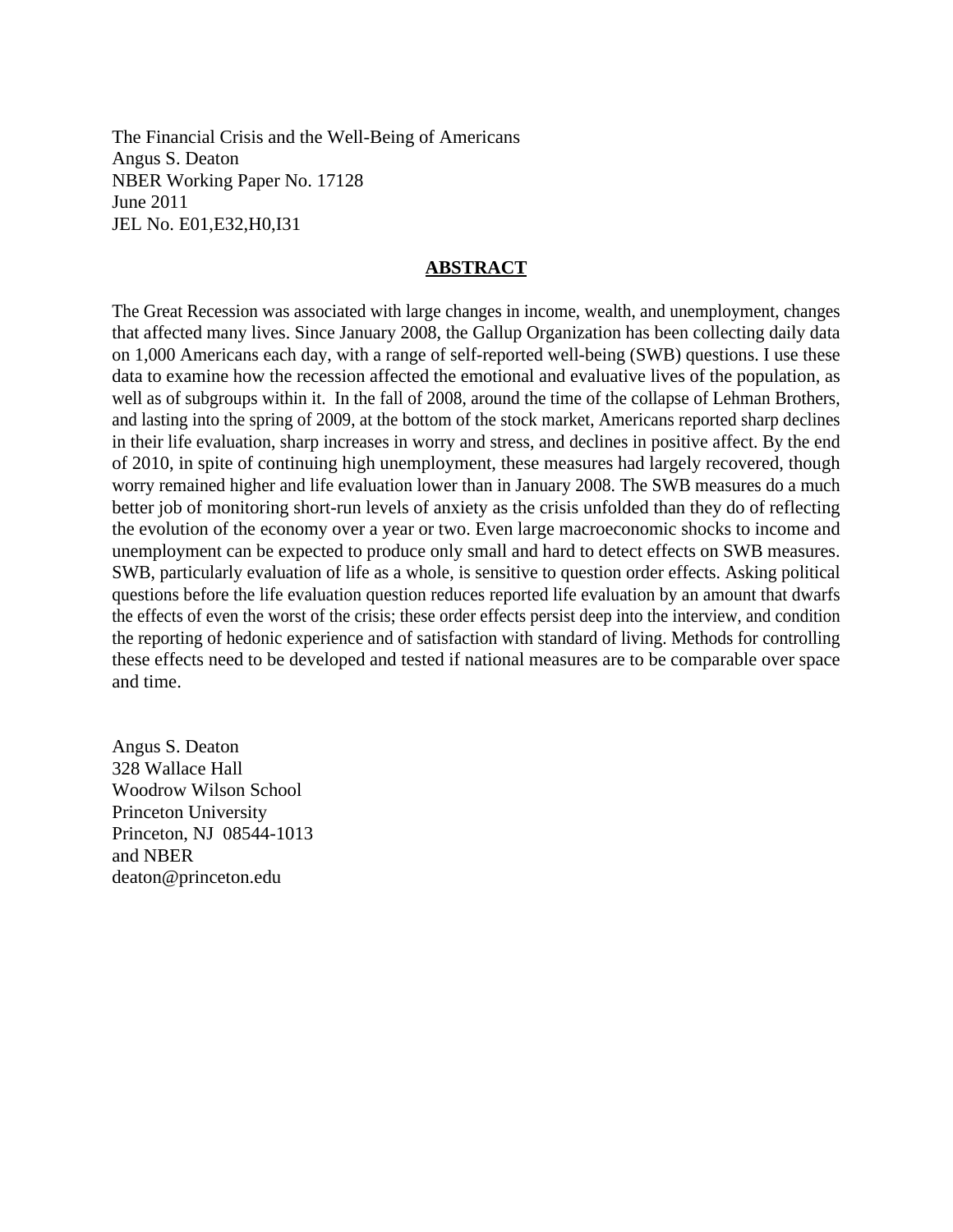#### 1. Introduction

The financial crisis that began in the summer of 2008 saw a rise in the unemployment rate from 4.8 percent in April 2008 to 10.6 percent at its peak in January 2010, a 4.4 percent drop in employee compensation over five months in 2009–10, large stimulus-associated tax credits and rebates, a 4.7 percent drop of personal disposable income in May 2008 and 1.7 percent in May 2009, as well as a collapse and subsequent recovery of the stock market—the S & P 500 Index on March  $6<sup>th</sup>$ , 2009 had fallen to 40 percent of its all time high of October 2007, and then more than doubled again by end 2010. Through the fall in the market and the fall in the prices of housing and of other assets, sixty percent of households saw their wealth decline between 2007 and 2009, and 25 percent lost more than half of their wealth, not including defined benefit pensions, Bricker et al (2011); these declines were widespread, affecting large shares of households across all age, income, and education groups, Chakrabarti et al (2011), Hurd and Rohwedder (2010). Financial losses were associated with reductions in consumption, and many households reduced consumption even without experiencing financial losses, Christelis et al (2011), Shapiro (2010).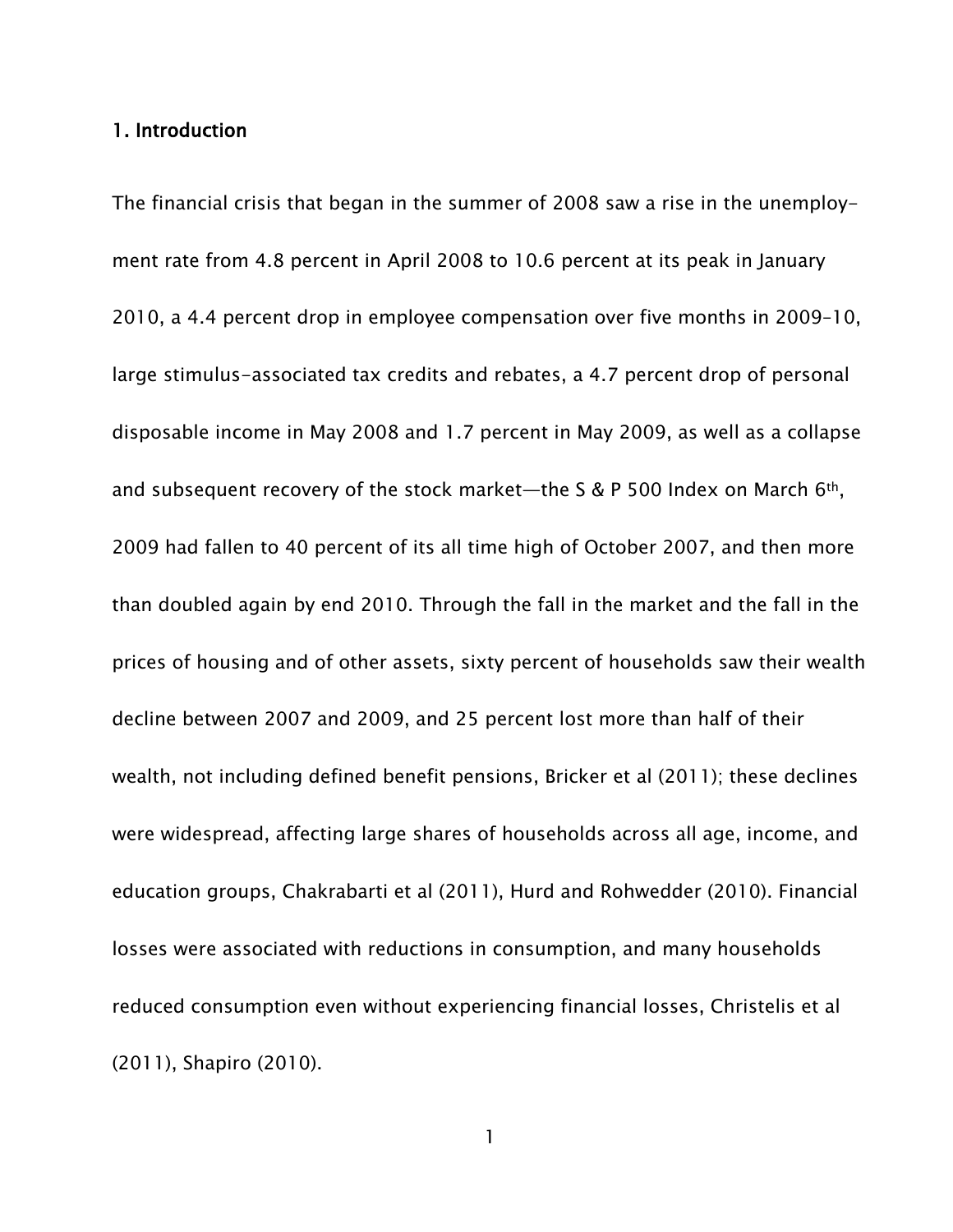These are large fluctuations in magnitudes that matter to people. Income, wealth, and joblessness are among the measures on which economists have traditionally focused. In the well-being literature too, a host of studies identify income and unemployment as two of the most important and reliable determinants of self-reported subjective well-being (SWB). Unemployment, in particular, typically exerts a larger negative influence than can be accounted for by the associated reduction in income. Although there is less literature on the effects of wealth on well-being, a 60 percent drop in the market has dramatic effects on expected future incomes, especially for those who are nearing a retirement to be funded out of accumulated saving or defined-contribution pension funds. These events had different economic implications for people of different ages; the elderly are not much affected by unemployment or employee compensation, but some are susceptible to stock market fluctuations. Young people may shrug off falls in wealth when they have not yet accumulated much and have many years before they need it, while their parents, nearing retirement, may see an imminent threat to their future.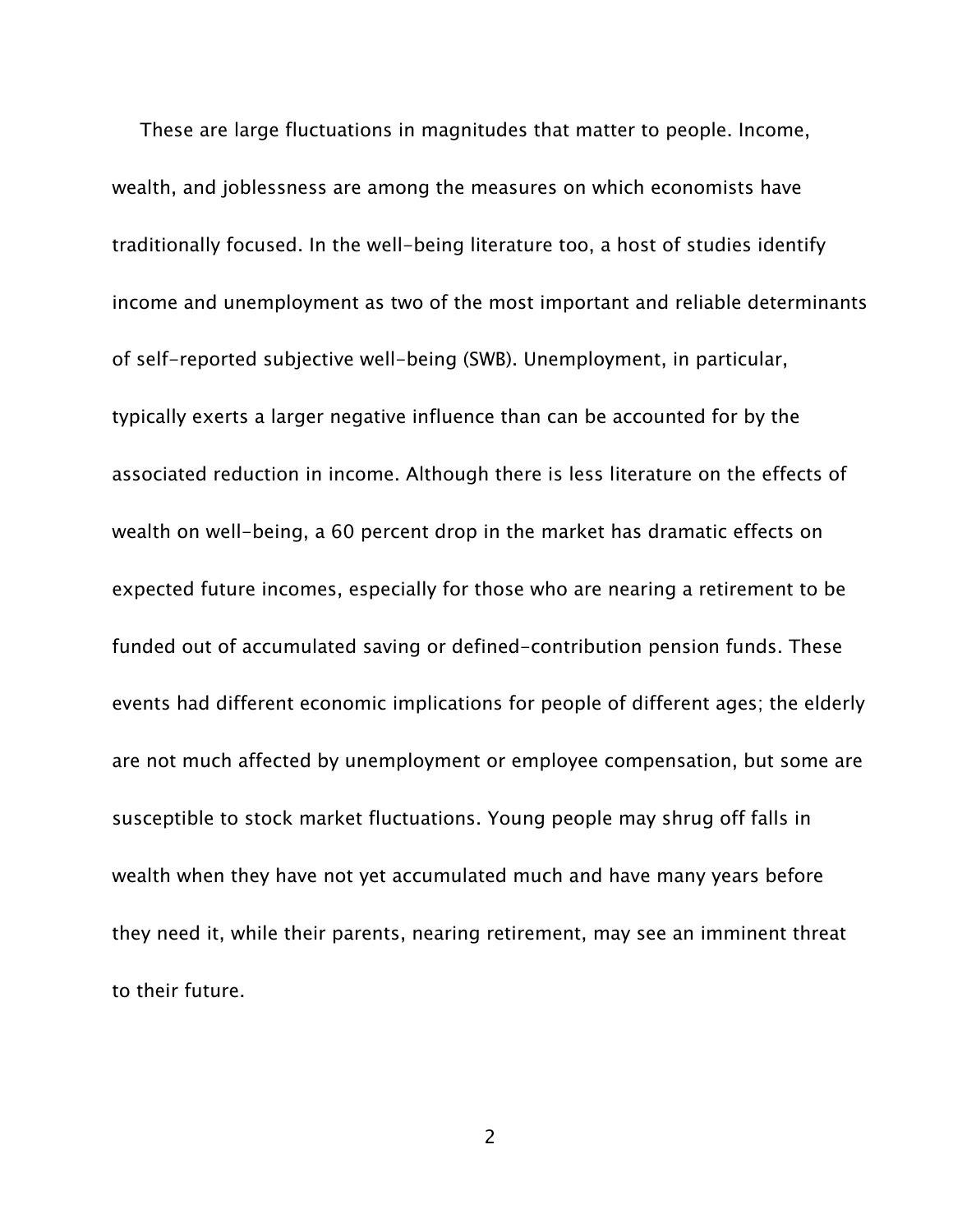The crisis brought harm to many, but it is a boon to researchers on subjective well-being, for whom it provided an unparalleled opportunity to examine how these events affected the standards of living, the emotional experiences, and life evaluations of those who lived through it. Our ability to make this evaluation is made possible by the data from the Gallup Healthways Well-being Index (henceforward GHWBI). Starting on January 2nd, 2008, Gallup has run a daily (landline and cell-phone) telephone poll of 1,000 randomly-sampled adult Americans each day who are asked about how their lives are going, whether they are satisfied with their standard of living, and whether they experienced a range of feelings on the previous day. Over the three year period examined here, from 2nd January 2008 to 29th December 2010, there are around a million observations on self-reported well-being, as well as on demographics, income, occupation, employment status and numerous health measures. These data allow daily tracking, not only of national averages, but of the outcomes of different groups.

In addition to investigating reports of well-being over the crisis, I look at a range of methodological issues. One is the long-standing question of whether variations in self-reported subjective well-being (SWB) over time correspond to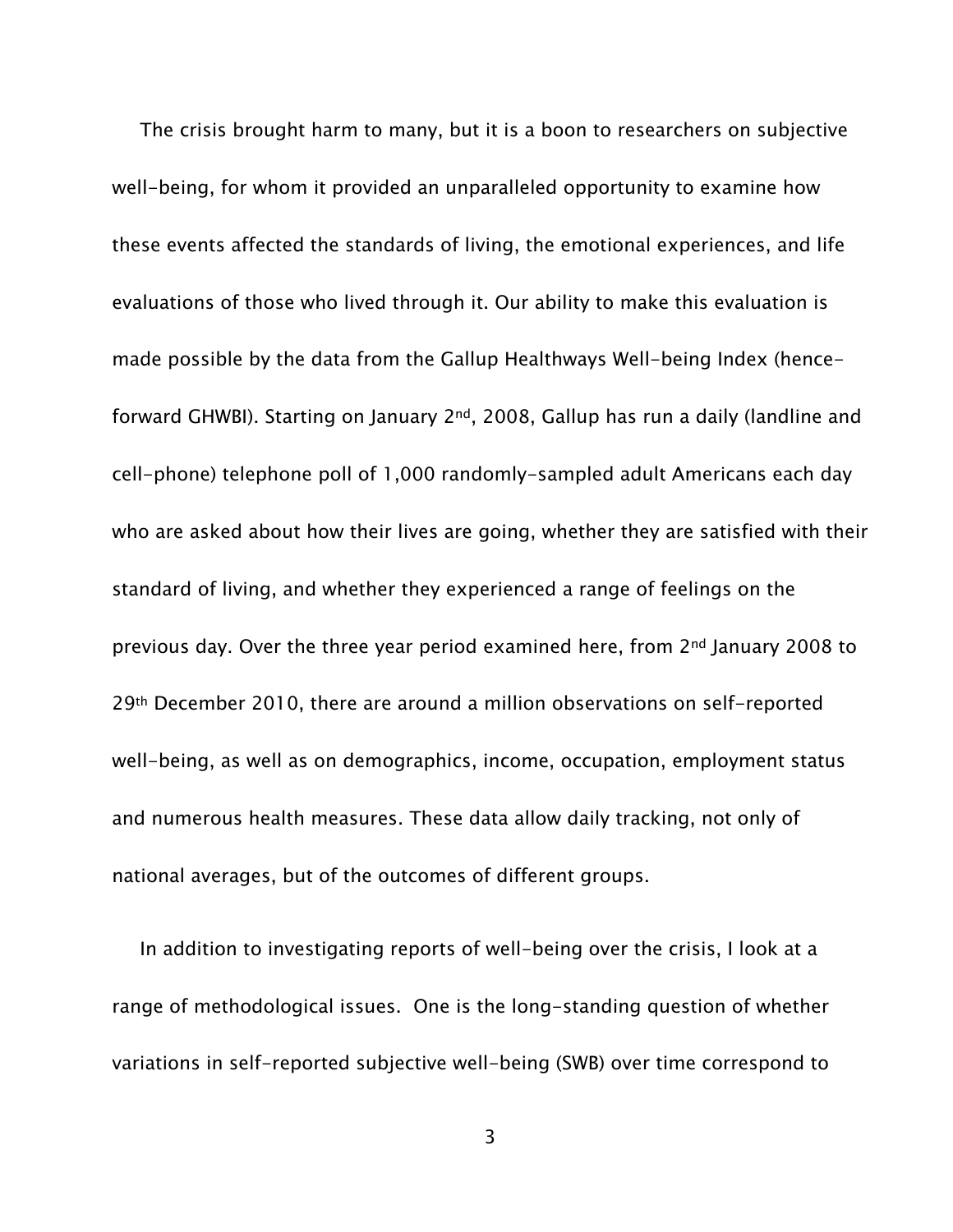what might be expected from cross-section analysis. A three year period is too short to address the Easterlin paradox, that long-term growth appears not to generate the increase in SWB that would be predicted from the positive effects of income in the cross-section, but I can examine whether the large fluctuations in income and unemployment generate fluctuations in SWB that match the findings from the cross-section. The literature on well-being over the business-cycle, Di Tella, MacCulloch, and Oswald (2001, 2003), Wolfers (2003), di Tella and MacCulloch (2009) has relied on data pooled over several countries, rather than on tracking well-being over time within a single country as here, although Stevenson and Wolfers (2008) show that the output gap in the US predicts well-being. This literature also argues that people dislike inflation and unemployment, even controlling for their own experience, which would drive a wedge between the cross-sectional and time-series effects of macroeconomic outcomes, see also Clark, Knabel and Rätzel (2011) for discussion and reinterpretation.

I also ask whether the temporal tracking of self-reported well-being measures is useful for economic policy beyond the standard dashboard of measures such as employment, income, and financial market indicators. Many happiness researchers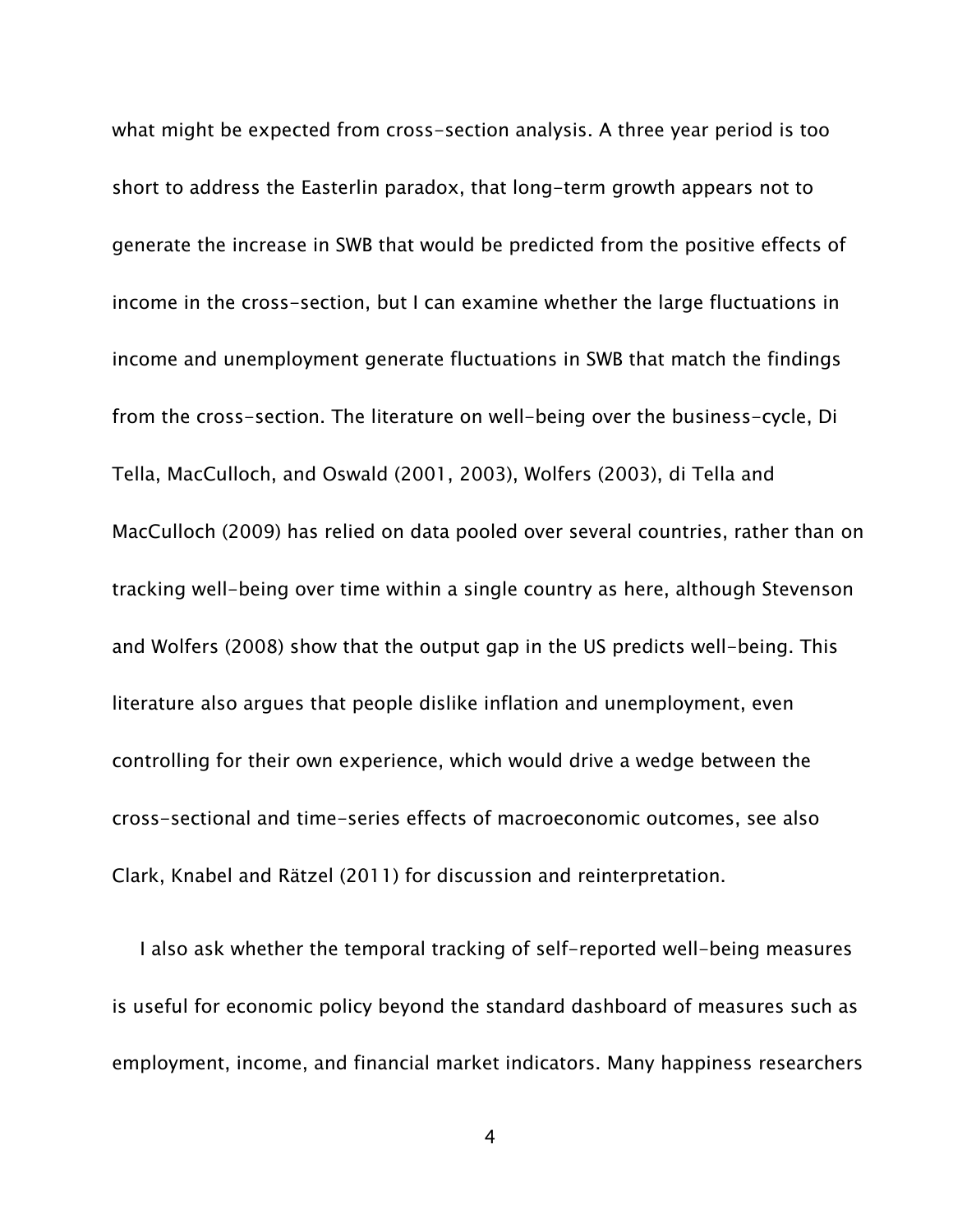argue that SWB provides a deeper and more comprehensive measure than standard economic indicators and should take priority over them. That SWB should be routinely collected by national statistical agencies, at least as a supplementary measure, was given impetus by the positive recommendations in Stiglitz, Sen, and Fitoussi (2009), and many statistical offices in Europe are currently moving in this direction. Yet questions remain. Although SWB measures have led to many important insights in the cross-section—for example about the relative importance of income and unemployment, or of marriage and marital dissolution, or of nonpriced amenities—the usefulness of average SWB for macroeconomic monitoring over time is far from established, and investigating that is one of my main concerns in this paper.

The paper is constructed as follows. I start, in section 2, with a brief discussion of concepts of well-being, including reminders of longstanding concerns about happiness measures in general, and within SWB measures, the differences between hedonic and evaluative measures of well-being; this distinction is important in what follows. Section 3 discusses the behavior of the life evaluation over the crisis, and documents the sensitivity of the measure to questionnaire order effects. It also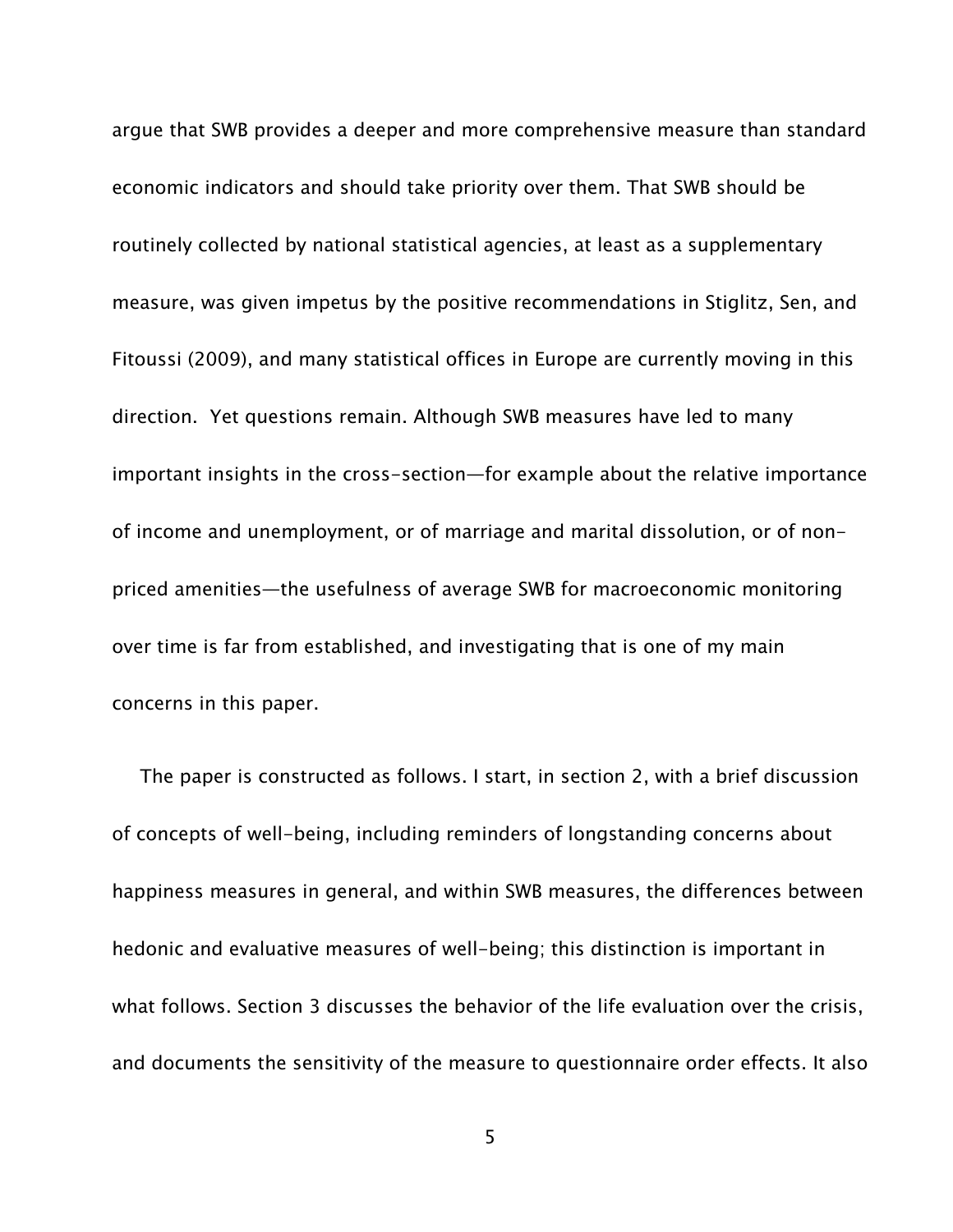presents an attempt to repair the series to permit substantive analysis. Section 4 shows what happened to life evaluation and hedonic experience over the crisis, and Section 5 relates that experience to macroeconomic magnitudes such as income, unemployment, and the stock market. Section 6 concludes.

### 2. Preliminaries: concepts and measures of well-being

Self-reported well-being is my main topic in this paper, but I do not wish to approach it uncritically, but rather to keep in mind longstanding objections to these measures. Sir John Hicks, after whom this lecture is named, played a central role in banishing cardinal utility from economics, replacing it with "choice" utility, an ordinal representation of preferences, together with a welfare economics that eschewed interpersonal comparisons and, at the individual level, emphasized the income required to attain a given standard of living. This long standing skepticism has been eroded in recent years by a literature in economics and psychology that has demonstrated the usefulness of self-reported well-being measures in a number of contexts. Nor has choice utility gone unscathed. Experimental work has also found biases in recollections of events that will sometimes cause choices to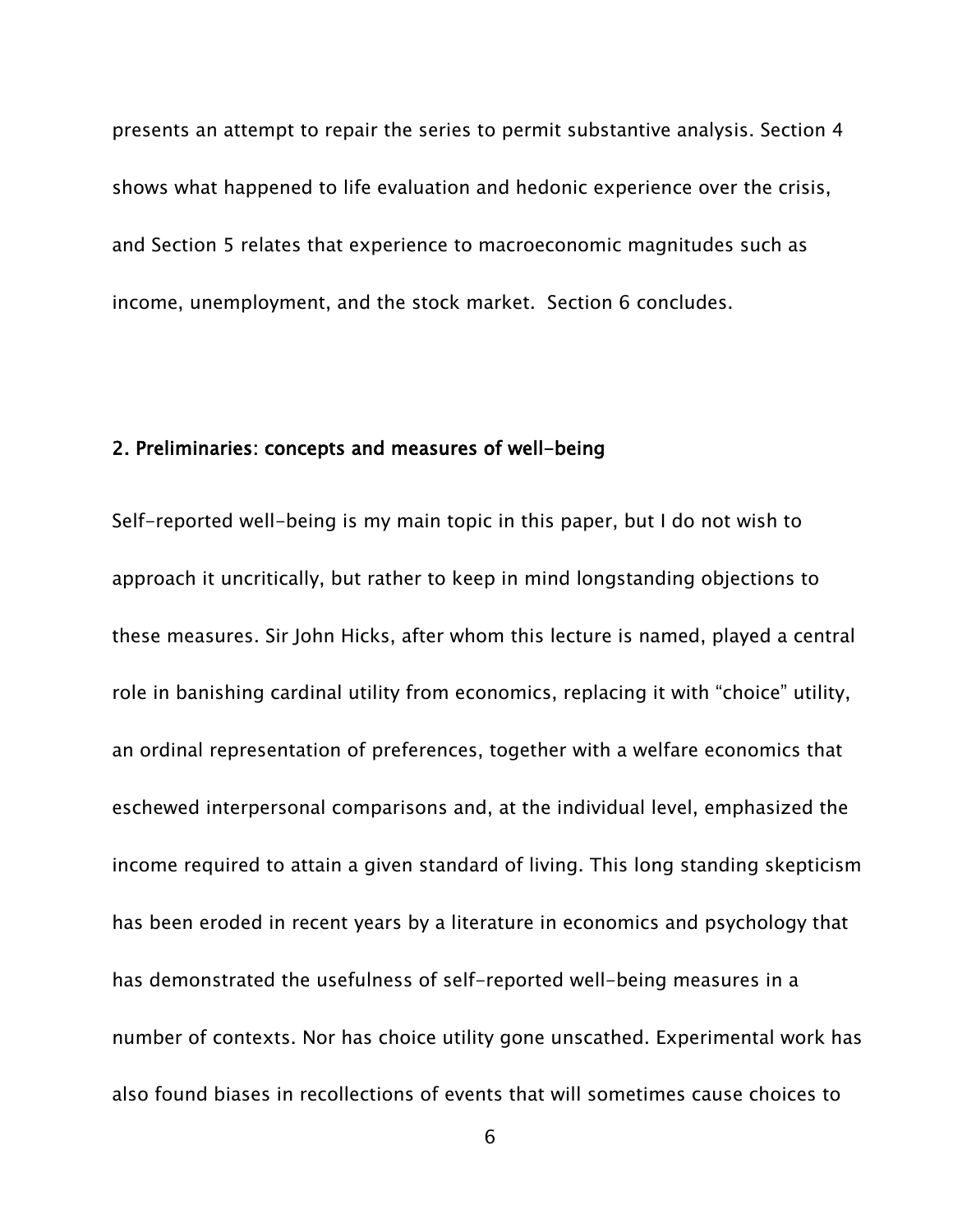deviate from people's own preferences, Kahneman, Wakker and Sarin (1997) suggesting that direct measures of momentary feelings, integrated over time, might be more reliable guides to decision that remembered utility.

Yet many of the original concerns remain important. One of the most important is associated with adaptation to circumstances. If people become accustomed to economic misery, so that the response of SWB to such pain is only temporary, the continuing harm is no less real nor demanding of policy attention just because people say that they are used to it. Sen (1985, 14) notes that "a person who is illfed, undernourished, unsheltered, and ill can still be high up in the scale of happiness or desire fulfillment if he or she has learned to have `realistic' desires and to take pleasures in small mercies." By accepting people's own assessment in such circumstances, "the metric of happiness may, therefore, distort the extent of deprivation in a specific, and biased way," and "it would be ethically deeply mistaken to attach a correspondingly small value to the loss of well-being because of this survival strategy," Sen (1987, 45–6). I accept these arguments, and believe that we should not base policy on a measure that is subject to hedonic adaptation. Yet the extent to which any particular measure of SWB is actually subject to the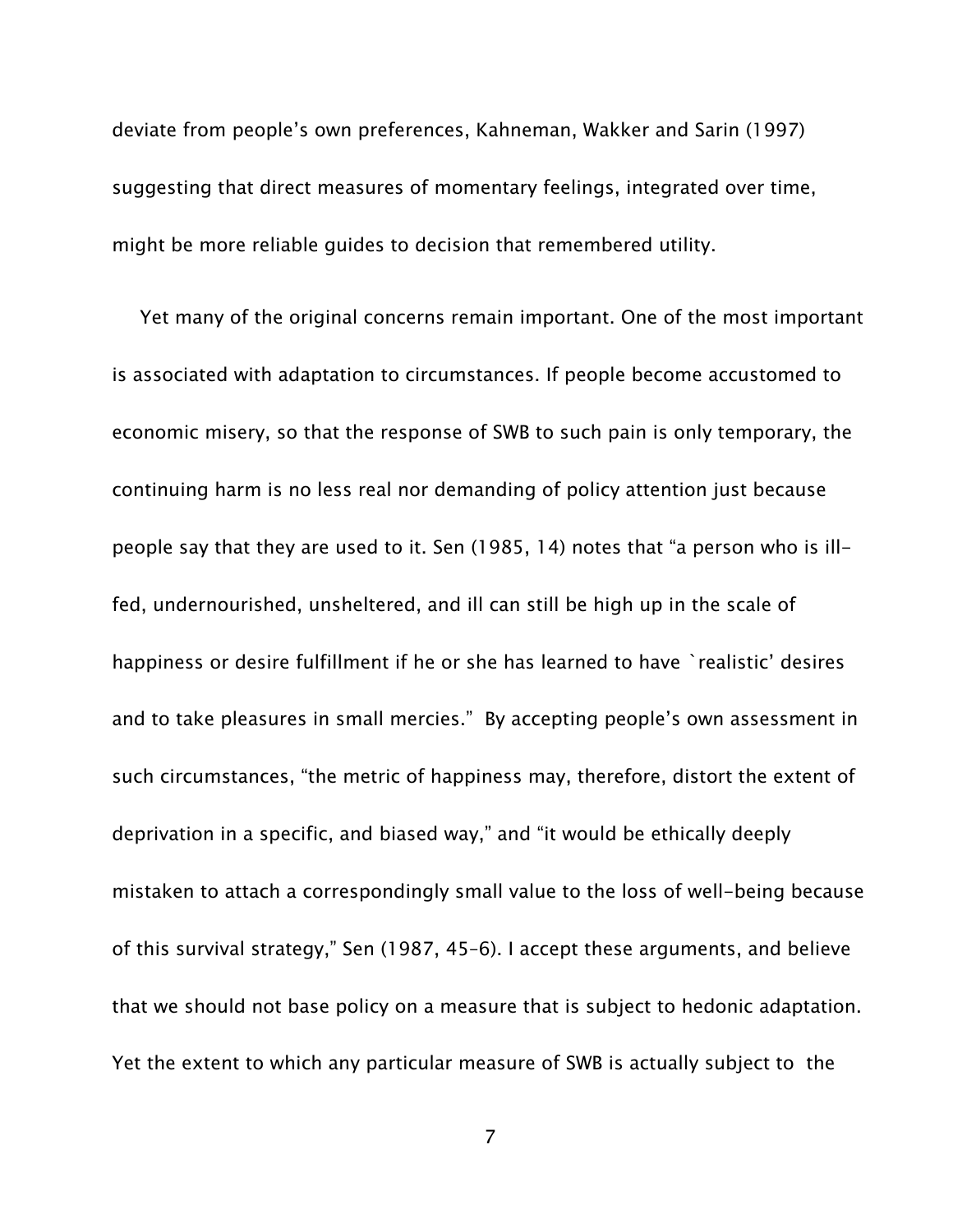adaptation critique is a question that can be investigated empirically, so that it is possible that Sen's concern is hypothetical, or is hypothetical for some measures but real for others. Note also that Sen does not deny the goodness of happiness in and of itself, only that it is an unreliable indicator of overall well-being. Put differently, "(t)he central issue is not the significance of happiness, but the alleged insignificance of everything else, on which many advocates of the happiness perspective seem to insist," Sen (2009, 173). Beyond that, not everyone accepts that questions about pleasure, or about how life is going, reveal anything about those aspects of life that are the most important or most meaningful, Nussbaum (2007).

A second concern, documented in the psychology literature, focuses on the measurement of SWB, particularly in response to questions about the evaluation of life as a whole. The answers to these questions are often treated as if "global feelings of well-being . . . remain relatively constant over extended periods, and that people can describe them with candor and accuracy," Campbell (1981, quoted in Schwarz and Strack, 1999). But as Schwarz and Strack's review makes clear, actual reports "do not reflect a stable inner state of well-being" that is always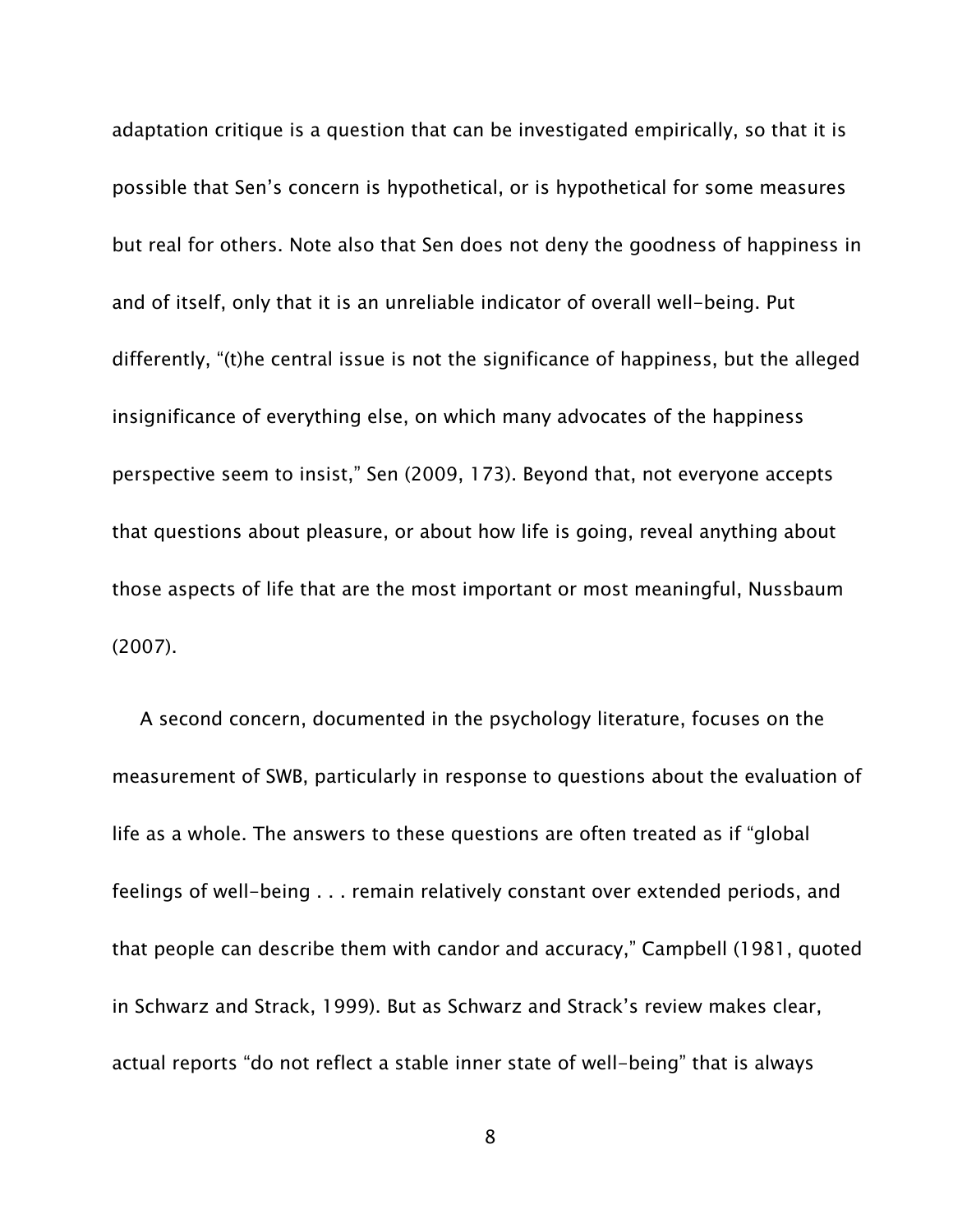available, but rather judgments that are formed in response to the question, which makes them subject to context effects, Schwarz and Strack (1999, 61). That these warnings must be taken seriously will be amply documented in the results presented below.

One key distinction is between "living life" and "thinking about life," Kahneman and Riis (2005). On the one hand, there is a range of feelings that comprise emotional well-being (or hedonic well-being or experienced happiness); these feelings, such as enjoyment, sadness, happiness, anger, stress, or worry, are mostly evanescent and rapidly forgotten, but make up the hedonic texture of life as we live it. On the other hand, there is the assessment or evaluation of life as a whole that is prompted by questions about life satisfaction or about how life is going overall.

The gold-standard for measuring emotional well-being is experience sampling, by which people are randomly prompted to record their current activities and feelings; a less demanding alternative is the Day Reconstruction Method (DRM), Kahneman et al (2004), by which people are asked to reconstruct their activities over the previous day, and to associate feelings experienced during each episode.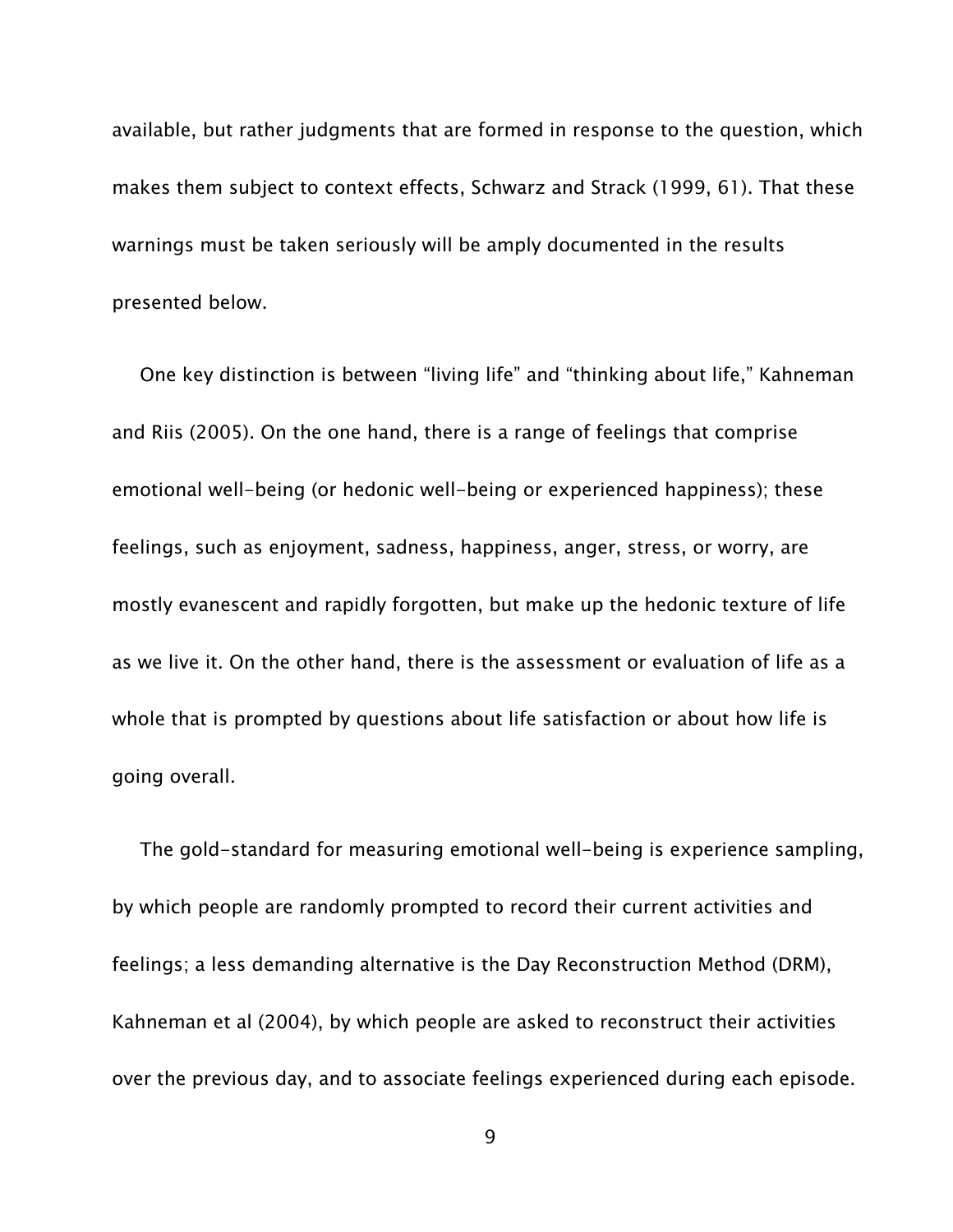Experience sampling and the DRM both allow the construction of hedonic wellbeing measures by summing over episodes. The American Time Use Survey contains a DRM module. In the Gallup data, a DRM is not feasible, but respondents are presented with a list of emotions, such as stress, worry, and happiness, and are asked to say yes or no to questions about whether they experienced a lot of each on the previous day. In this paper, I shall look at a range of these feelings, including happiness, smiling, enjoyment, sadness, worry, stress, and anger, as well as a similar question about physical pain.

Life evaluation is most often measured by a question that asks people to report on a several point scale how satisfied they are with their life as a whole. In the Gallup surveys, the question is Cantril's (1965) Self-Anchoring Scale, a ladder question which asks respondents on which rung they stand of an 11-rung ladder where 0 is the "worst possible life for you" and 10 is the "best possible life for you." It is possible that this ladder question, analyzed here, is a purer question of life evaluation than is life satisfaction, where the use of the word "satisfaction" invites contamination by the respondent's current hedonic state. The 11-point scale, with equally spaced "rungs," invites respondents to think of equal intervals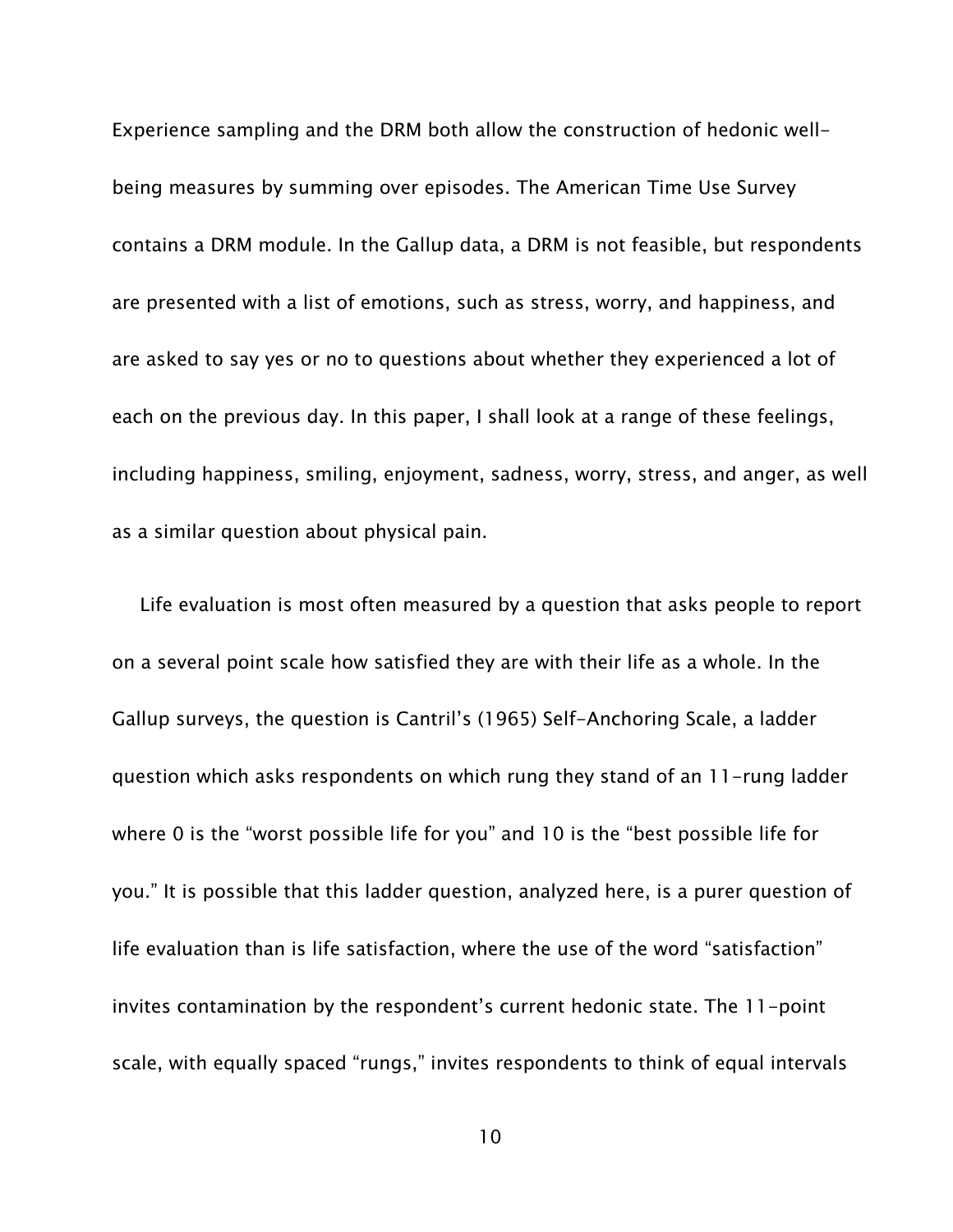as having the same interpretation, so that the difference between 1 and 2 is the same as the difference between 8 and 9, which permits analysis in terms of means rather than, for example, ordered probits, though differences in results are typically not important.

That hedonic and evaluative well-being behave differently has been reported in a number of studies. Kahneman et al (2004) find, contrary to their initial hypothesis, that measures of affect are more subject to adaptation and less tightly linked to long-term life circumstances than are measures of life evaluation. Kahneman and Deaton (2010) find that reports of life evaluation (Cantril's ladder), positive affect, negative affect, and stress are all better at higher incomes. However, while the effects of income on affect and stress satiate at an annual income of around \$75,000, higher incomes continue to be associated with higher life evaluation throughout beyond \$75,000, with the average ladder approximately linear in the logarithm of household income. In a similar vein, life evaluation, but not affect, is better among more educated people.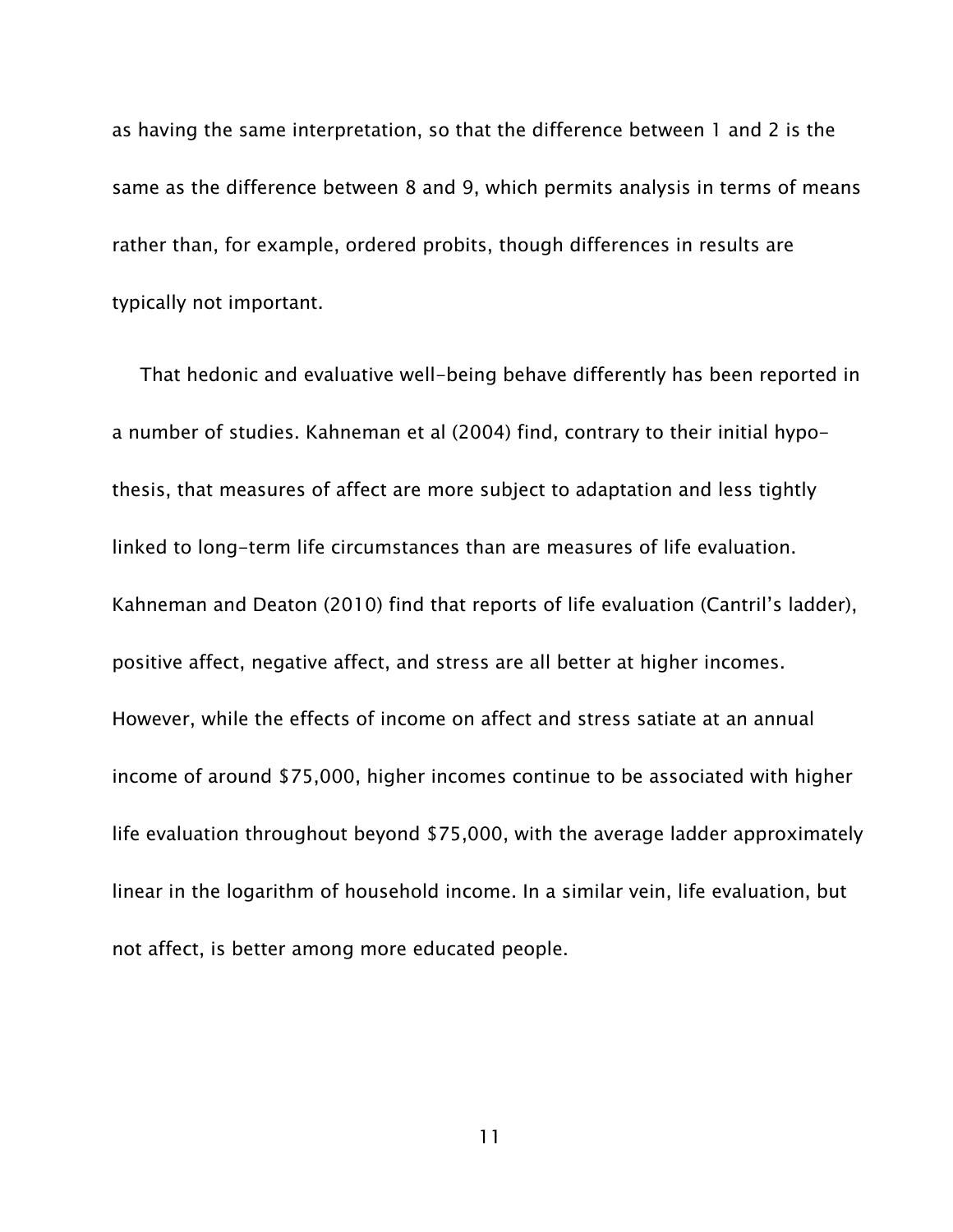Figure 1 explores the distinction in another way and shows the average reports for life evaluation and for affect for each day of the week. The average reported



### Figure 1: Mean ladder and affect by day of the week

Notes: Averages are taken over all respondents from January 2<sup>nd</sup>, 2008 to December 29, 2010. Positive affect is the average of the fractions of respondents who said that they experienced a lot of smiling, enjoyment, and happiness in the previous day. Not blue is one minus the average of respondents who reported a lot of worry or sadness in the previous day. Stress free is the fraction of respondents who did not report a lot of stress on the previous day

ladder, in the top left panel, shows essentially no variation over the week, while

positive affect, negative affect, and stress (here coded so that higher is always

better) all show superior hedonic outcomes at weekends than in the week, with

Fridays intermediate between week and weekend. At this daily frequency, affect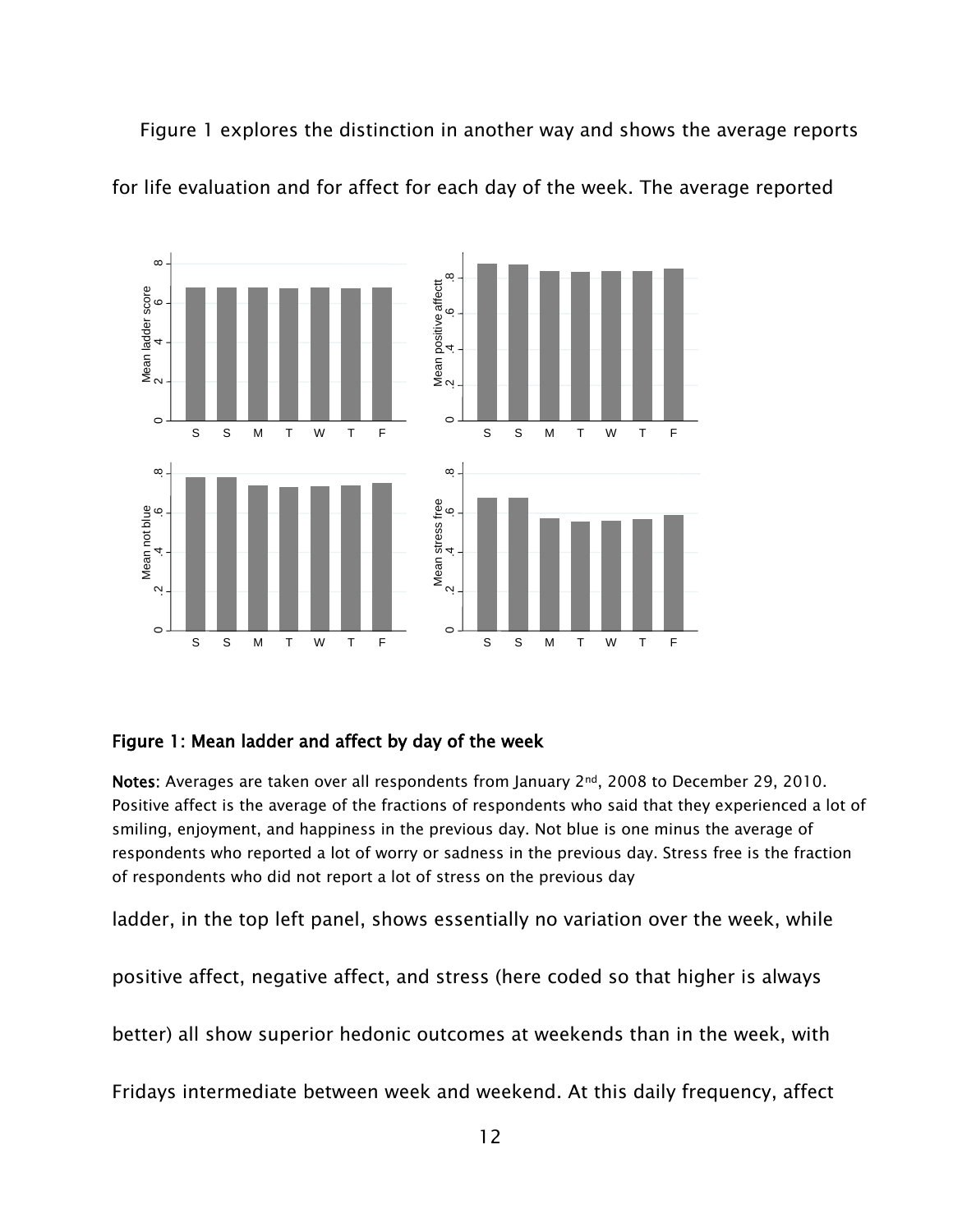responds to circumstance, while life evaluation does not. (Note that Americans generally evaluate their lives very highly, around 7 on a scale of 0 to 10, and that most people experience a great deal of positive emotion, little negative emotion, and no stress.) There are also marked differences in patterns of life evaluation and of affect over the life-cycle. Stone et al (2010) replicate the now familiar finding that life evaluation falls with age until middle age, rising mildly thereafter, but also a remarkably large decline in reported stress, worry, and anger with age. This is consistent with socioemotional selectivity theory, Carstensen et al (1999), according to which people, as they age, acquire emotional capital, a set of skills that allows the ever-more successful avoidance of negative emotional experiences. These benefits of age, together with more modest increases in positive emotional experience, perhaps offset the increase in physical pain and may help account for the increase in overall well-being with age in spite of deteriorating health.

That the ladder responds to long-term circumstances and emotions to shortterm circumstances is further supported by international evidence from Gallup's World Poll, which asks similar questions in more than 150 countries around the world. In Deaton (2008), I show that, across countries, average ladder scores are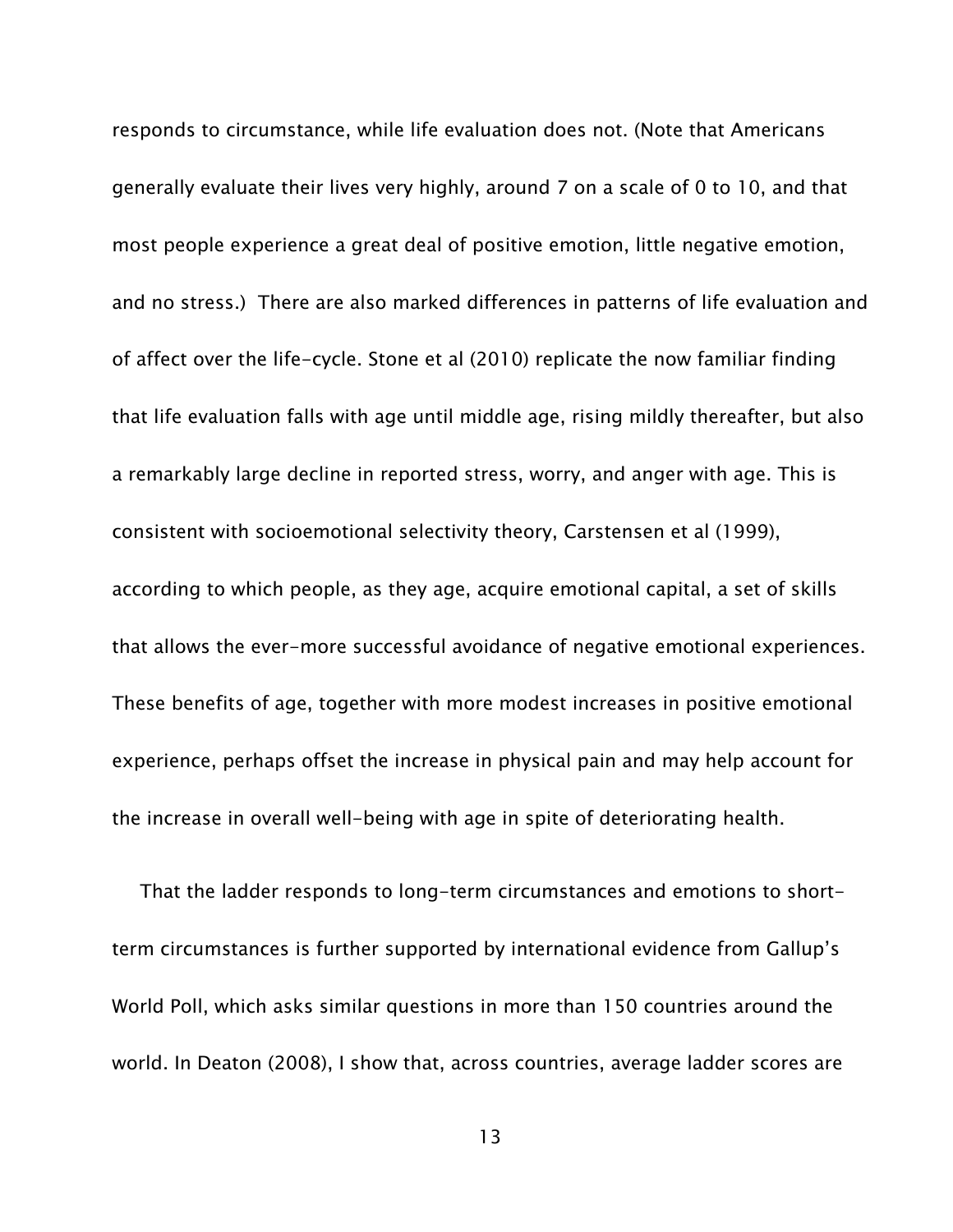linearly related to the logarithm of per capita GDP. There are large differences across countries, from Togo, Benin, and Chad, with average ladder scores between 3 and 4, to Denmark, with an average ladder score around 8. An Increase of 1 in the log of per capita GDP is associated with an increase in the average ladder score of 0.84, and the simple correlation is 0.83, Deaton (2008, Table 1, Figure 1.) For future reference, it is important to note that international differences in income are very large compared to what is seen in time-series; a difference in log GDP of 1 corresponds to a GDP that is 2.7 times as large or about 20 years of rapid economic growth, while Togo's per capita income is barely two percent of that of the United States, a difference that took a quarter of a millennium to establish.

In contrast to life evaluation, the average hedonic experiences of countries are only weakly related to per capita GDP. The fraction of the population that reports a lot of happiness yesterday is only mildly related to national income, essentially because of a few outliers such as, at the bottom, Togo, which is notably unhappy and, at the top, the US, where the pursuit of happiness is constitutionally guaranteed. Otherwise, there are happy and unhappy countries at all levels of GDP per capita. Hence, as far as self-reported *happiness* (the affect) is concerned, the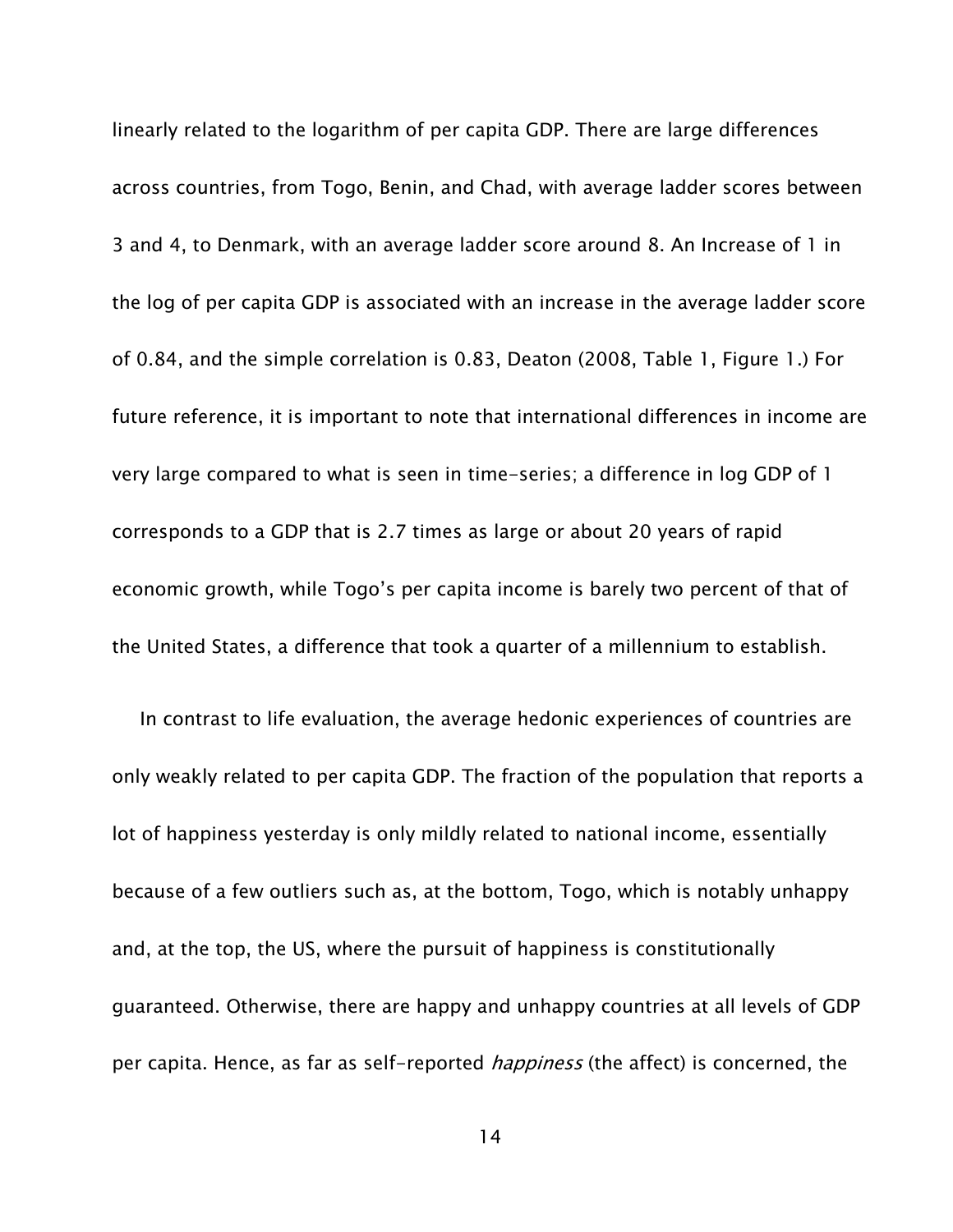data support Sen's argument that even the poorest people in the world are often happy, although when we look at *life evaluation*, poor people generally recognize that their lives are going badly. That the hedonic and evaluative components of well-being have such different correlates implies, not only that they are different concepts that reflect different parts of human experience, but that we must consider each separately in assessing what happened over the financial crisis. A single broad measure of "happiness" will not do. From now on, I shall use the term "happiness" for happiness proper, referring to the hedonic experience of being happy, and I shall keep life evaluation for the judgment of life as a whole, as in the Cantril ladder. The evidence cited in this section shows that the emotional measures adapt to life circumstances, at least over the long term, and that this is not true, or at least less completely true, for measures of life evaluation.

#### 3. Life evaluation in the crisis

Figure 2 shows the daily average of the ladder from the beginning of 2008 to the end of 2010; I have shown it as a 21 day moving average in order to remove the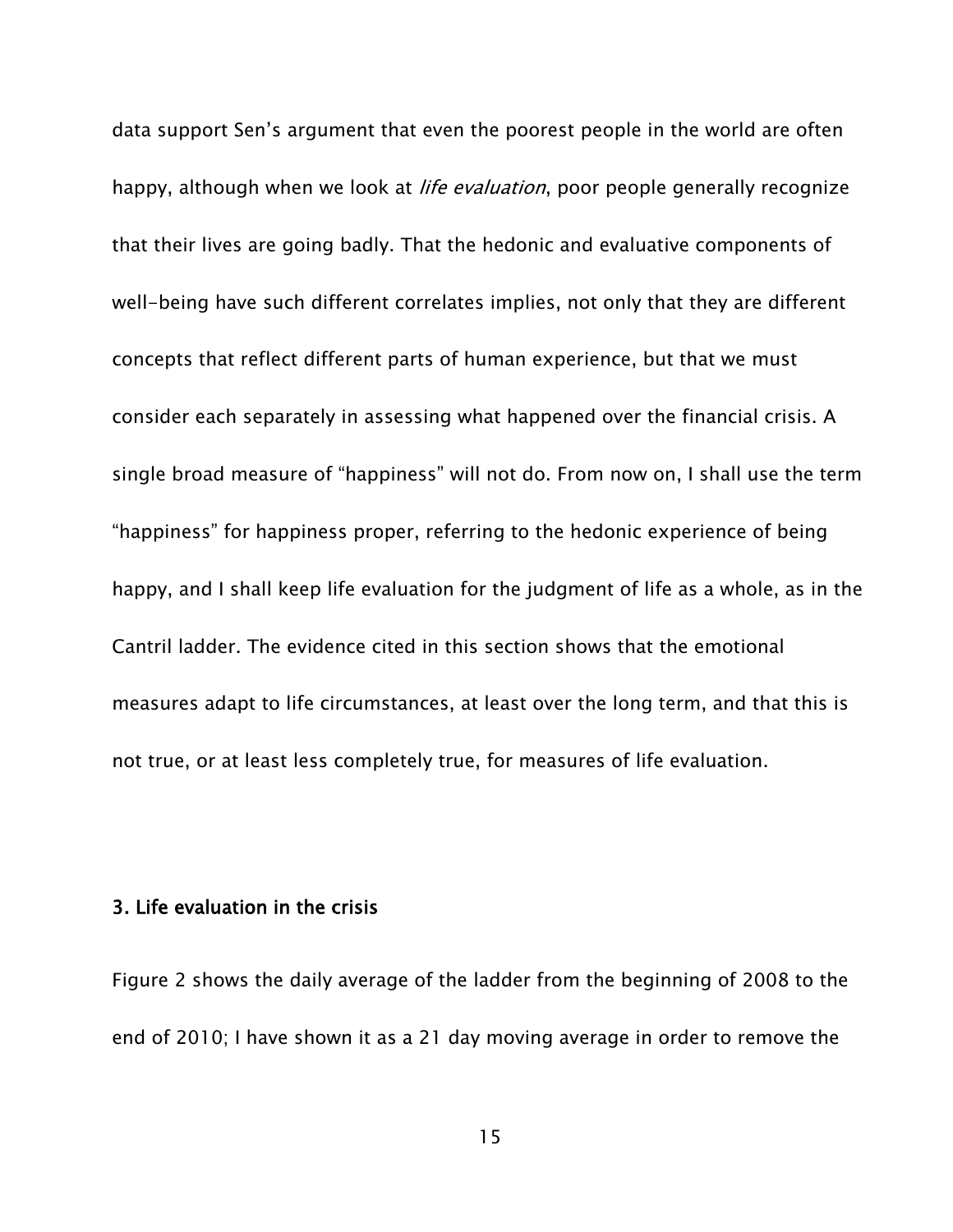day to day sampling variance which otherwise obscures the trends. In order to



### Figure 2: Mean ladder for general population and for over 60s

Notes: The broken line is for the population aged 60 and above, the solid line for the whole population. The underlying data are daily averages, and the figure shows 21-day triangularly weighted moving averages

minimize jumps, I use a unit sum triangular weighting scheme with maximum

weight  $(1/11)$  on the central observation, with weights declining by equal amounts

(1/121) for ten days on either side. The broken line is for those aged 60 and over,

the solid line for the whole population. As has often been found in the literature,

see Stone et al (2010) for these data, the elderly generally do better on life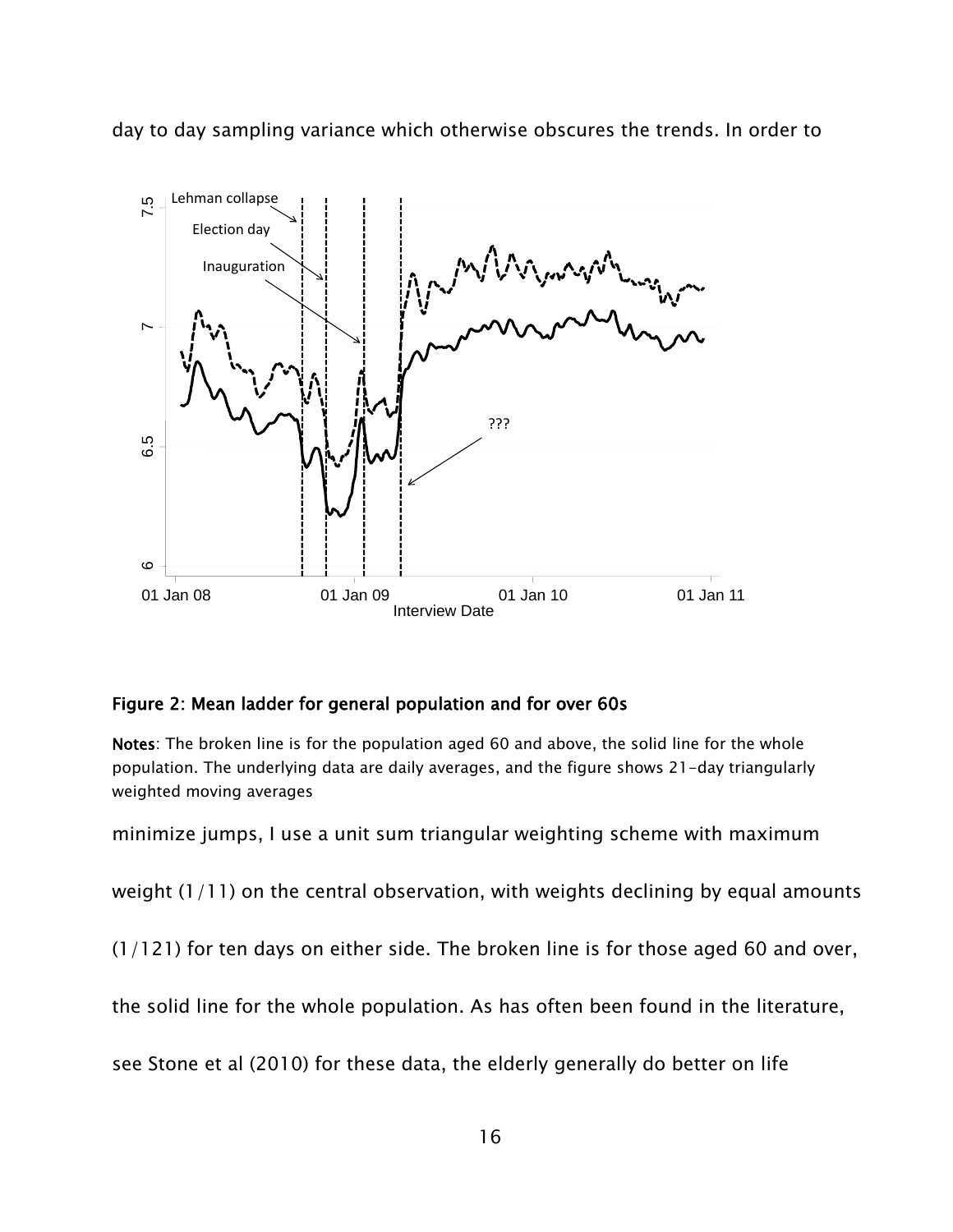evaluation measures. Although there are features of these plots that make sense for example, the sharp drop in well-being around the time of the collapse of Lehman Brothers—they are often very hard to explain. The oddest feature is that the ladder should be higher at the end of the period than at the beginning; indeed, according to this figure the general population had more than recovered from the crisis by the spring of 2009, even though unemployment was still rising, and even though the stock-market, although past its low in March, was still far below its values before the crash. The graphs also show a sharp drop in well-being on Election Day, and a somewhat more credible spike on the day that President Obama was inaugurated. The huge increase on April 6th, 2009, is substantively inexplicable; although the moving average smoothes over days, the key dates are easily checked by going back to the raw data. The boost to the ladder would require a more than doubling of per capita GDP, and the main events of the day the earthquake in L'Aquila in Italy, Robert Gates unveiling of the US defense budget, or even the winning of a country music award by American Idol winner Carrie Underwood—are surely insufficient to explain an increase in well-being that is the single largest change over this otherwise very eventful period.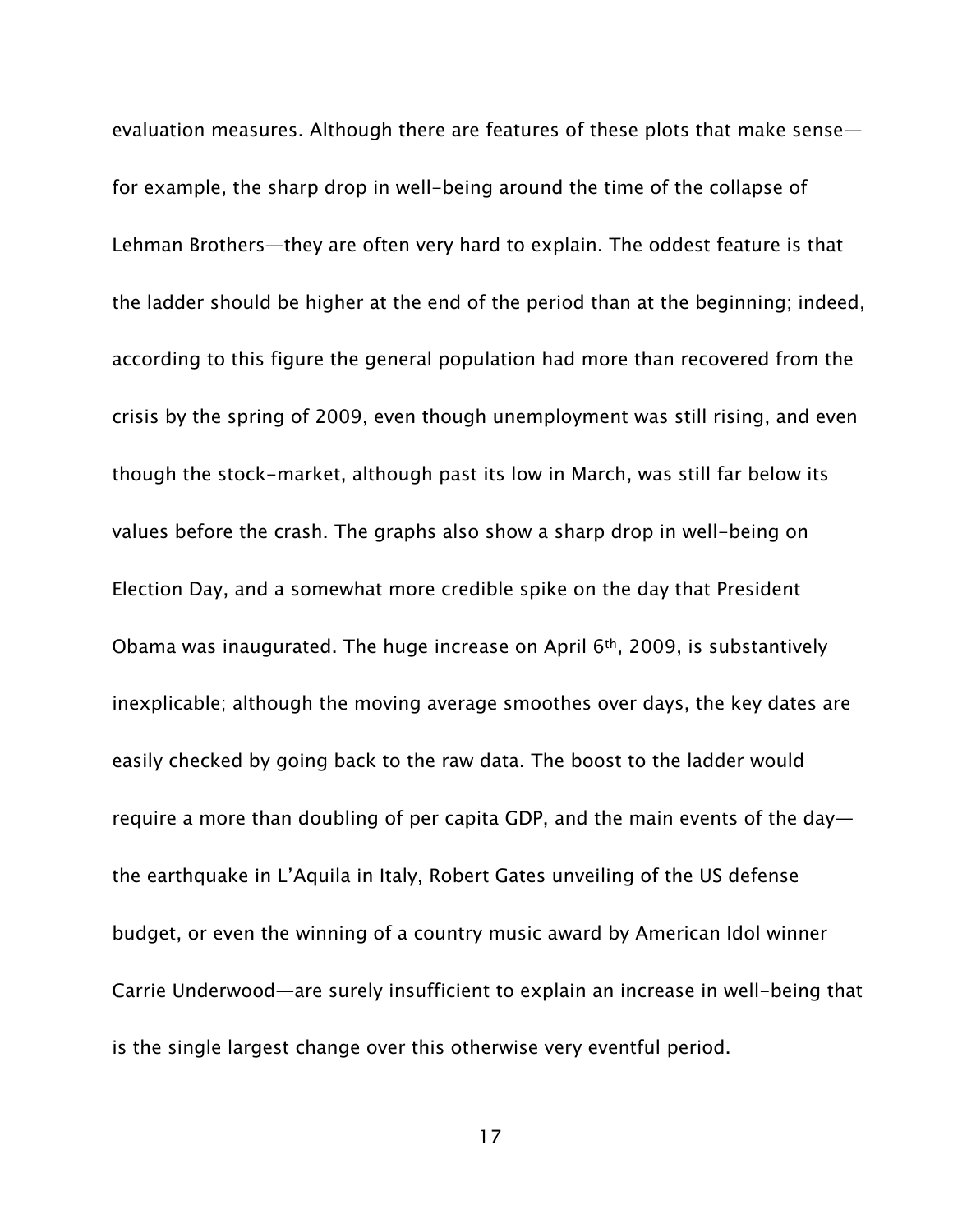In fact, the largest changes in the ladder are driven, not by real events, but by changes in question order in the GHWBI survey, the context effects discussed in Section 2. Gallup's own analysis is presented in Newport (2011), and in more detail in Agrawal and Harter (2011), an analysis that was carried out in parallel with this paper, and is consistent with the results that I present. Here I confine myself here to a summary of the main points, and an outline of the methods used to correct the data.

Gallup uses its daily poll to collect information on political preferences, including whether the respondent plans to vote, if so for whom, who is preferred in a primary, whether the respondent approves of the President's performance, or whether or not the country is headed in the right direction. Because 2008 was an election year, and because these polling questions are important to Gallup whose statisticians are well aware of context effects, they were placed first in the survey, immediately prior to the ladder question. The precise questions were changed frequently depending on the election calendar so that, for example, voter preference questions were dropped on the eve of the Presidential Election, and the Bush approval question was dropped when he left office. Changes in ladder scores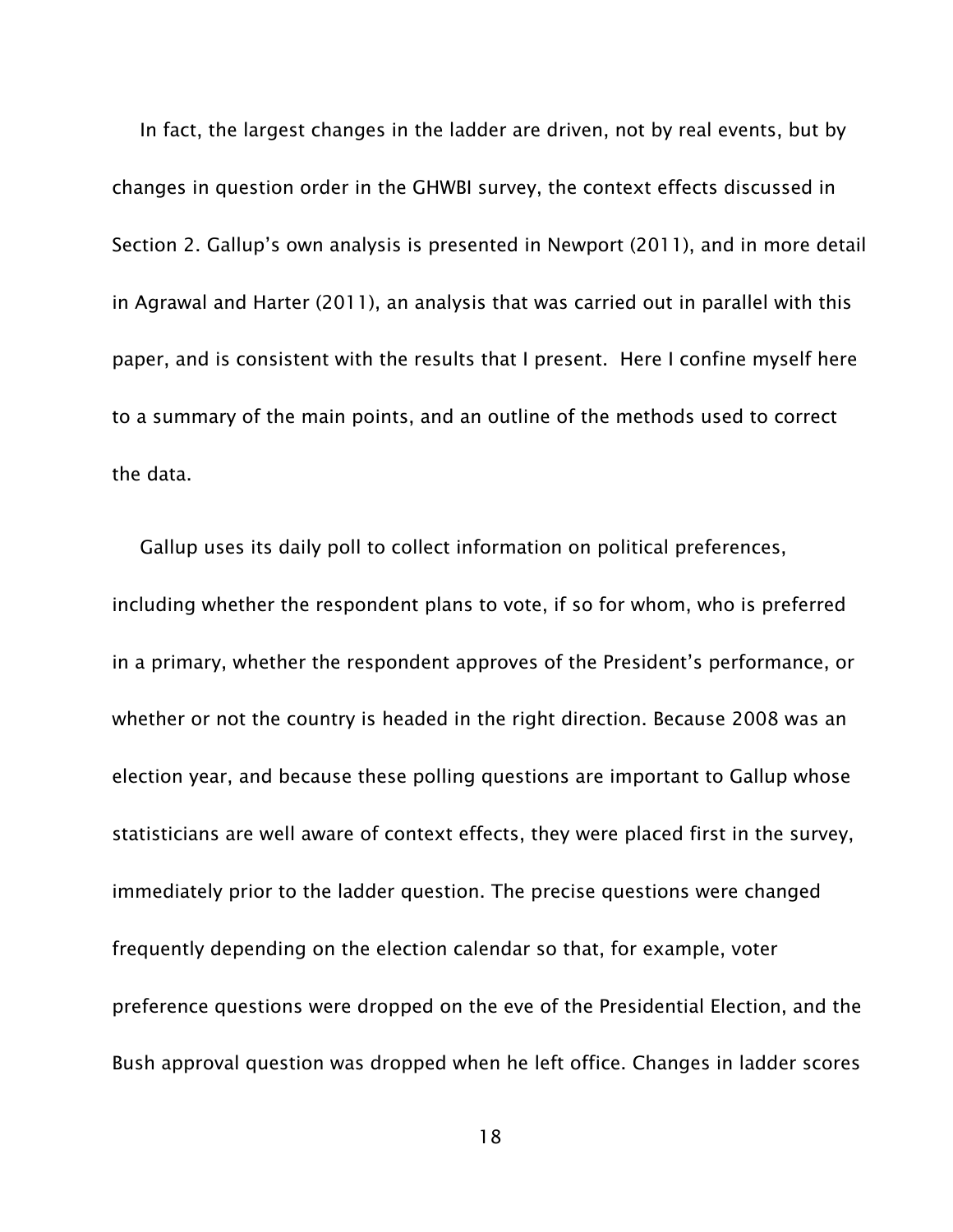at the time of these events prompted Gallup to randomly split the sample, with half the respondents being asked the political questions as usual, and half the respondents being asked none, so that the first question they were asked was the ladder of life evaluation. This randomized controlled trial enables us to assess the effect of asking the political questions as opposed to not asking them, and it turns out that these questions cause a large *negative* effect on reported well-being. People appear to dislike politics and politicians so much that prompting them to think about them has a *very* large downward effect on their assessment of their own lives; over the 111th Congress (2009–2010), only 25 percent of the population approved of Congress, then one of the lowest numbers in history. Indeed, as we shall see, the effect of asking the political questions on well-being is only a little less than the effect of someone becoming unemployed, so that to get the same effect on average well-being, three-quarters of the population would have to lose their jobs. Not everyone becomes unemployed, but either half or all of the respondents are asked the political questions.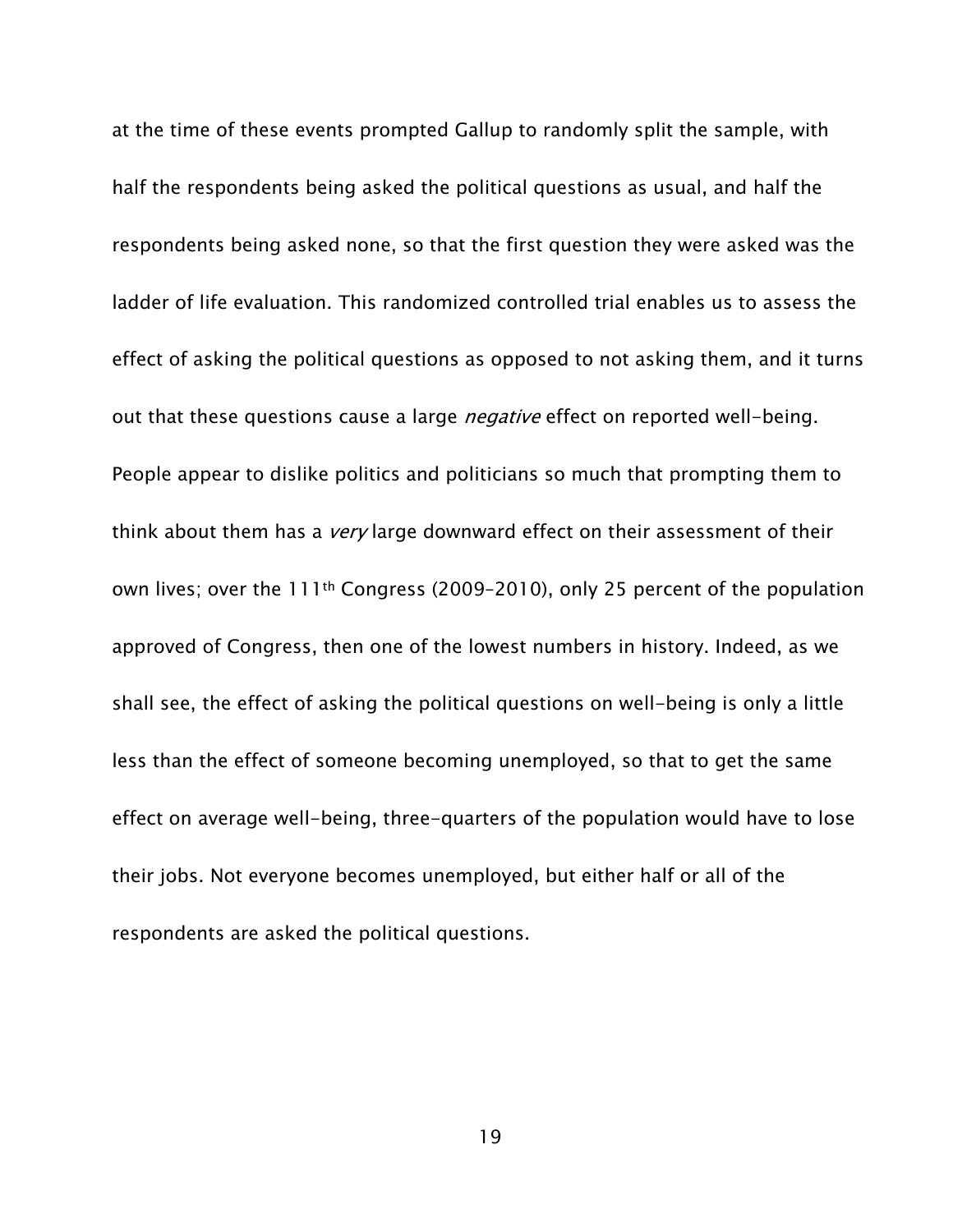Figure 3 shows the 21-day moving averages of mean ladder scores, split by the two randomized forms of the survey. The two forms were identical until January



#### Figure 3: Average ladder score by questionnaire type

Notes: 21-day triangular weighted averages of averaged daily data for the population as a whole. Forms 1 and 2 are two versions of the questionnaire, identical until the beginning of the shaded area, after which the political questions at the beginning of the questionnaire were removed from form 2. The end of the shaded period shows the date on which a "transition" question about life satisfaction was added to the questionnaire after the political forms and before the ladder question.

5th, 2009, after which the political questions were dropped from form 2; this is

shown as the beginning of the shaded area in the figure. During the shaded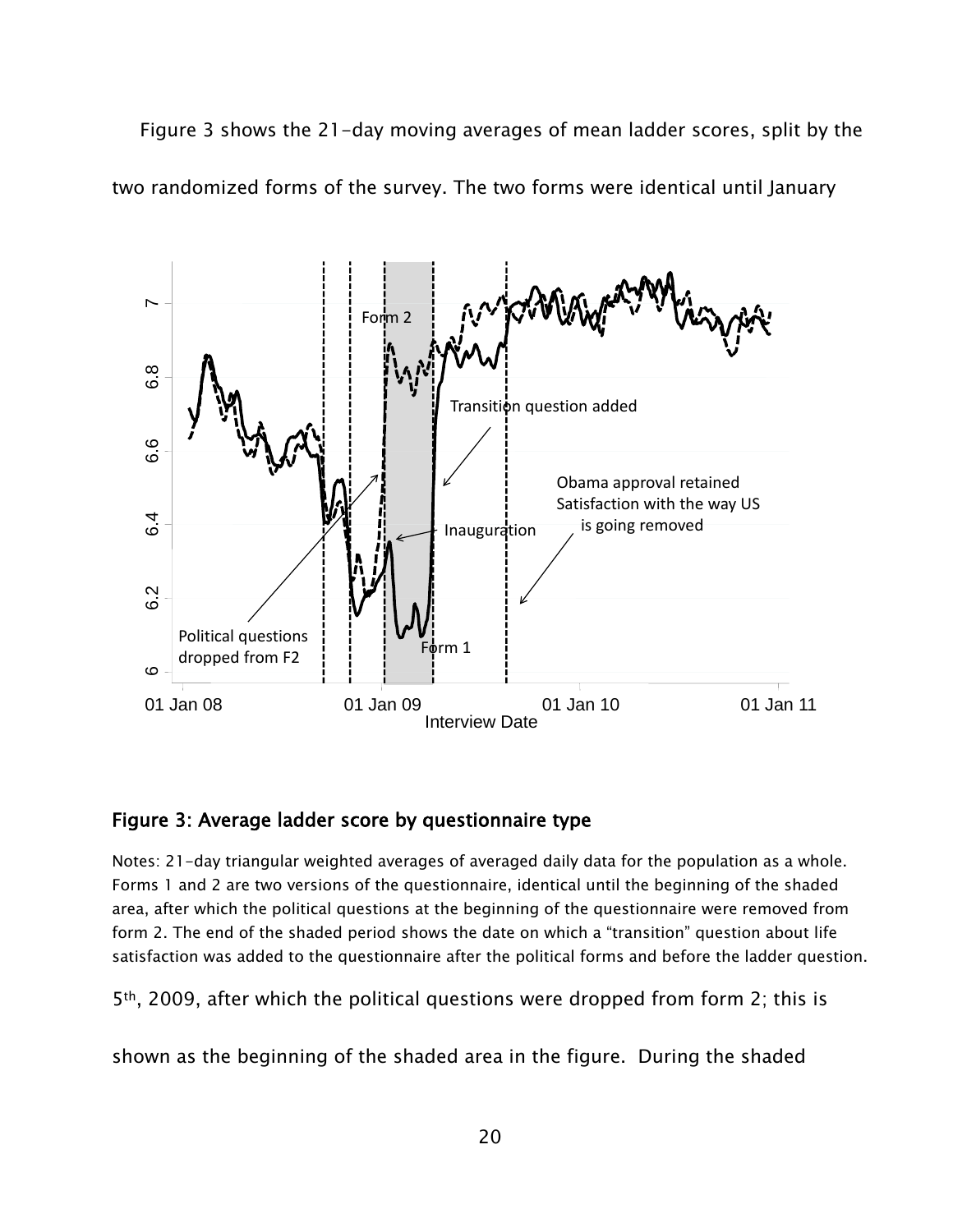period, which ends on April 5th, form 1 respondents were asked political questions (which changed occasionally) while form 2 respondents were asked none. The difference between the solid and the broken line, about 0.6 of a rung on the ladder, is the negative effect of the political questions on life evaluation; it is about the same size as the decline in the ladder from the beginning to the end of 2008. The form 1 spike is on inauguration day; on this day, and this day only, there were no political questions on either form; the difference between the two means on that day was 0.15, and appears much larger in the figure because of the moving average.

After the end of the shaded period, on April 6<sup>th</sup>, 2009, Gallup added a "transition question" between the political questions and the ladder question. After asking the political question to form 1 respondents, the interviewer asked, "Now thinking about your personal life, are you satisfied with your personal life today?" This is intended to remove the effects of the political questions by refocusing the respondent's attention, and the figure shows that it is remarkably, if not totally, successful in doing so; see Schwarz and Schuman (1997) for discussion of such buffer questions to offset order effects. From April 6th on, the difference falls from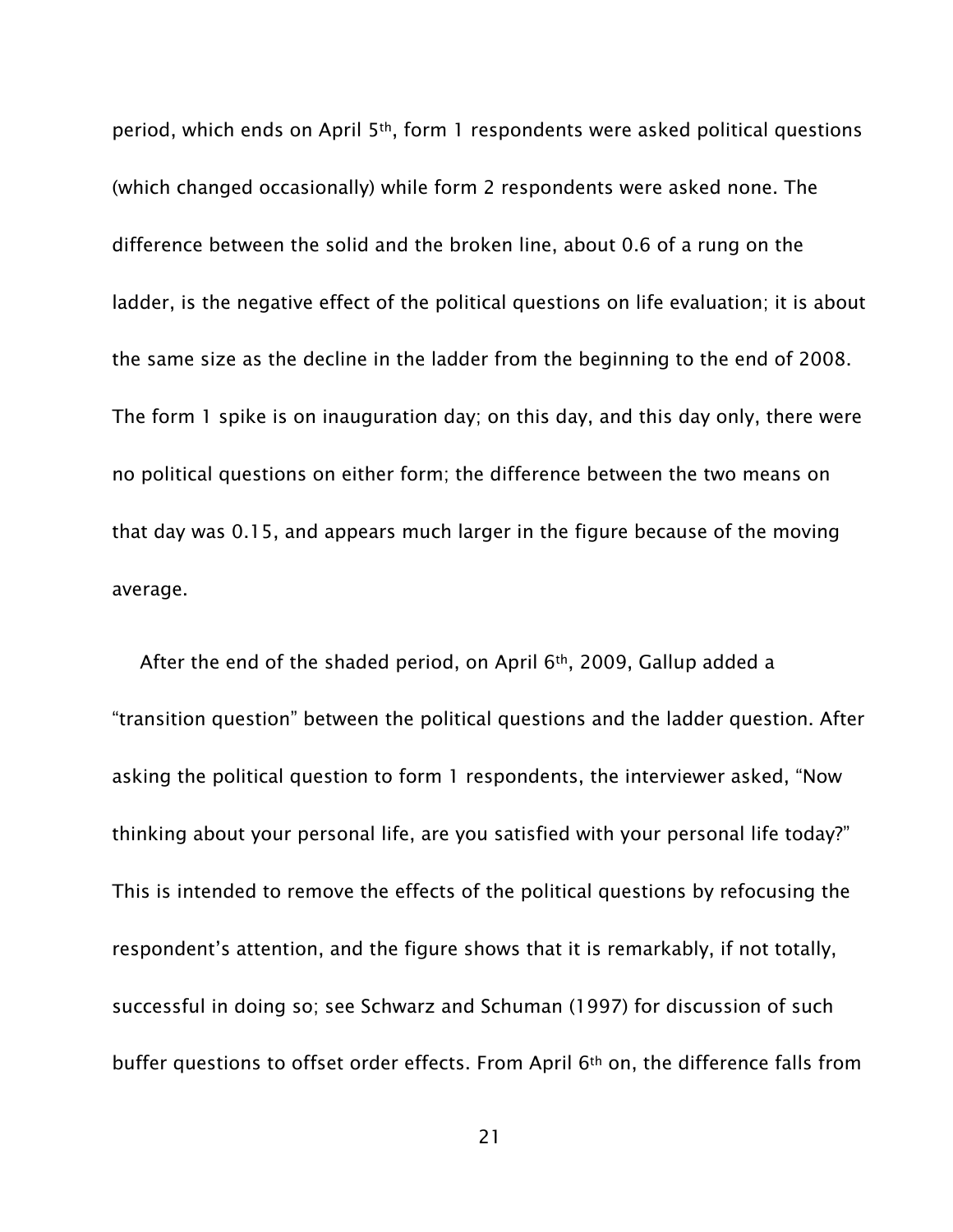0.6 of a rung to less than 0.1 of a rung. Starting August 18th, the political questions were reduced from two to one; the question about satisfaction with the way that things are going in the US was dropped, retaining only a question about approval of President Obama. Once that is done, the form 1 and form 2 means are indistinguishable.

For the period from January  $6<sup>th</sup>$ , 2009, we have available a "clean" measure of the ladder from the half of the sample who were asked no prior political questions. This is useful but leaves unanswered the main question, which is the evolution of well-being through 2008, for which it is necessary to make some corrections. There is no assumption-free or non-parametric way of doing this, but there is a very strong correlation between the ladder and the responses to questions about the respondent's standard of living, questions that are asked later in the survey. There are two relevant questions: "Are you satisfied with your standard of living, all the things you can buy and do?" with a Yes/No answer, and "Right now, do you feel your standard of living is getting better or getting worse?" with answers "Getting better, staying the same, or getting worse." The answers to both of these questions predict the ladder with high significance. When I use the "clean" data,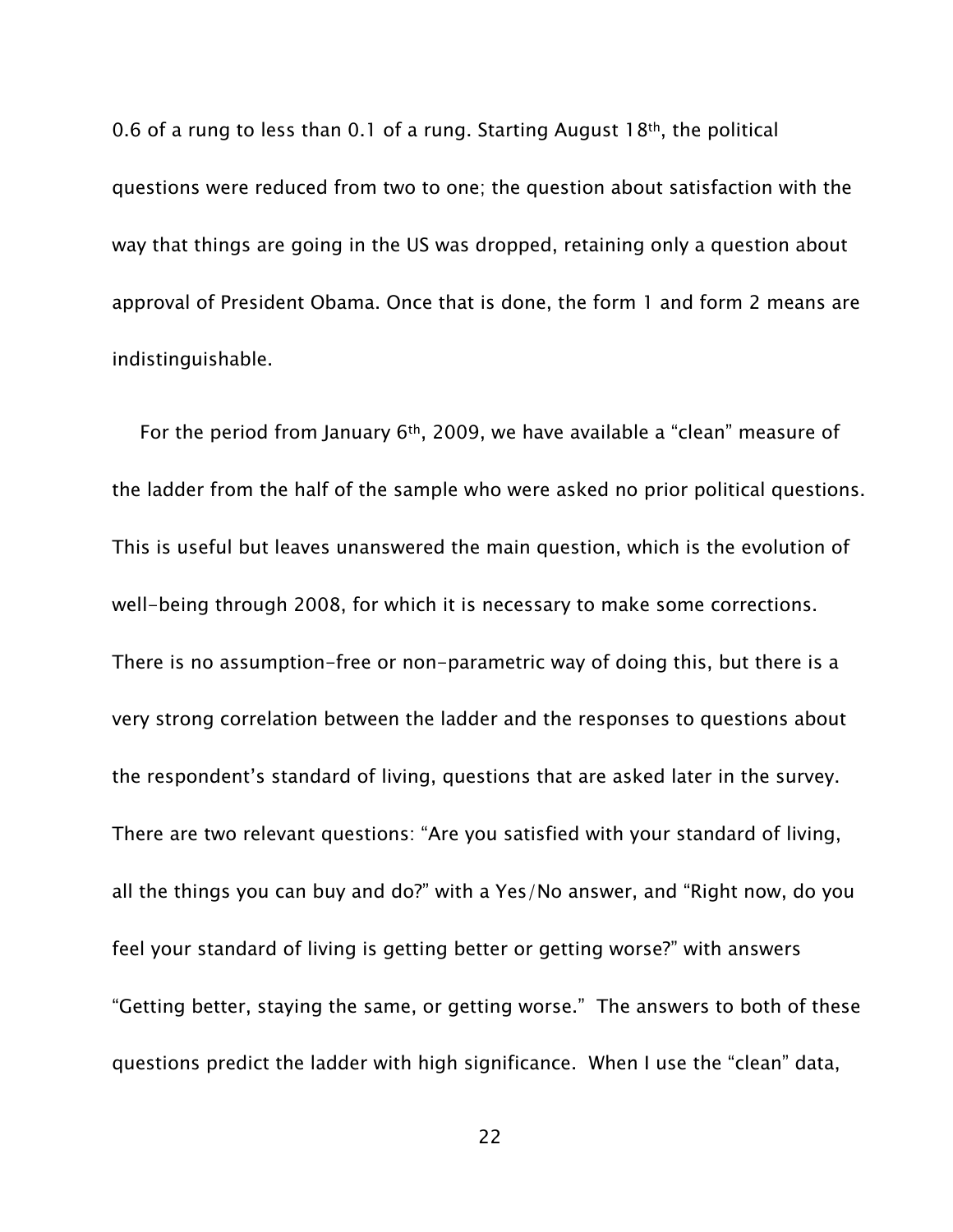from form 2 for 2009 on or after January 6th, to regress the ladder on the standard of living answers, and collapse the predictions to get a daily time series, the correlation between this prediction and the actual ladder is 0.54. When I do the same for the period before January  $6<sup>th</sup>$ , and during which there are much larger fluctuations in the series, the correlation is 0.80.

My corrections are as follows. Using the "clean" data, I fit an ordered probit to the 11 ladder values (0 to 10) using the standard of living questions as predictors, and then use the results to predict the probabilities of each rung for each household in the period up to January 5th, 2009. These predicted probabilities are then used to give an expected ladder value for each household. Figure 4 shows the daily mean of these predicted values as the lower (light broken) of the two upper lines; for the period after January 6<sup>th</sup>, I use the actual ladder from form 2, dropping form 1. The bottom line is the original, contaminated, ladder score, and even this first correction makes a dramatic difference to the behavior of well-being over the crisis. Most importantly, and in contradiction to the original graph, the corrected series estimates that, on average, well-being had not recovered to its January 2008 level by the end of 2010.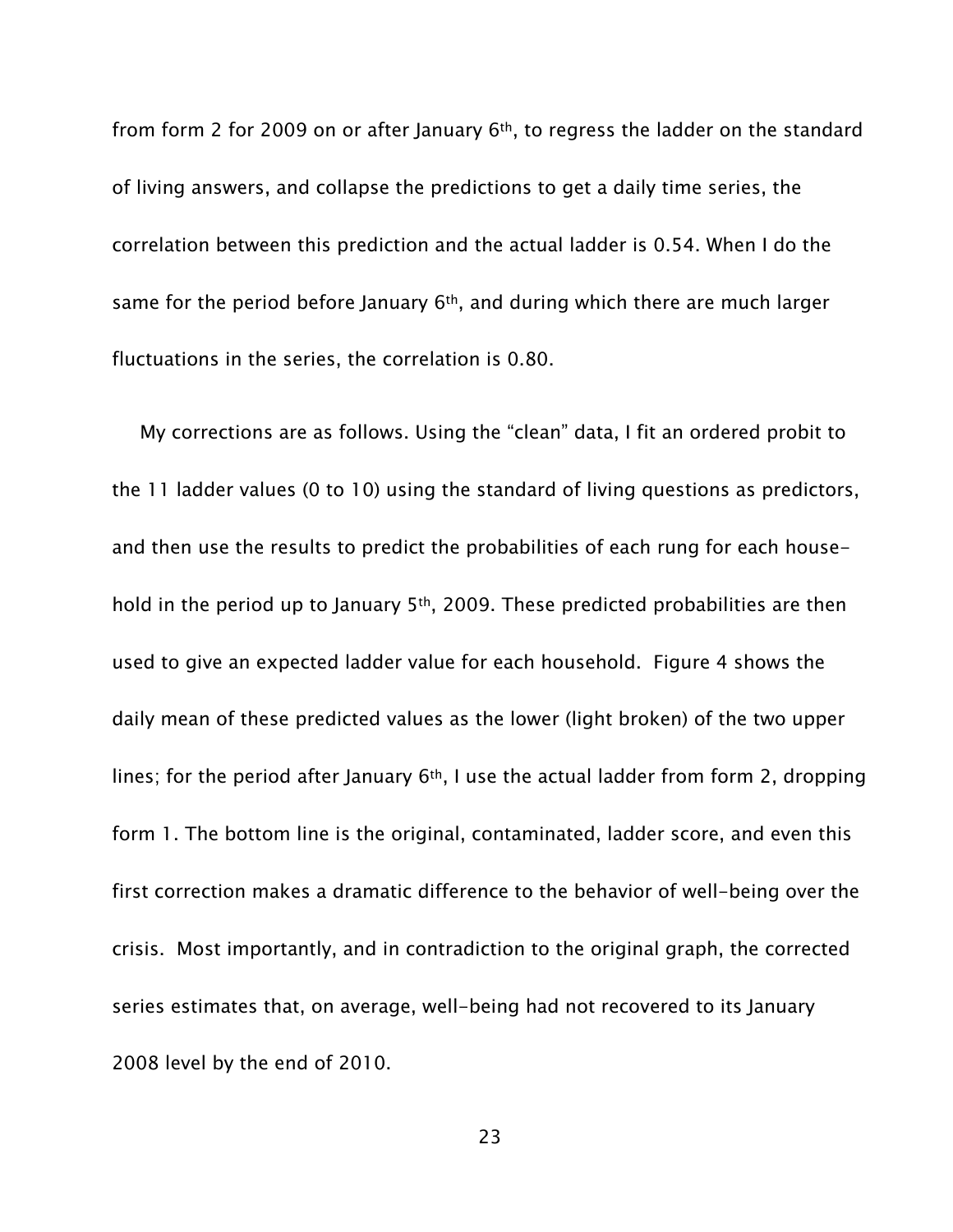

### Figure 4: Correcting the ladder for context effects

Notes: The bottom line is the original, uncorrected ladder. The middle line uses only form 2 after the political questions were removed, and imputes the ladder prior to the split from the answers to two standard of living questions. The top line makes a further correction for bias in the answers to the standard of living questions. See text for details. All plots are 21-day triangularly weighted moving averages of population means.

This correction likely still understates well-being at the beginning of the period.

The reason is that the values used for the adjustment, the answers to the standard

of living question, are themselves biased downward by the political questions,

even though there are sixteen or so (depending on skip patterns) (mostly health

related) questions between the ladder and the standard of living question; see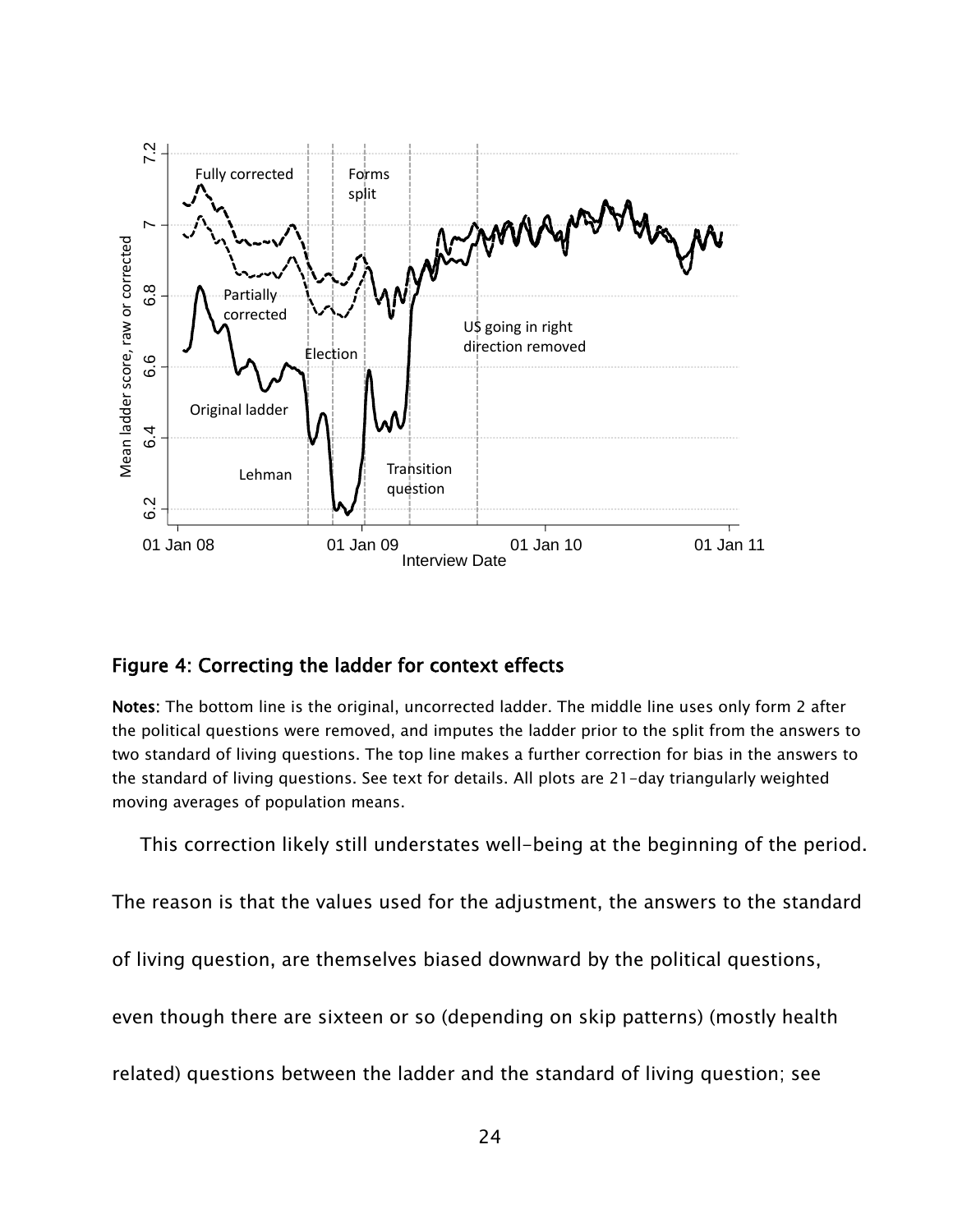Bishop (1987) for an example of an order effect that persists in spite of the insertion of up to 101 intervening questions. That this happens here can be established from an analysis of the period from January 6th (when the political questions were removed from form 2 respondents) to April 5th, 2009, when the "transition" question was added to form 1. From January 21st, after the inauguration, the political questions (approval of Obama, satisfaction with way things are going in the US) did not change, so there is clean randomized treatment and control design. Respondents who were given the political questions over this period were 3.6 percentage points less likely to report satisfaction with their standard of living than those who were not asked; the  $t$ -value on this is greater than 10. For the future standard of living, where there are three answers, an ordered probit shows a similarly significant downward shift. Since political questions in one form or another were asked throughout 2008, it seems likely that the standard of living answers were biased downward throughout that period, which means that my first correction is probably insufficient.

The political questions changed several times over the election period, so that I cannot immediately apply the results from the randomization period to the earlier

25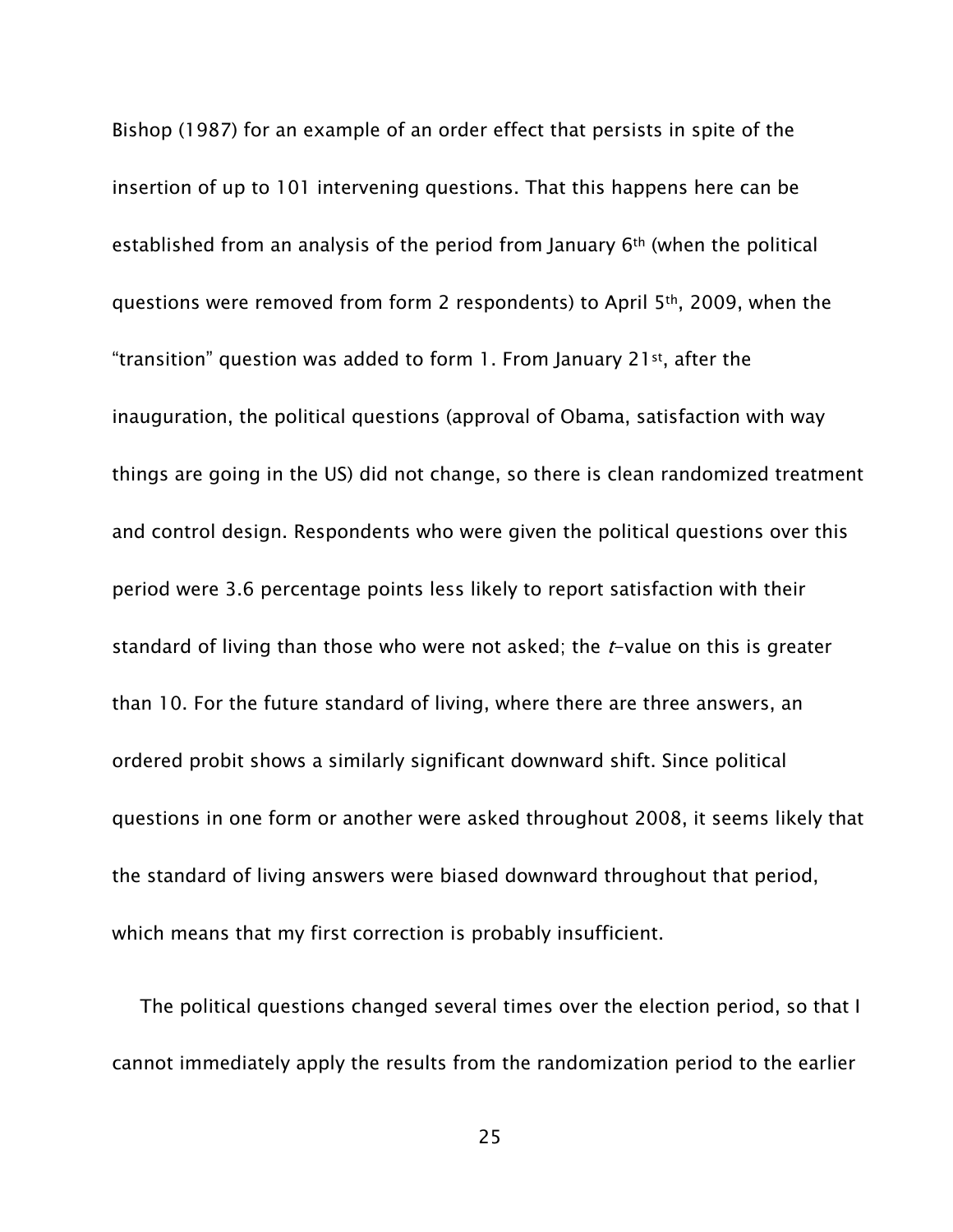period. However, a detailed analysis shows that changes in the political questions had only a small effect compared with the effect of there being political questions at all; with 1,000 observations every day, regression discontinuity methods can be used to investigate what happens as the questions change. So it seems that *any* political question will depress the answers to the ladder and that the effects persist through the questionnaire into the standard of living and some other questions.

I have therefore made a second adjustment to all of the data prior to January 6th, 2009 based on the use of the pure randomization period discussed above. The method is as follows. From the ordered probit calculated for the first adjustment and estimated on the full "clean" period, I calculate the predicted  $x'b$ , and then compare the values of this index between experimentals and controls over the randomization period. This gives me an estimate of the downward bias from the political questions, which I add back in, to give  $x'b+\delta$ , say, which I then use in place of  $x'b$  with the originally estimated cut points, to calculate a predicted set of probabilities for each rung for each household. From these, I calculate a predicted ladder for each household. The moving average of the daily mean of this series is the top line in Figure 4. This second adjustment is modest compared with the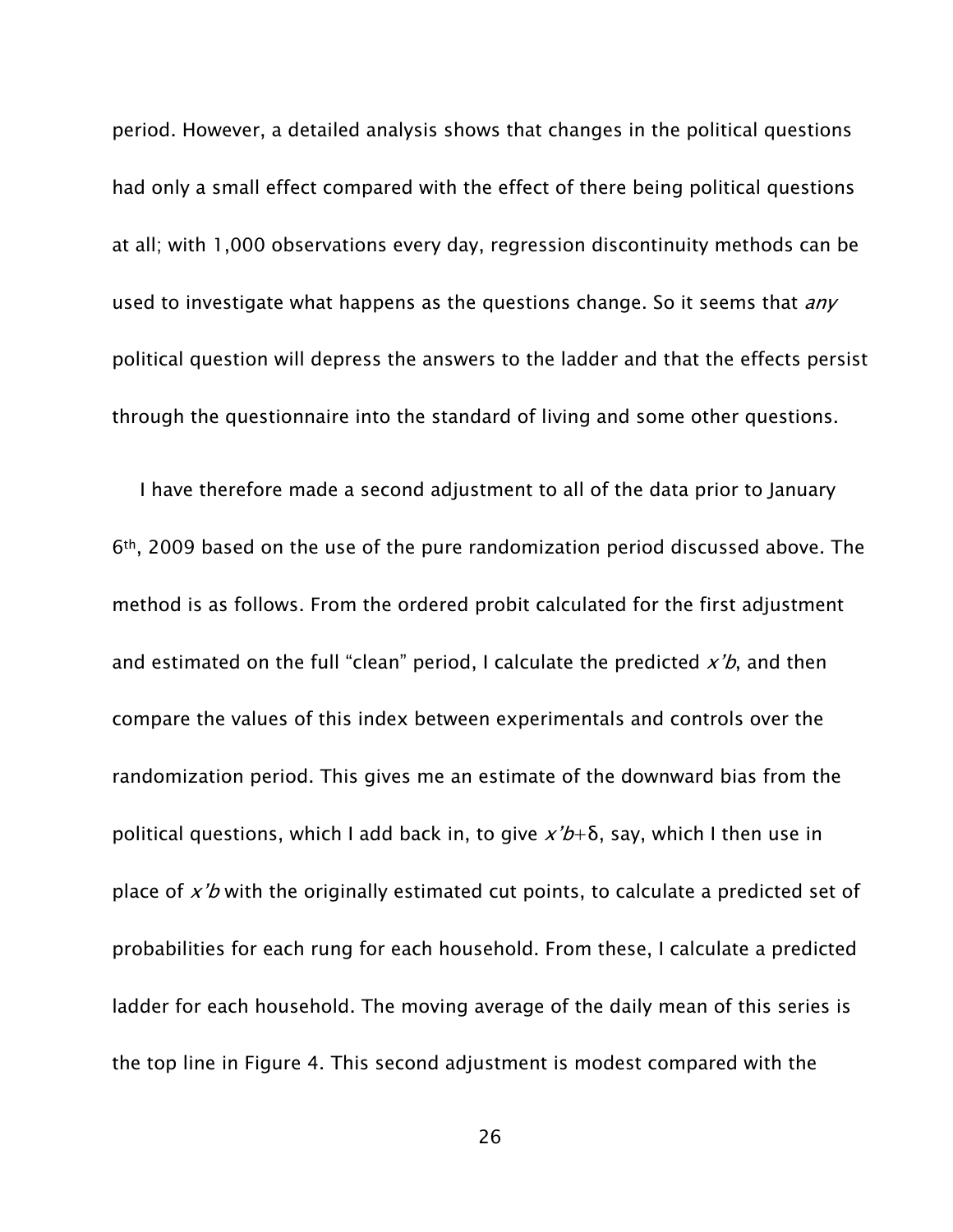first—the standard of living responses are not nearly as badly affected as is the ladder by the political questions—but it further shifts up the early well-being measures, suggesting more strongly still that Americans are indeed still some way from recovering from the crisis.

### 4. Riding the waves: life evaluation and hedonics over the crisis

Stock market fluctuations have a direct effect on those who own assets, and are thus important for linking the financial crisis to the well-being of individuals. Ideally, the data would allow us to separate people with direct, indirect, or no involvement in the market, but this information was not collected. One imperfect way to look at this issue is to look at effects across the age and income distributions. Rather than use the corrected ladder itself, I look directly at the fraction of people who report that they are satisfied with their standard of living. This series tracks the ladder closely, which is why it works for the correction, and although it is also contaminated by the political questions, it is much less so than is the case for the ladder. Judgments about standard of living are of interest in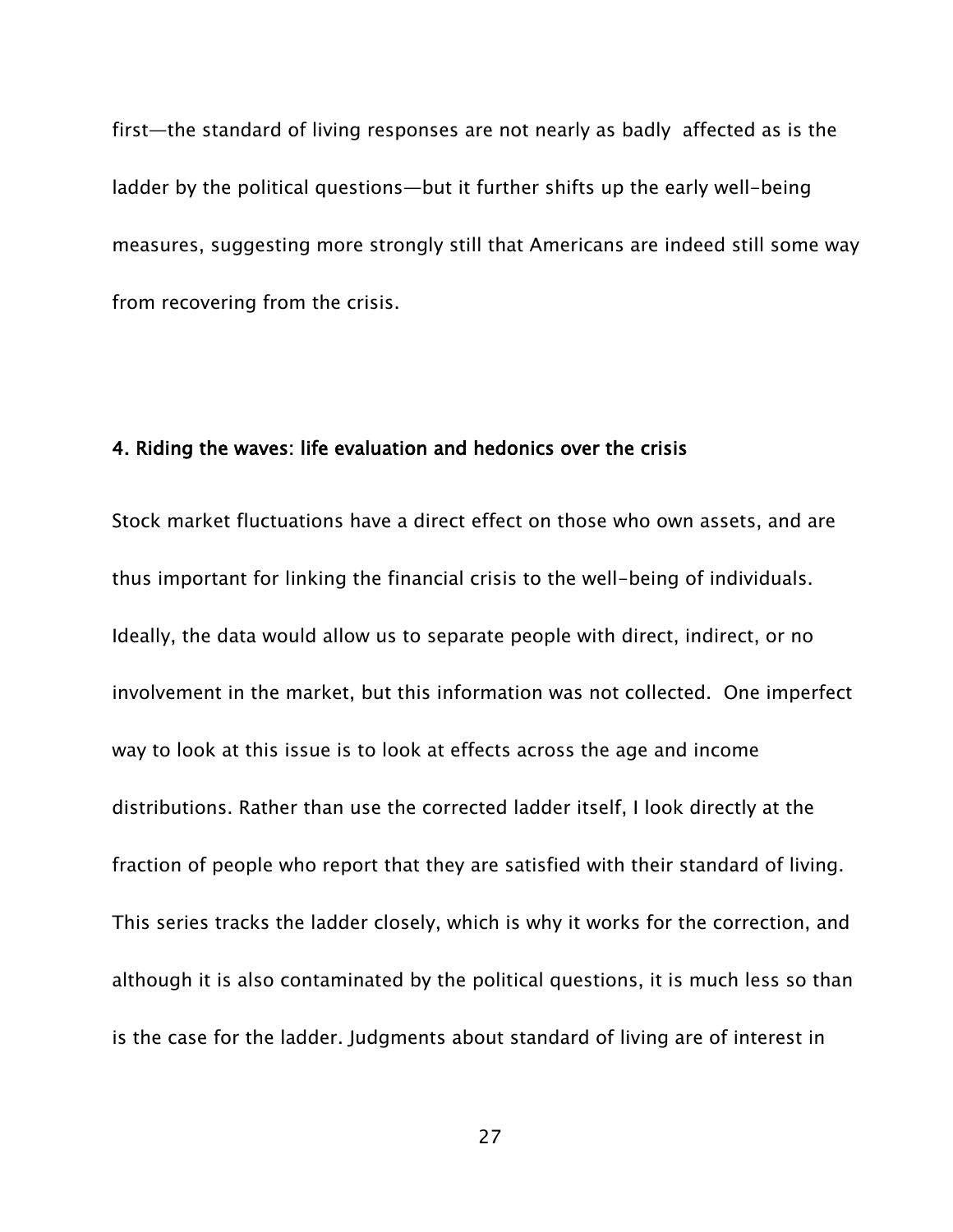their own right, and can readily be decomposed by age or income. Figure 5 shows



## Figure 5: Fractions of the population satisfied with their standard of living, by age group

Notes: 21-day moving averages of daily averages by age group.

the results disaggregated by age group, showing the working age population, 15–

59, as well as 60–69, 70–79, and 80 and over. As is the case for the ladder itself,

the fraction of people satisfied with their standard of living rises with age, even

though the level of income itself falls with age; among other things, this result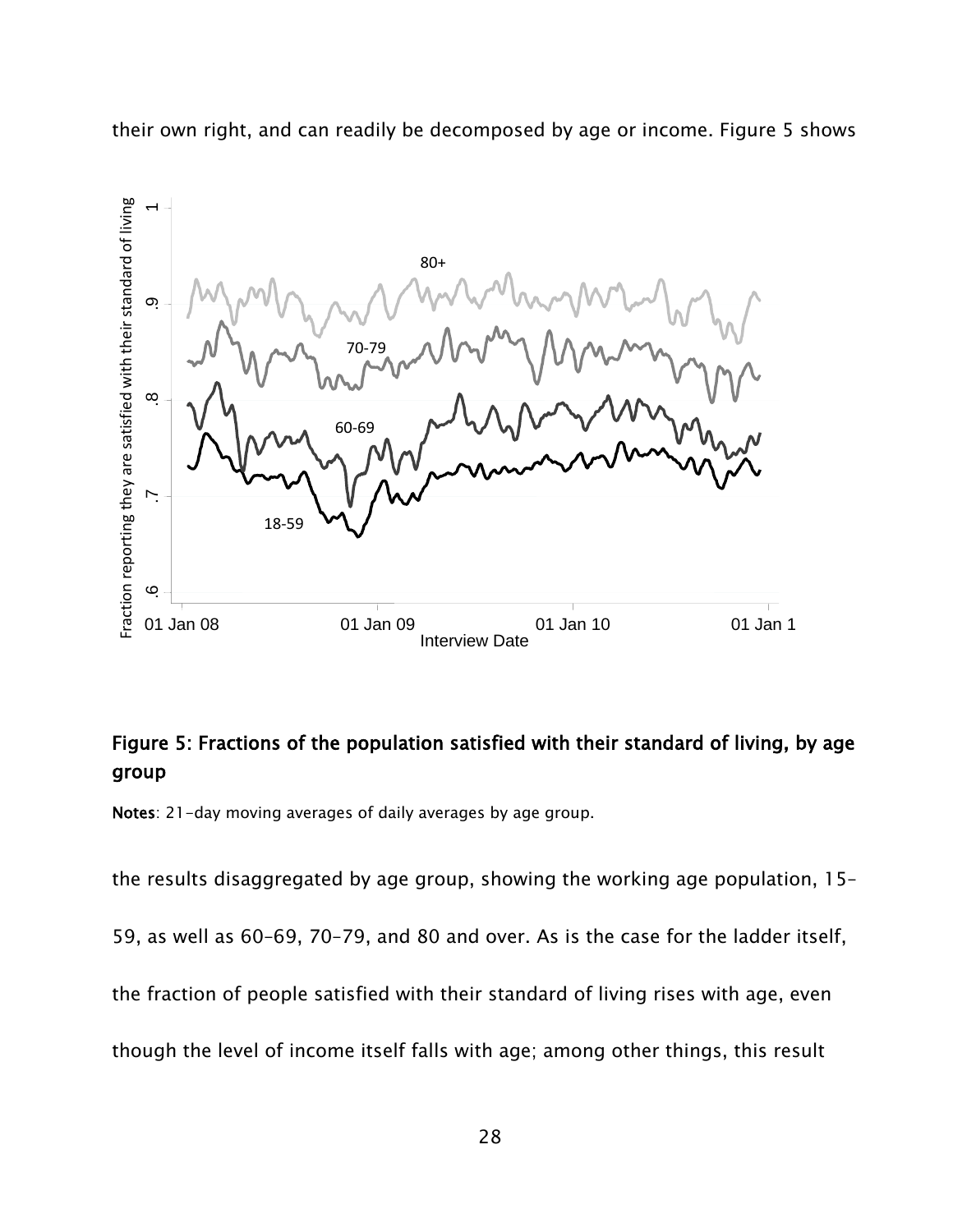demonstrates that neither the ladder nor the standard of living question is a recode of income. All groups showed some decline in their standard of living from spring 2008 until late in the year, and there was some recovery through 2009. But the severity of the effects diminishes with age, and the crisis had a barely perceptible effect on those aged 80 and above. Interestingly, the 60-69 age group was affected as severely as those under 60, possibly because of their greater dependence on the market through defined-contribution pensions. The oldest group, whose pension income is unlikely to depend on the market, are the least affected by the crisis.

Figure 6 shows the corresponding information by household income group; this is somewhat less satisfactory, because about a quarter of respondents either refuse to answer the question or report that they don't know, and are therefore dropped from the analysis. That people who live in higher income households are more likely to be satisfied with their standard of living is no surprise. More difficult to explain, at least through the wealth channel, is that the impact of the financial crisis on perceived standards of living is much larger—about twice as large—for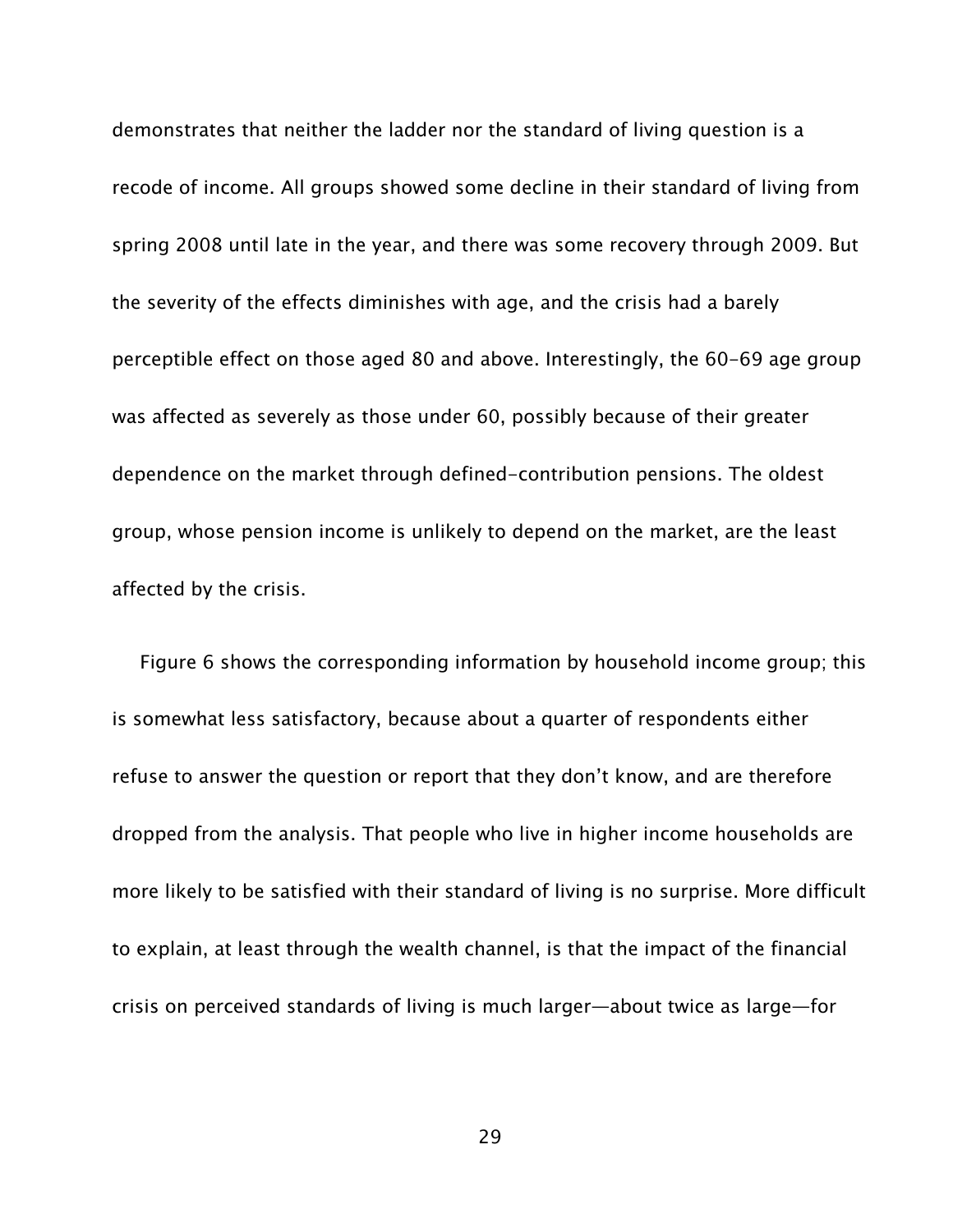those whose incomes are below \$4,000 a month than for those whose incomes are



### Figure 6: Satisfaction with standard of living by household monthly income level

Notes: Question is about whether you are satisfied with your standard of living plotted as 21-day moving averages by household income groups

more than \$4,000 a month; compare the top two graphs in Figure 6 with the

bottom two, especially towards the end of 2008. An obvious hypothesis is that the

rich were affected by the wealth shock and the poor by unemployment but, as we

shall see, the decline in standard of living perceptions happened before

unemployment began to rise.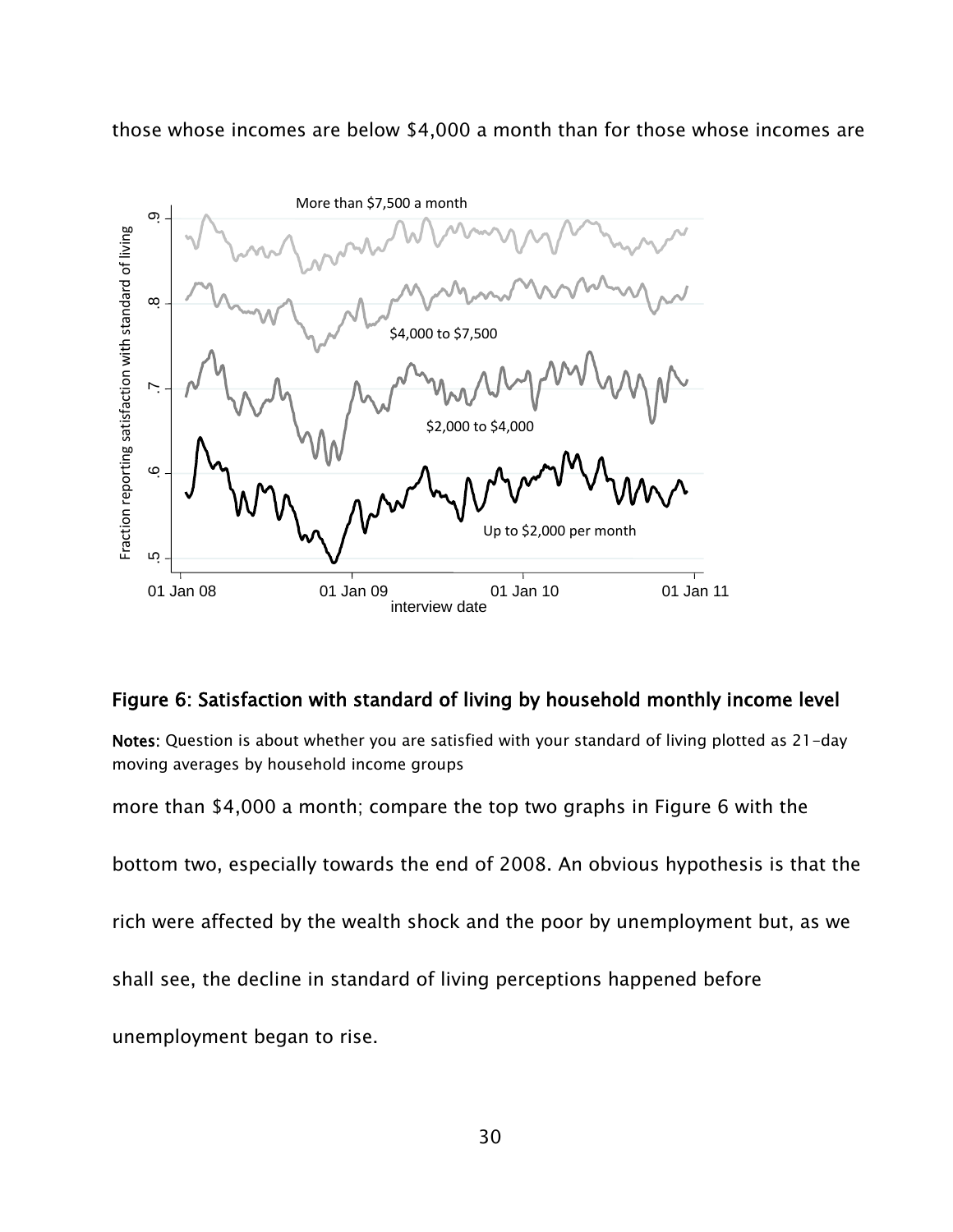

### Figure 7: Negative hedonic experience, 2008 to 2010

Notes: 21-day moving averages of underlying daily averages over the whole population. The top line is the averages of the fractions reporting worry or stress on the previous day. The second line is the fraction reporting physical pain on the previous day. The third line is the average of the fractions who reported sadness, or did not report happiness, enjoyment, or smiling on the previous day. The bottom line if the fraction of those reporting anger on the previous day. The vertical broken lines represent, from left to right, St Valentine's Day 2008, Lehman collapse, Election Day 2008, Christmas 2008, St Valentine's Day 2009, the market trough, Christmas 2009, and St Valentine's Day 2009.

The effects of the financial crisis can also be seen in the reports of hedonic

well-being. In Figure 7 I have grouped together the various experiences, averaging

and changing signs as necessary, so that higher numbers always mean worse

outcomes. The underlying positive emotions (smiling, enjoyment, happiness)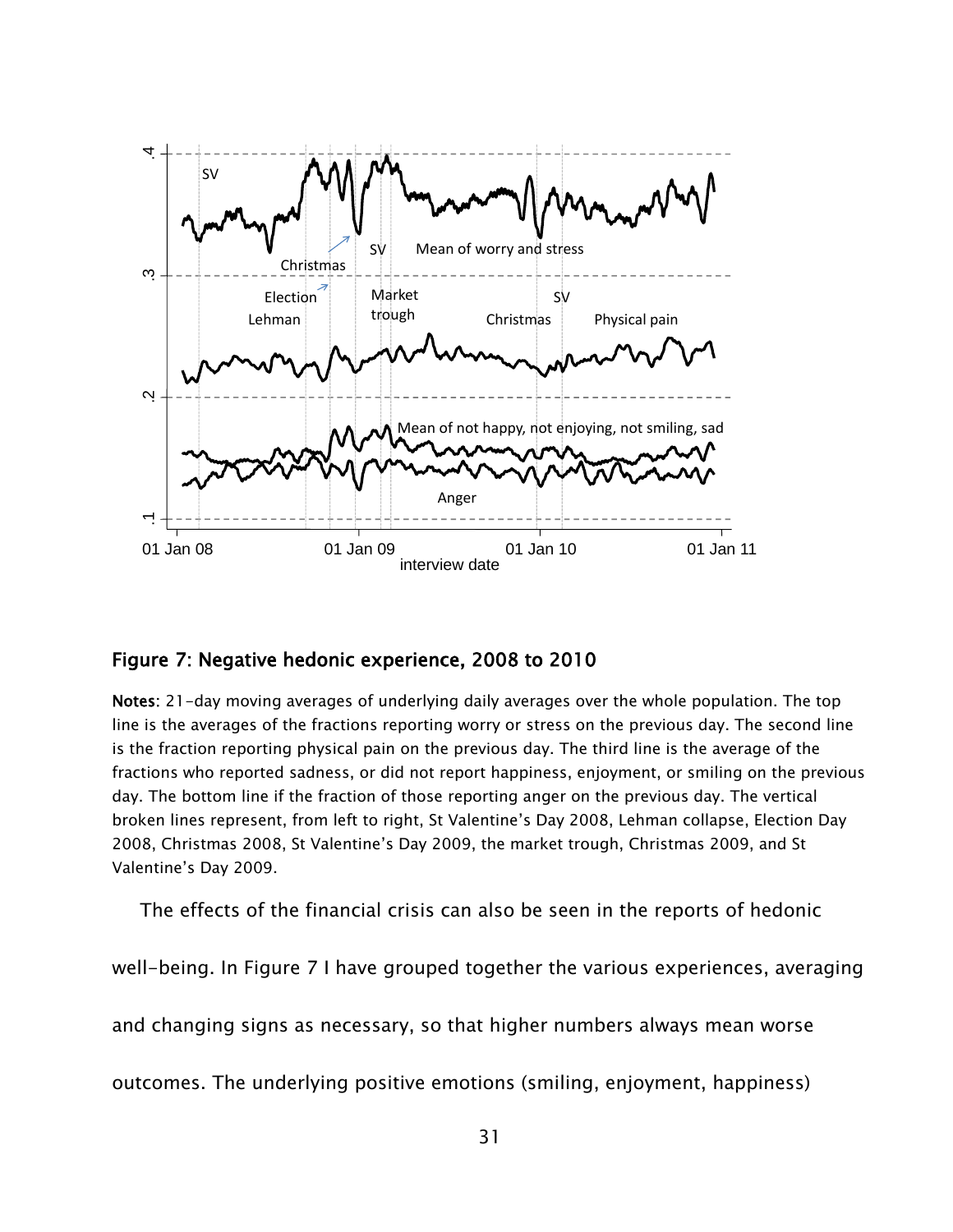appear to be unaffected by the presence or absence of the political questions at the beginning of the survey; there is no significant difference in outcomes by form over the randomization period. These questions are deeper in the questionnaire than even the standard of living questions. However, people are somewhat more likely to express negative emotions when they have been asked the political questions at the beginning of the survey. Over the randomization period, asking the political questions increases reported anger by 0.006, stress by 0.017, and worry by 0.006; the effect on worry is barely significant, that on anger has a  $t$ value of 2.5, and that on stress a value of 5.0. These results mean that the top and bottom lines in Figure 7 overstates worry, stress, and anger at the beginning of the period, and although even the largest effect, for stress, is not very large, it is enough to suggest that the average of stress and worry is still somewhat higher at the end of 2010 than it was in early 2008.

The results in Figure 7 are an important part of the overall story. Hedonic experience, particularly worry and stress, but also physical pain, deteriorated during the crisis, becoming rapidly worse during the summer and fall of 2008, recovering briefly during the year-end holidays, only to reach their worst values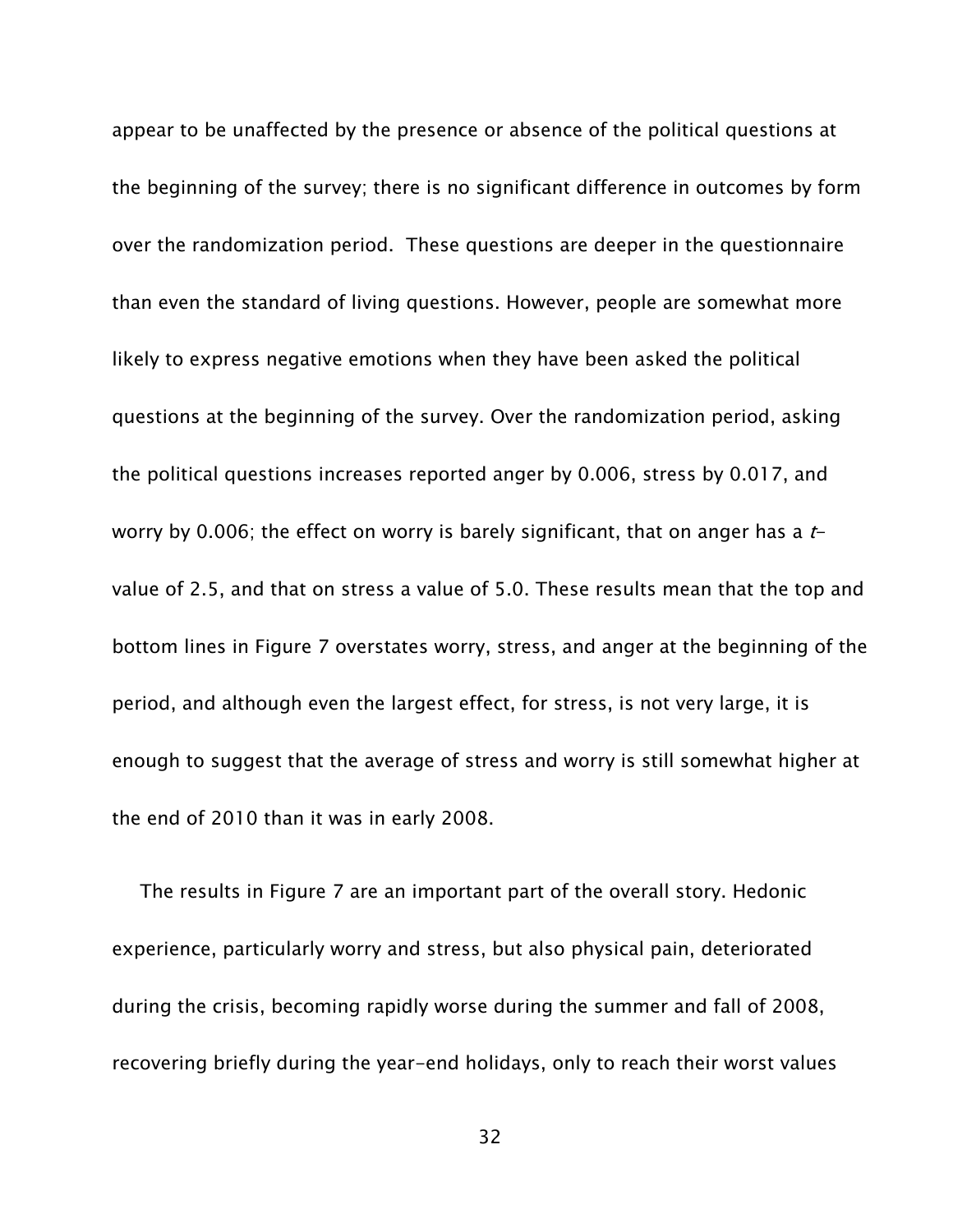around the time that the stock market was at its lowest. There is a (small) increase in hedonic affect in all of these measures on St Valentine's Day, and a much larger one around the Christmas holidays. As the stock market revived, negative affect fell. By mid-2010, there is very little trace of the crisis in these measures—though admittedly it is hard to detect small trends among the variance—even though the crisis continued in terms of lower incomes, employment, home and stock prices. These results are consistent with hedonic adaptation, especially in the positive measures (happiness, enjoyment, smiling, not being sad). Worry and stress (which behave similarly to one another) are particularly sensitive to the crisis, at least in terms of the increase in the fraction of the population reporting them. Hedonic adaptation is somewhat less clear for worry and stress than for the positive emotions. Although these series are came close to full recovery by mid-2010, they never quite reached their original values, especially if we recognize that there is some upward bias in the series at the start of the period.

#### 5. Correlates of changes in well-being over the crisis

The literature on the correlates of SWB has identified many factors that consistently show up as important for one or more measure. Some of these factors, like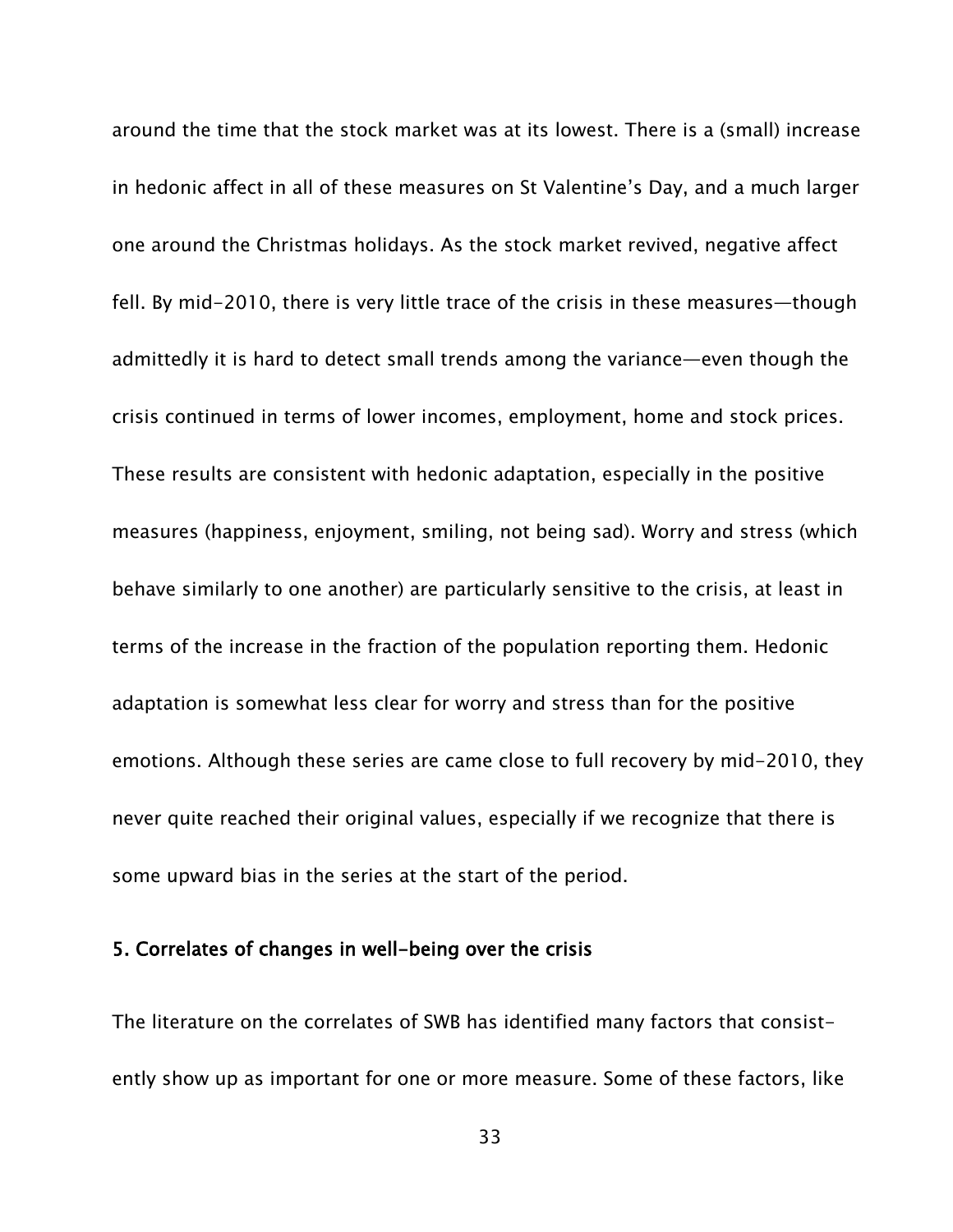health, education, marital status, or religiosity, are also important in the GHWBI data, but they do not change quickly enough at the population level to be candidates for explaining the fluctuations that I am considering here. This is obviously not true of income and of employment, both of which saw rapid changes over the crisis; the literature finds that both contribute to well-being, and that becoming unemployed has a very large negative effect on well-being. Two early studies are Clark and Oswald (1994), who find that being unemployed is worse than being divorced or separated, and Winkelman and Winkelman (1998), who use the German panel data to show that the effect of unemployment operates in addition to the effects of lost income. The relationship between stock market prices and well-being seems to have been less researched, perhaps because it is not easily addressed in cross-sectional data; while it is true that individuals are differentially affected according to their exposure to a market shock, the effects of the shock are identified from whatever determines stock holding, not from the shock itself. Exploring the link between stock prices and well-being requires relatively high frequency time-series data.

34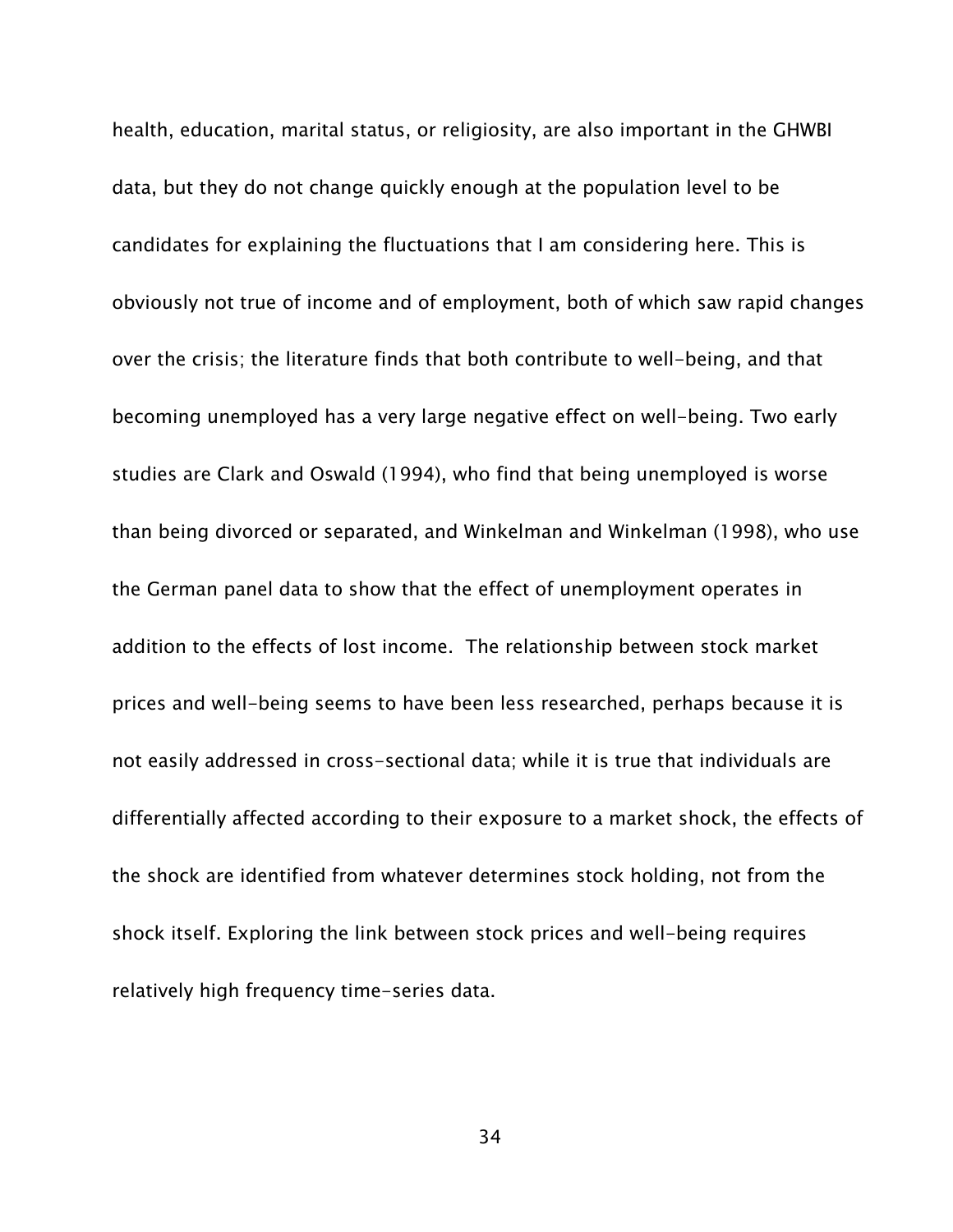To tie the well-being outcomes in the GHWBI to the crisis-related behavior of income and unemployment requires, as a preliminary, matching of the Gallup data to official series on income and unemployment. This is not straightforward, given that one is daily, seasonally-unadjusted while the other is typically monthly and seasonally adjusted. Beyond that, the GHWBI asks a single question on monthly household income, and the respondent is asked to choose from a set of income intervals; we have no way of knowing how the respondent interprets this question, nor whether the respondent is well-informed about his or her household's income. Single questions about household income are far from perfect, but are still informative, see Micklewright and Schnepf (2010). Gallup has also experimented over time with several sets of questions about work status, so the data do not contain a consistent unemployment measure over the whole three year period.

I have calculated an estimate of log income for each respondent by filling in mid-points assuming that income is log-normally distributed; this is possible for the three-quarters of all respondents who answered the income question. This is clearly at best a rough and ready measure of income, but averaged over congressional districts, there is a correlation of 0.96 with log median income from the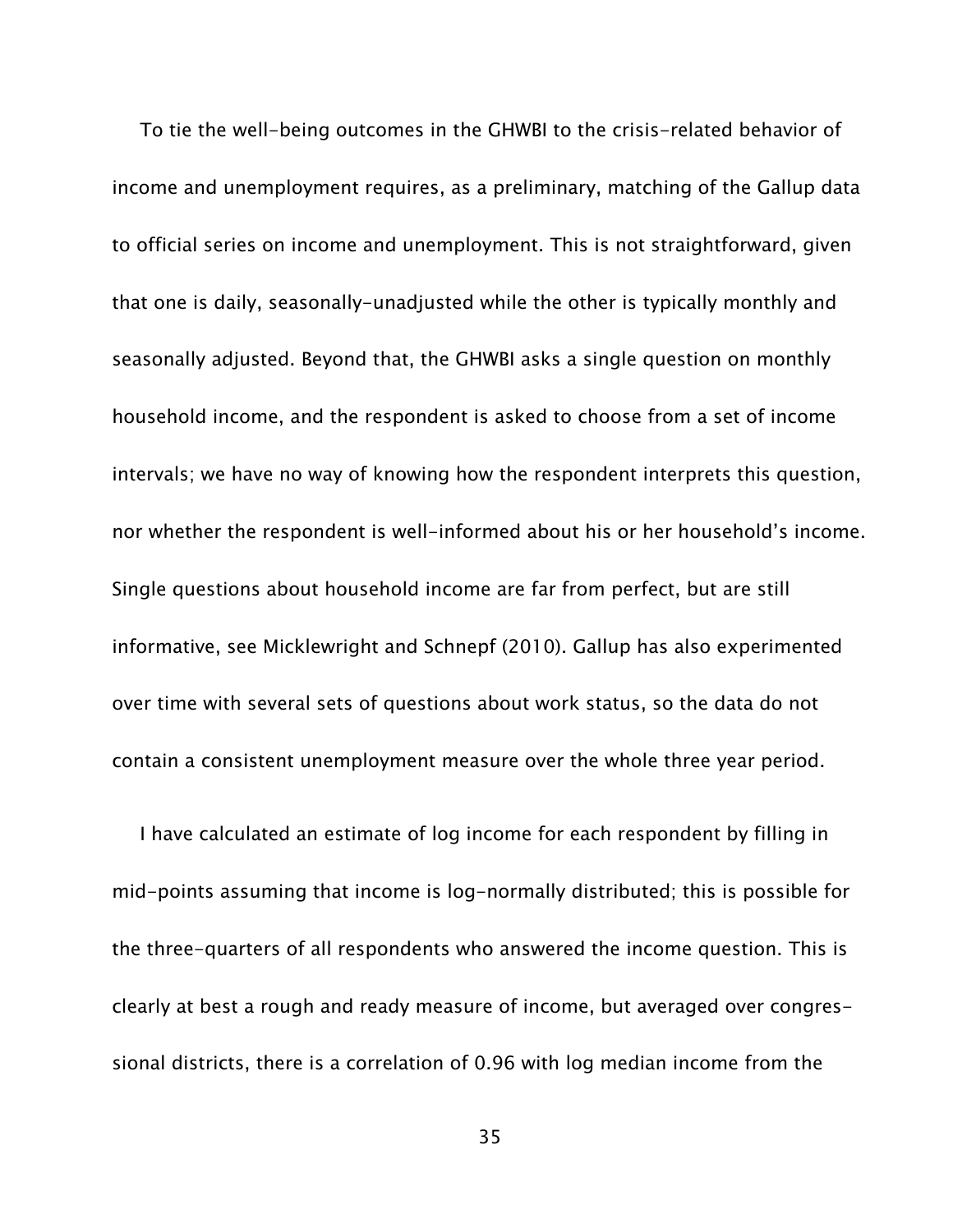American Community Survey, Kahneman and Deaton (2010). For the current comparison, I have averaged log income over all respondents for each day, and over each day in each month, and compared the results with BEA data on per capita disposable income and on total employee compensation, both of which are available only on a seasonally adjusted basis.



### Figure 8: Mean log income by age group

Notes: 21-day weighted moving averages of raw means of reported log incomes. Note that 25 percent of the sample either refused to answer or said they did not know.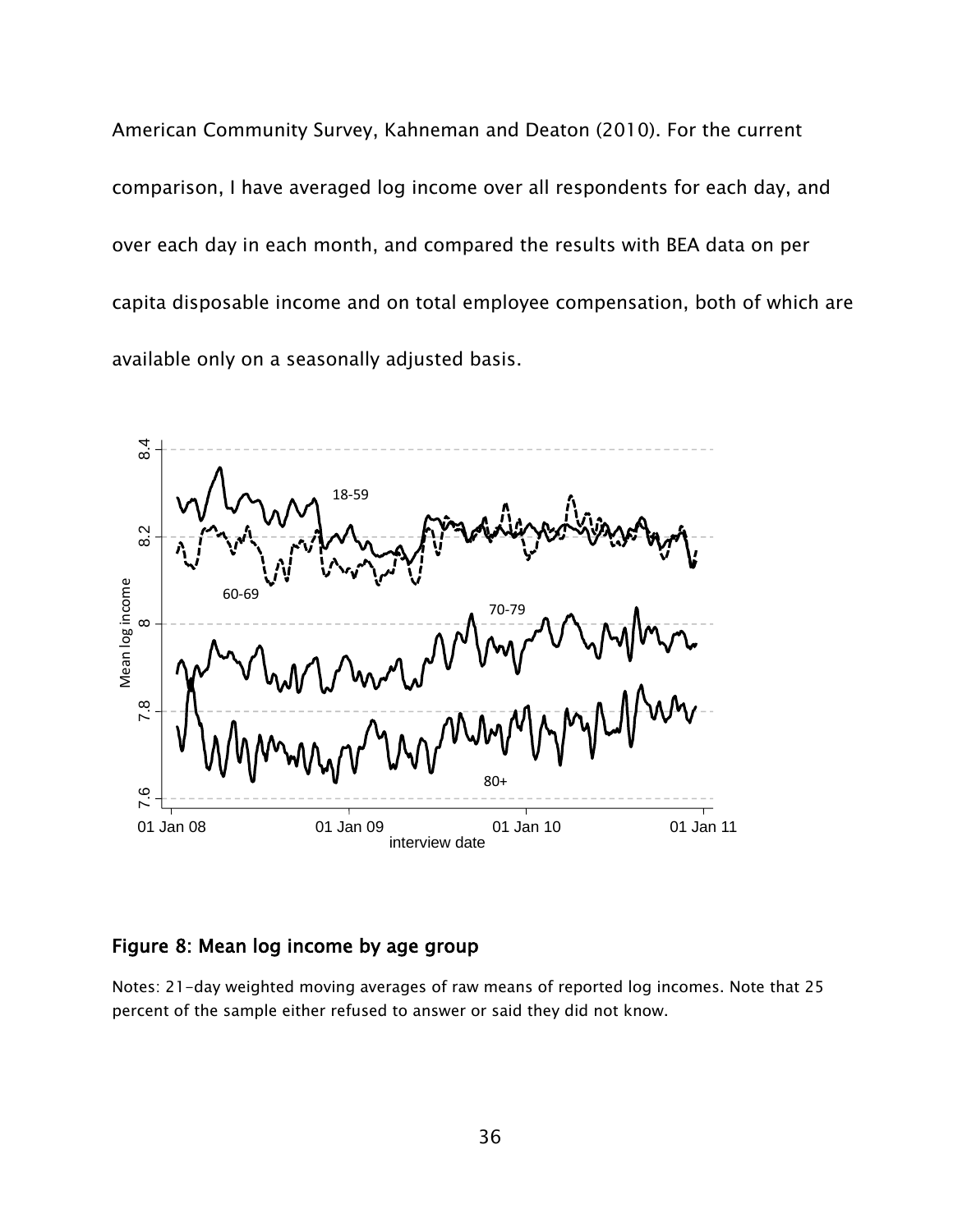Figure 8 shows the means of the logarithms of reported income by age group. For the typically working age-group 18 to 59, there is a sharp reduction in reported incomes from late 2008 through to the middle of 2009. This roughly corresponds to a drop in employee compensation in the BEA statistics. However, this reduction in income is either much less or altogether absent among the other age groups. From the summer of 2009 onwards, the reported incomes of the working-age group are not distinguishable from those of the age group 60 to 69, who are typically retired. The incomes of the two older groups, although lower, actually increased after early 2009. It is notable that the two stimulus-related payments, one in April to June 2008 (tax rebates) and May and June 2009 (one time \$250 transfers sent to those receiving social security, SSI, railroad retirement benefits, and veteran benefits) make no appearance in this figure, although a graph of the official series is dominated by those two spikes. This is an interesting finding in its own right. Either people did not recall these transfers or, more likely, did not think of them as income.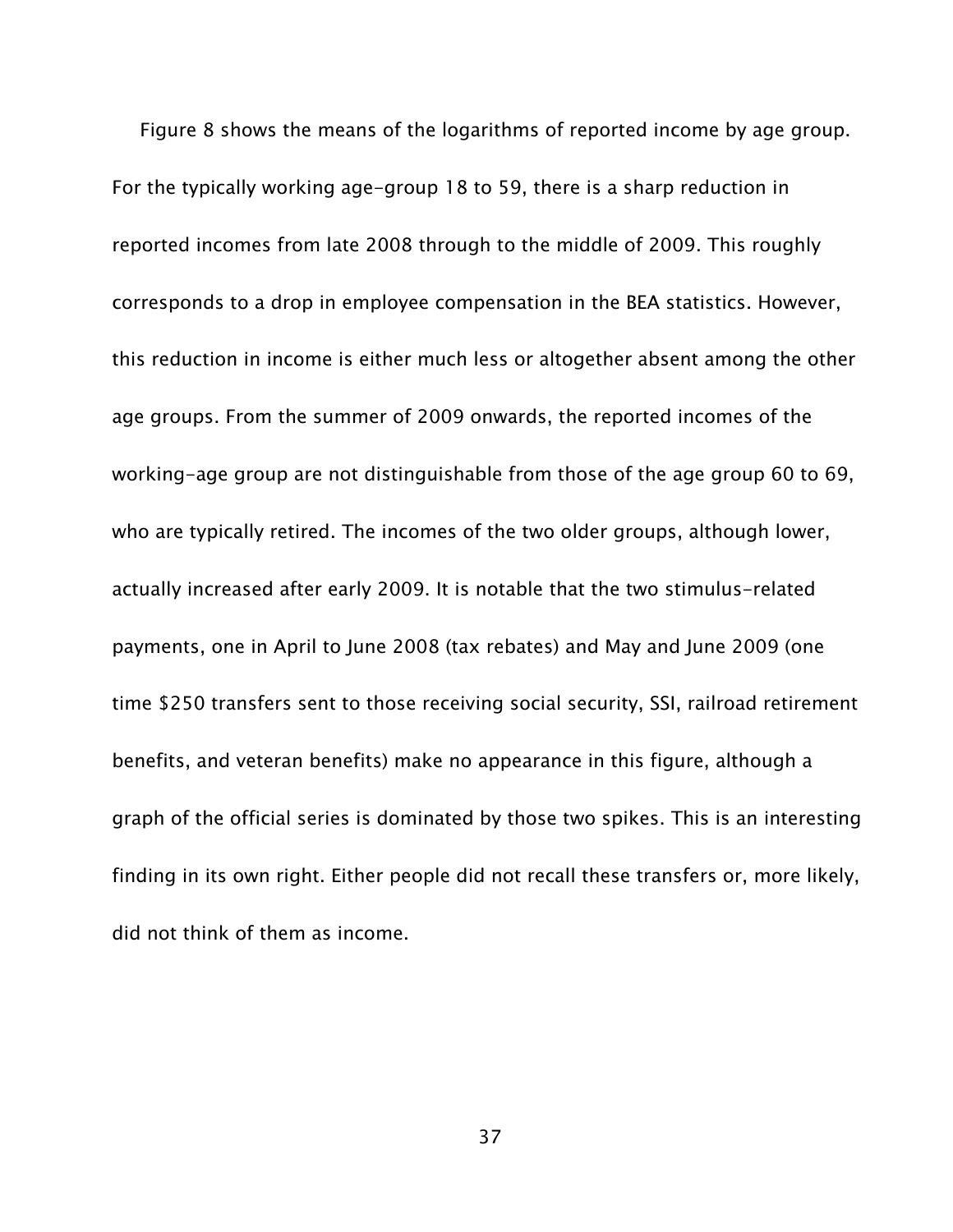Unemployment series are shown in Figure 9. For the periods where they

overlap, the two series are quite close, reflecting the considerable amount of work



# Figure 9: Unemployment rates from BLS and Gallup Healthways Wellbeing Index Poll Notes: Both series are seasonally unadjusted

that Gallup has done to match the data from the BLS. The timing of unemployment is important, and is quite different from the timing of the stock market. Although unemployment inched up during the events of the fall of 2008, the big rise was between November 2008 and March 2009—a period when the market was also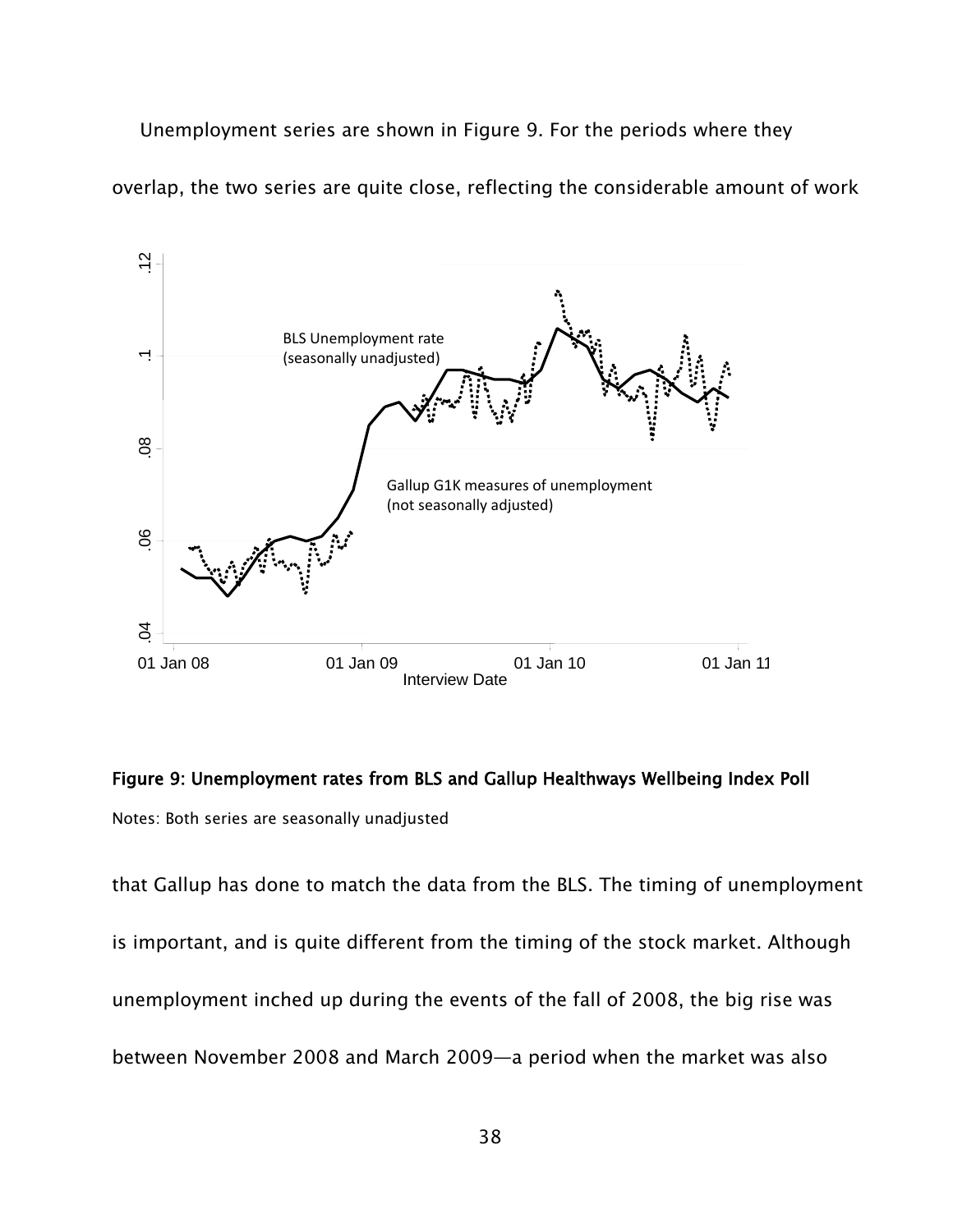falling—but it then continued to rise, albeit more slowly, reaching a (seasonally unadjusted) peak of 10.6 percent in January 2010. The unemployment consequences of the financial crisis came much later than the financial crisis itself.

|               | Unemployed | t-value | Log income | t-value |
|---------------|------------|---------|------------|---------|
| Ladder        | $-0.821$   | (42.4)  | 0.412      | (75.1)  |
|               |            |         |            |         |
| Smile         | $-0.057$   | (14.3)  | 0.027      | (23.9)  |
| Enjoy         | $-0.035$   | (9.2)   | 0.038      | (35.4)  |
| Happy         | $-0.047$   | (13.9)  | 0.033      | (34.5)  |
|               |            |         |            |         |
| Anger         | 0.057      | (15.4)  | $-0.024$   | (23.2)  |
| Worry         | 0.179      | (36.9)  | $-0.050$   | (36.5)  |
| <b>Stress</b> | 0.052      | (19.1)  | $-0.031$   | (21.8)  |
| Sad           | 0.114      | (29.2)  | $-0.048$   | (43.9)  |
|               |            |         |            |         |
| Pain          | 0.048      | (11.2)  | $-0.058$   | (47.7)  |

Table 1: OLS regression coefficients of unemployment and of log income

Notes: Estimated using approximately 163,000 observations from January  $2^{nd}$ , 2010 to August 31st, 2010 for which there are data on both unemployment and income using the final definitions of the former. For the ladder, the left-hand side variable runs from 0 to 10; for the other experienced emotions, the left-hand side variable is dichotomous. Also included in the regressions were dummies for other kinds of employment status, marital status, age group, sex, Hispanic status, and race. The comparison group for unemployment is full time employees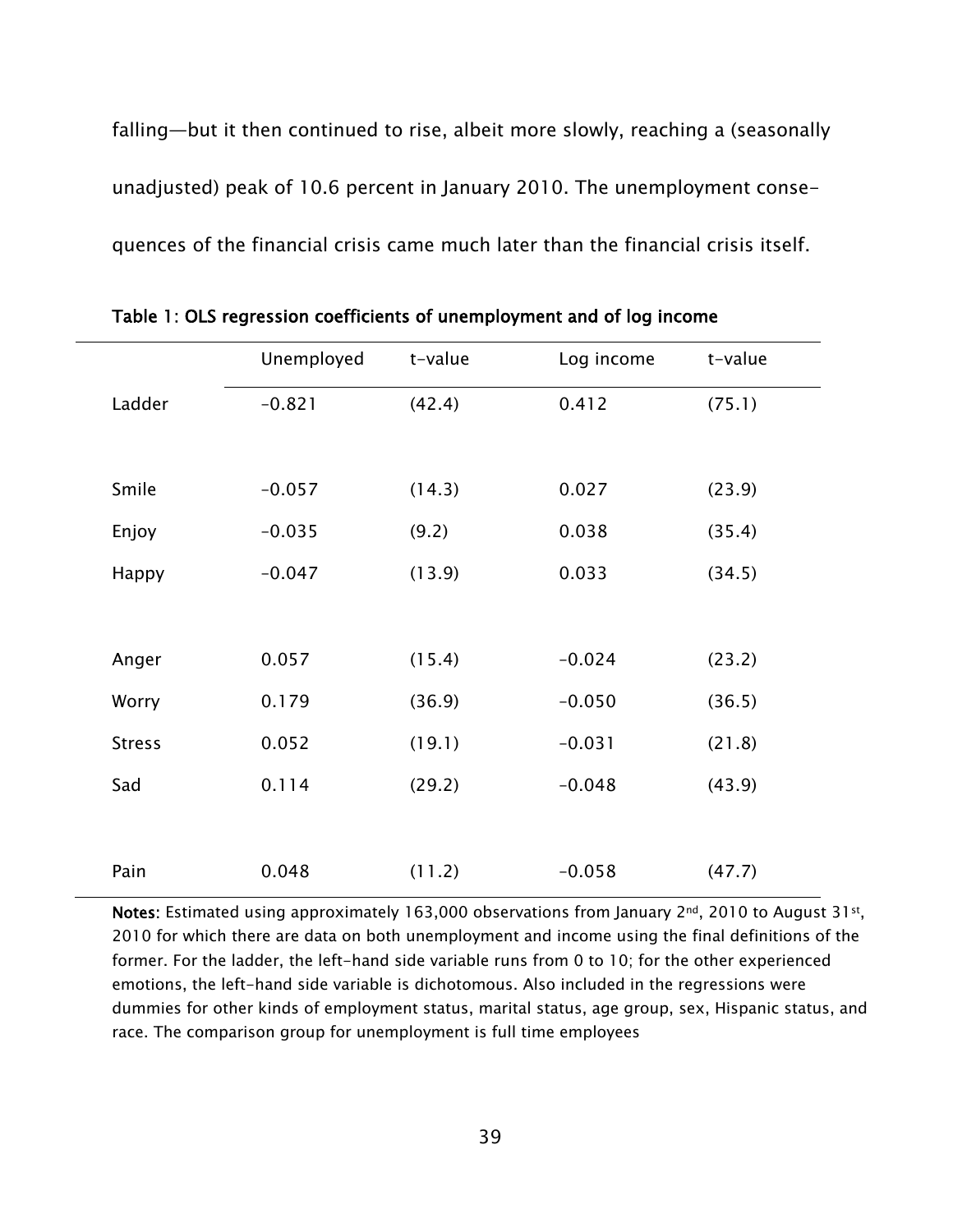The ordinary least squares regressions in Table 1 show that, in the crosssection, unemployment and income play the expected roles in conditioning both life evaluation and hedonic experience. People who report themselves unemployed are 0.80 of a ladder rung below those who are in full-time employment. Compensating for this would require an increase of 1.89 in log income, or more than a six-fold increase in income itself; this compensation is close to, but somewhat smaller than that calculated by Winkelman and Winkelman (1998) using German panel data. Income is also good, and unemployment bad, for both positive and negative emotions, as well as for physical pain. (Note that these estimates are likely inflated by reverse causality; disabilities cause pain and make people less likely to be in the labor force, and people with more positive emotion and less negative emotions may have better outcomes as a result, see also Graham, Eggers, and Sukhtankar, 2004.) Unemployed people are particularly more likely to be worried and sad, and these are also the two cases (along with stress) where the ratio of the unemployment coefficient to the log income coefficient is the highest. As repeatedly found in the literature, unemployment is associated with poor life evaluation and poor hedonic outcomes, and is so independently of (and in addition to) the effects of (current) lost earnings.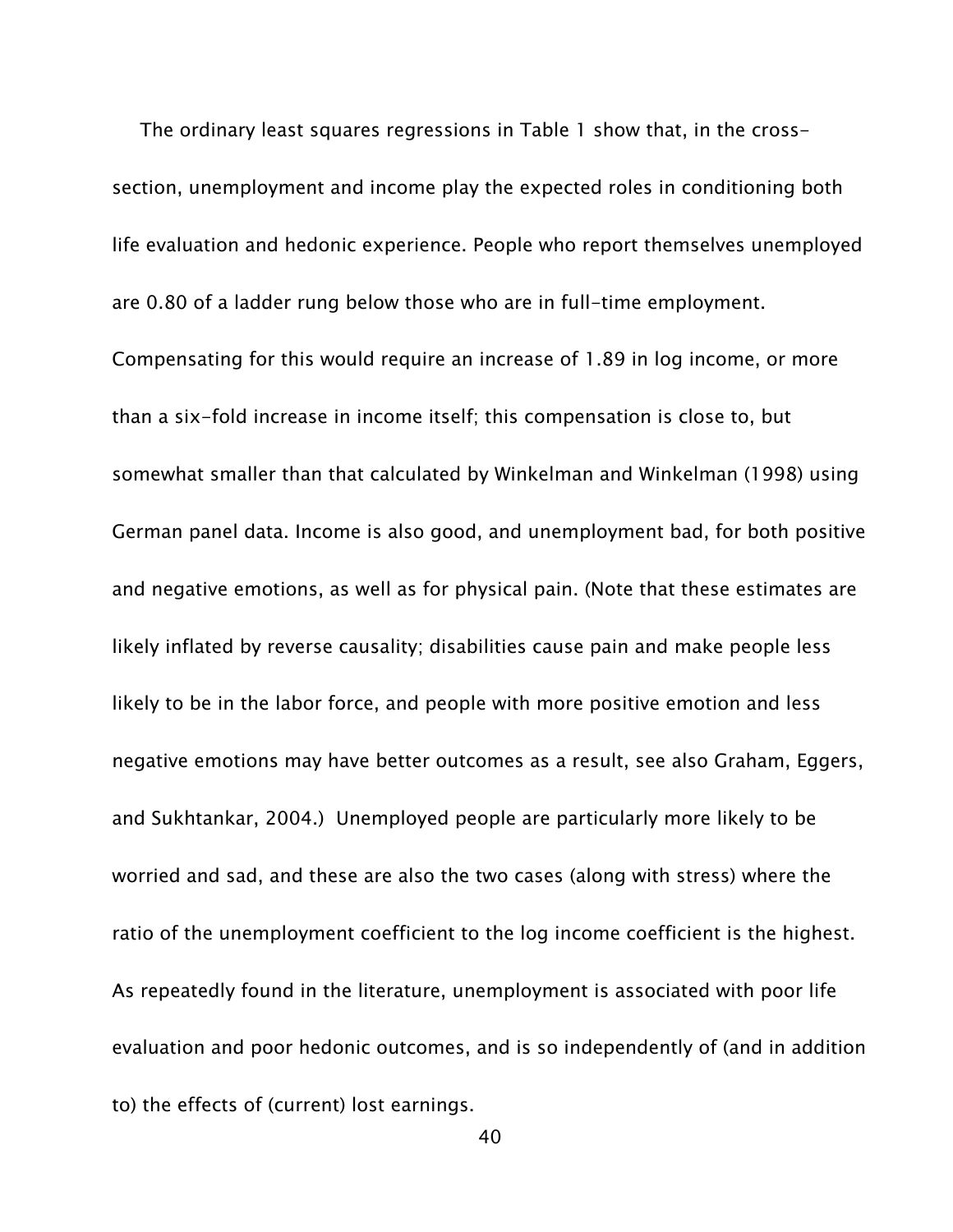Based on these cross-sectional results, we might expect variations in income and unemployment to be the main drivers of well-being over the financial crisis, with the role of the stock market an open question. But it should be already clear from the timing in the figures that unemployment cannot provide a good account of the time-series, at least on its own. To look at the correlates more formally, I start with the daily averages and with the relation between income and the ladder.

The correlation between mean log income (from the Gallup data) and the mean corrected ladder is 0.32, and the regression coefficient 0.71 ( $t=11.0$ ) which is substantially larger than the cross-sectional coefficient in Table 1. This difference is in the opposite direction to that predicted by the Easterlin paradox. Both the correlation and the regression coefficients are biased down by the fact that both the daily ladder and daily mean log income contain substantial day to day sampling error. The daily corrected ladder is correlated with the S&P 500 at 0.46, and the regression of the corrected daily ladder on mean log income and the log of the S&P 500 index reduces the coefficient on the former to 0.33 ( $t=4.2$ ) while the coefficient on the log of the stock index is  $0.31(t=11.4)$ . The high correlation between the corrected ladder and the market is shown in Figure 10; although it is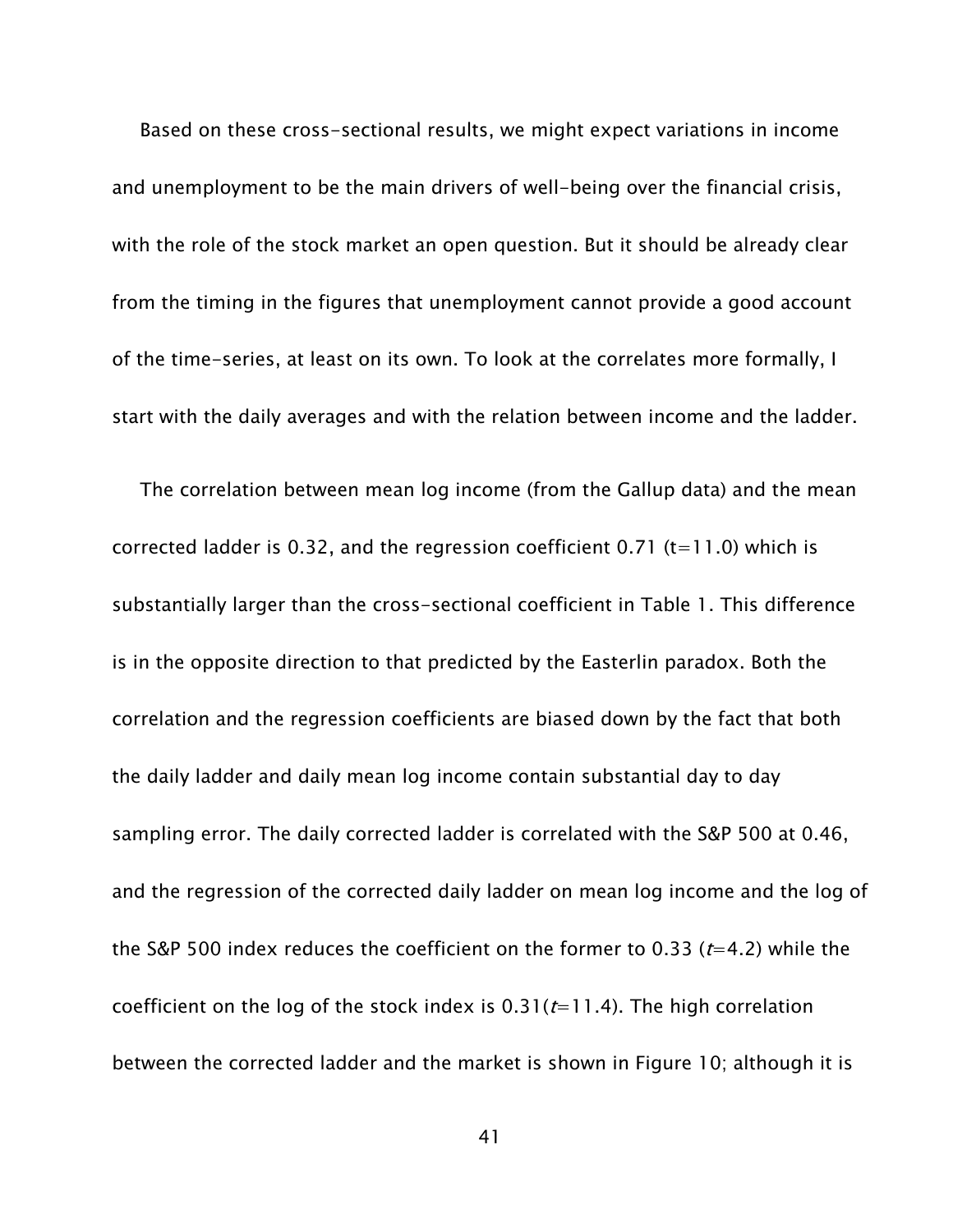clear that most of the correlation comes at the (low) frequency of the crisis itself, some higher frequency correlation is visible too.



### Figure 10: Corrected mean ladder and SP500 index

Moving to monthly data, so as to use the unemployment data from the BLS at the price of reducing the number of observations to 36, the ladder remains correlated (0.43) with the SP 500, and in a regression of the corrected ladder on the log of the SP 500, unemployment, and the log of employee compensation,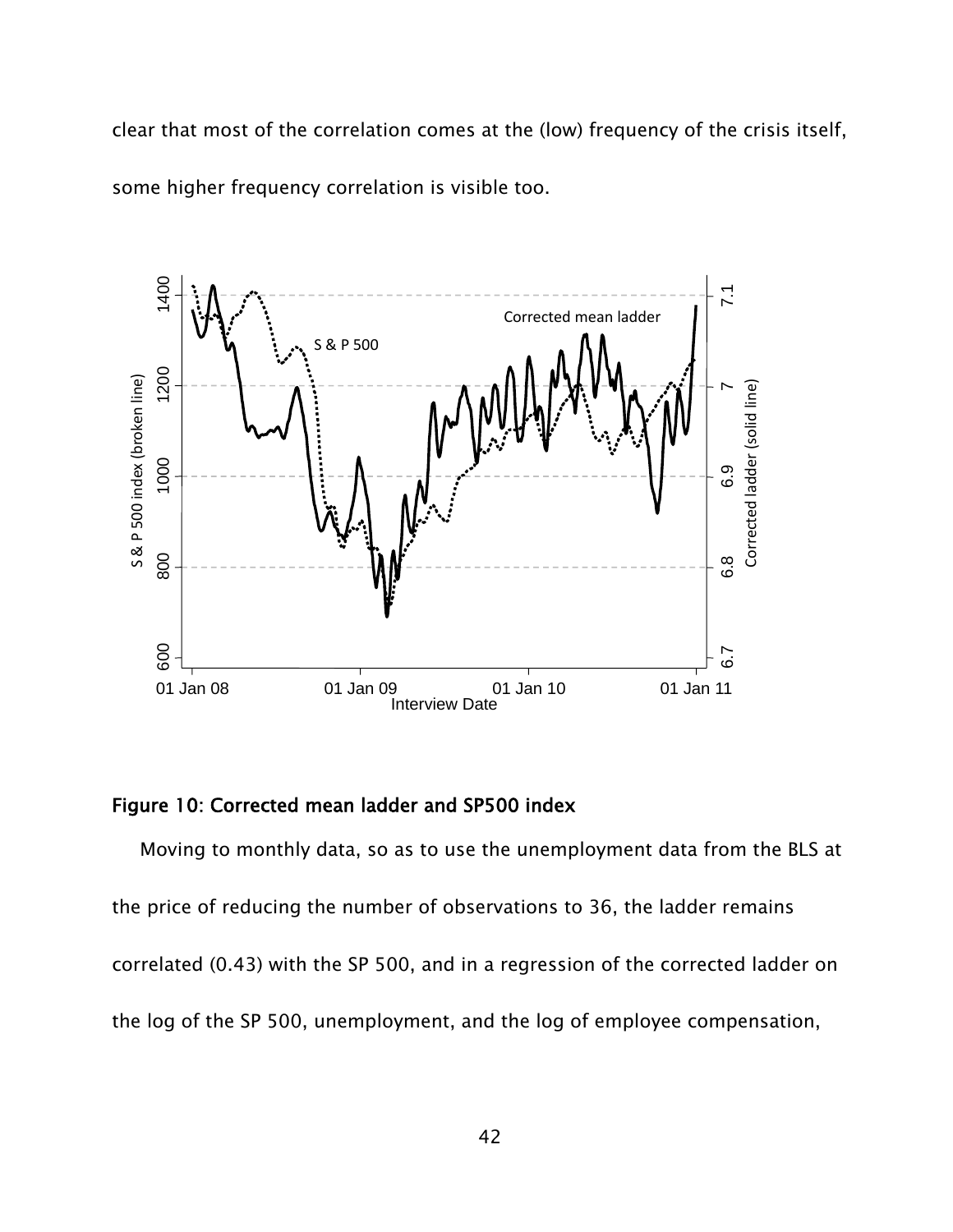unemployment is significantly *positively* related to the ladder, the log SP 500 has a  $t$ -value of 7.2, and employee compensation is insignificant.

Averages of emotions and physical pain are also significantly correlated with average log income on a daily basis; as is the case for the ladder and once again contrary to the Easterlin paradox, the coefficients are all (absolutely) larger than the cross-section coefficients in Table 1. On monthly data, with only 36 monthly data points, fluctuations in the SP 500 are correlated with all of the hedonics except physical pain; neither the unemployment rate nor employee compensation have any effect conditional on the market. For physical pain, only the unemployment rate has predictive power in the monthly data. That the market is more closely related to hedonic outcomes and to the ladder in monthly than in daily data is consistent with Figure 10 (and similar figures for hedonics) in which there is little high frequency correlation.

In addition to these regression results, it is informative to check whether the changes in SWB over the whole three year period are what might be expected from the cross-sectional results. We know that unemployment is twice as high at the end of the period, and that some measures of income also fell, and we need to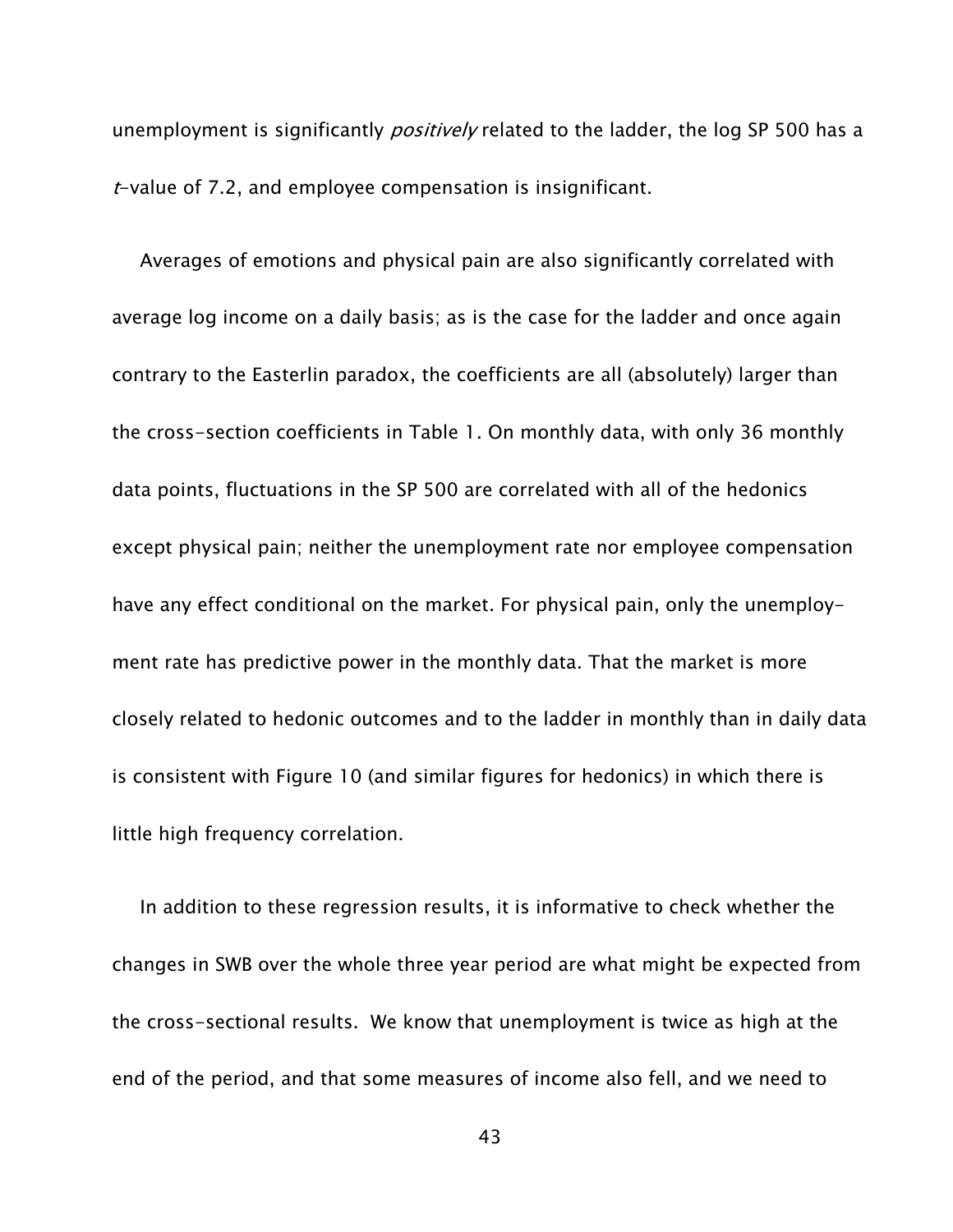know if these changes—which are very large in business cycle terms—show up in the well-being data. For the ladder, the corrected average value in January 2008 was 7.07, which had fallen to an average of 6.99 in December 2010. To make the point, I take the largest possible changes in income and unemployment that are consistent with the data, a decline of 5 percent in the former, and an increase of 5 percentage points in the latter. From the cross-section regressions in Table 1, these changes should cause the ladder to fall by 0.06, somewhat less than calculated, but surely within any reasonable margin of error given the corrections for the order effects. Similar calculations for the hedonic experiences show that the positive emotions do not respond as they should. Predicted from unemployment and income, the fractions reporting smiling, enjoyment, and happiness should all decrease by 0.004. In fact, enjoyment is actually *higher* (by 0.014) at the end of the period, and happiness and smiling are exactly the same at the end of 2010 as they were at the beginning of 2008. By contrast, the negative emotions are all higher at the end of the period, and the increases are larger than predicted from the cross-section regressions and the changes in income and unemployment, by twice or more, especially if we allow for some elevation at the beginning of the period from the presence of the political questions.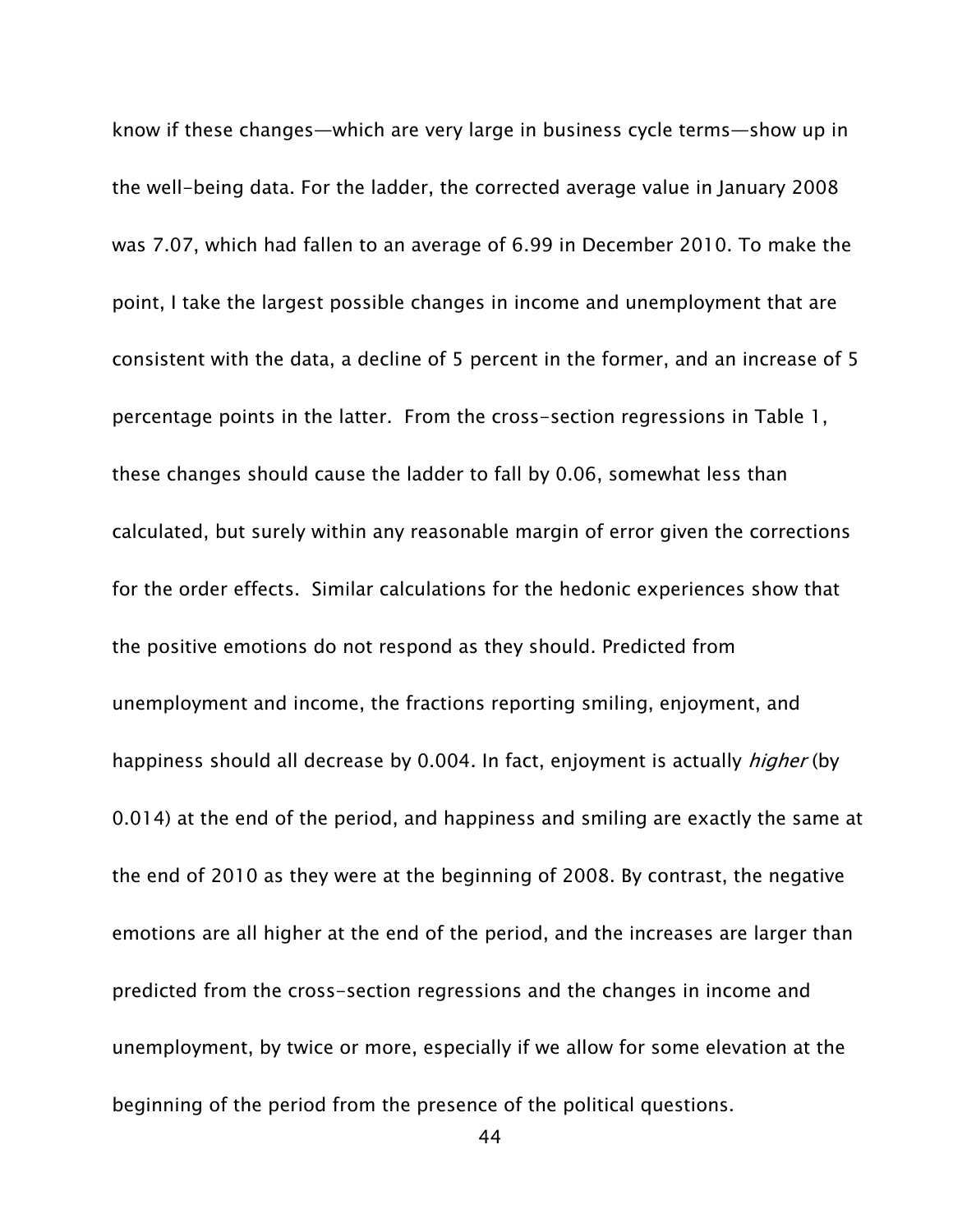We might conjecture that the positive emotions are more subject to hedonic adaptation than are the negative emotions, or that the negative emotions respond, not only to personal circumstances, but to the macroeconomic environment in general. But there is a more important point. Even in the face of some of the largest macroeconomic disruptions since the great depression, both the actual and predicted changes in these well-being measures are very small, possibly smaller than our ability to detect given the difficulties of measuring well-being. Even with 30,000 observations each month as here, the standard errors of the monthly averages for the hedonics range from 0.002 to 0.003, which would mean that we would *just* be able to detect the predicted effects of a major macroeconomic upheaval with a 5 percentage point increase in the rate of unemployment and a 5 percent fall in average income.

 It is true that, for an individual, unemployment is associated with very large declines in reported well-being. It is also true that the increase in unemployment after the financial crisis was very large by business-cycle standards. Yet that very large increase affects only one twentieth of the population. In consequence, even major changes in unemployment predict only small changes in average well-being.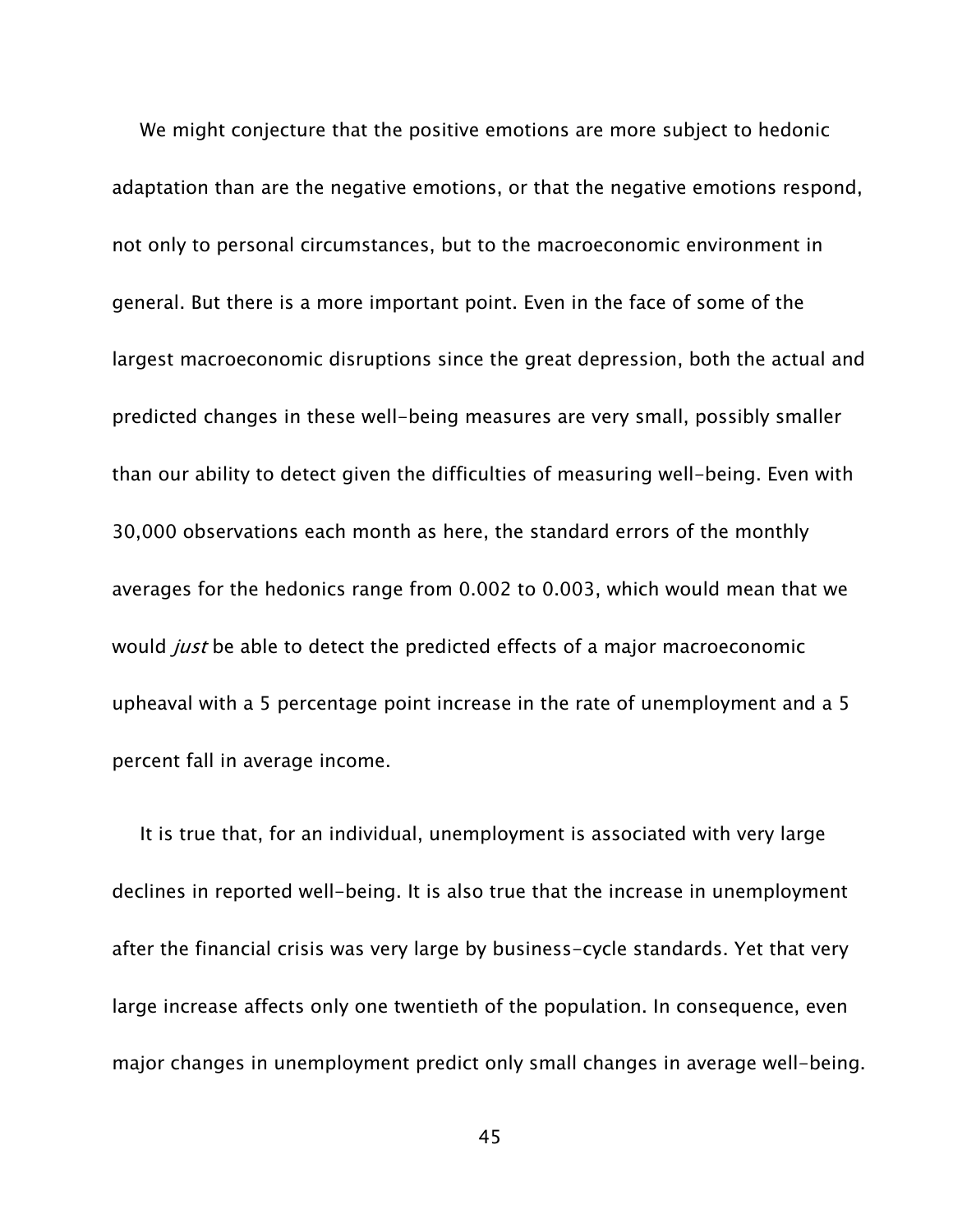Detecting such changes presents both statistical and conceptual challenges. A decline in the ladder of 0.06 is (a little) smaller than the standard error in the ladder on the daily sample of 1,000 respondents, and is only three times larger than the standard error from a monthly sample of 30,000 respondents. But 0.06 is an *order of magnitude* smaller than the mean effect on the ladder of adding political questions to the beginning of the survey. In a sense, cross-sections of individuals are much more like cross-sections of countries than they are like a time-series for a single country. The differences in incomes across countries are many times larger than the differences in income to be expected over a few years or even over a few decades; the differences in income between the US and China or the US and Togo took hundreds of years to come about. So the fact that the ladder is highly correlated with incomes across countries, or with income and unemployment across individuals, tells us very little about what will happen if we use the measure to track national well-being over time.

#### 6. Conclusions

Perhaps my most surprising substantive finding is how closely well-being tracked the stock market over the 1,000 days of 2008, 2009, and 2010. Yet it is surely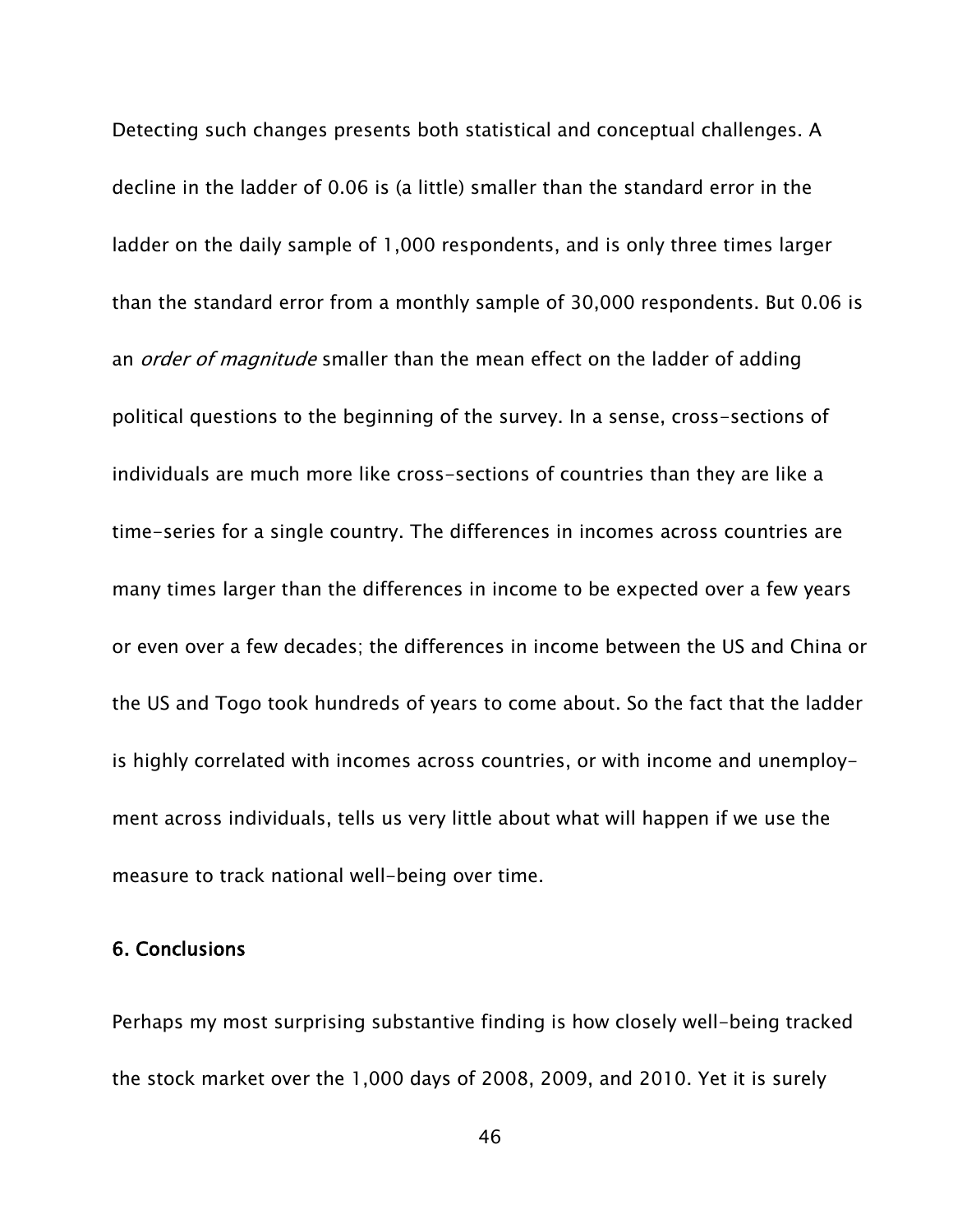wrong that we can abandon income, unemployment, and well-being measures in favor of a stock market index. Most Americans have no direct or indirect financial interest in the stock market, so whatever is the mechanism it cannot work through personal portfolios, or at least not entirely so. My guess is that for much of the financial crisis, the stock market became the most watched indicator, not only of the present, but also of the future. As suggested by Dan McFadden in comments on this paper, both SWB and the stock market were likely responding to the same underlying stream of news, assessing its implications for the future. During the early spring of 2009, with a newly installed administration, and a stock market that was falling even beyond the already precipitous drop at the end of 2008, it was reasonable enough to have dire fears about the future—indeed the stock market itself was reflecting that fear—and those fears were heavily reinforced by media coverage, sending highly correlated interpretations of the events to a large segment of the population. From mid-2008 to mid-2009, the stock market was the indicator of the state of the economy, something that would not necessarily be true in more normal times. The pattern in Figure 10 may simply reflect the peculiarities of this particular recession. In any case, the correlation with the market reinforces that even at best, the well-being measures are not measuring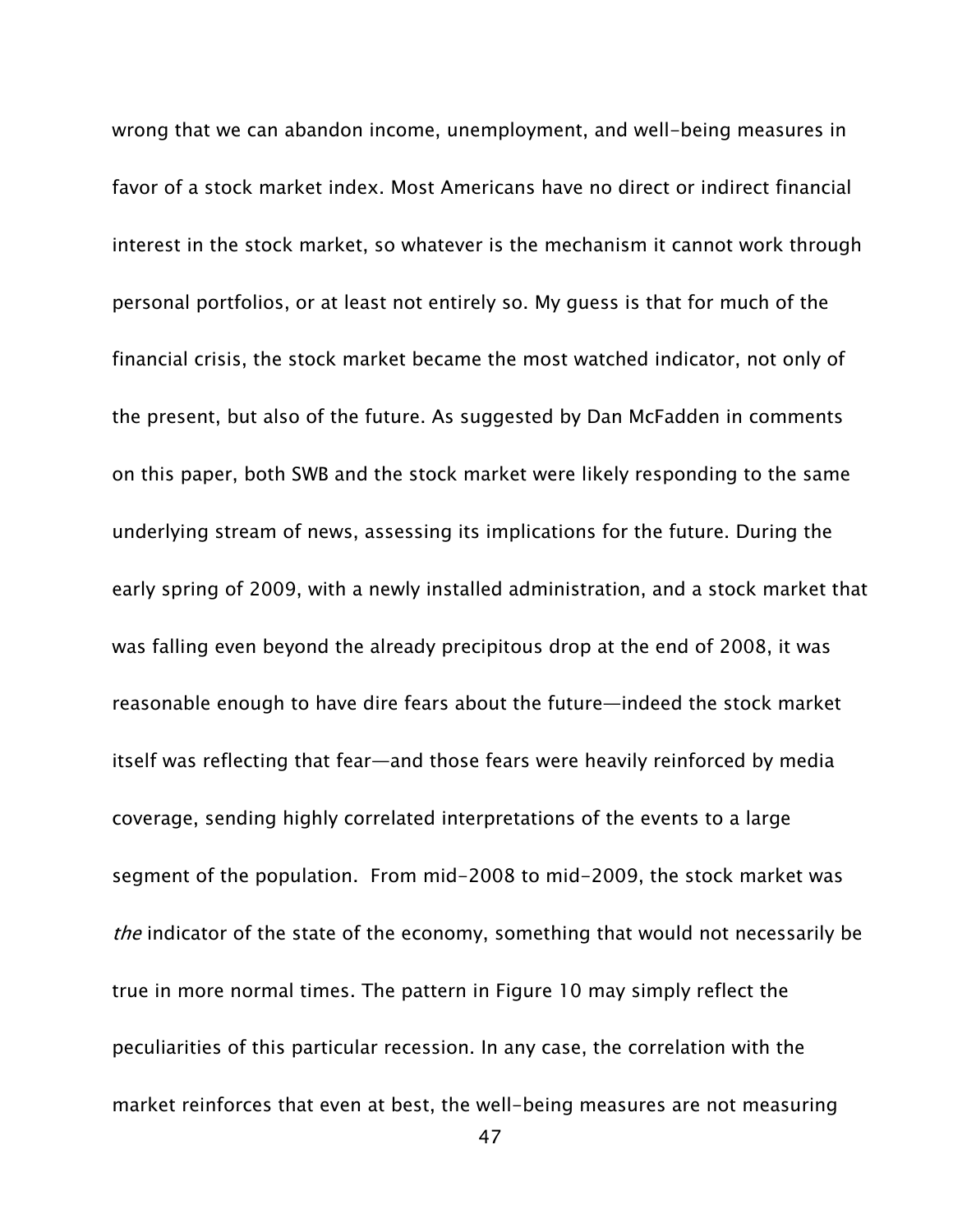current well-being, in the sense of today's level of real income, but also picking up the fear of the future associated with evolving economic news. For those who own assets to support future consumption, the effect is immediate. For lower income households, who are less likely to own market assets, and whose well-being was if anything *more* affected by the market, market movements may generate changes in expectations about unemployment. In standard intertemporal models, today's calculation of lifetime utility reflects not only what is happening to today's instantaneous utility, but also the expected utility of future outcomes, predictions of which are changed by today's news. Such effects would be amplified if "news" utility is important in and of itself, as in Kőszegi and Rabin (2009) or Kimball and Willis (2006).

How do measures of self-reported well-being survive the stress-testing provided by the financial crisis? They perform well in that they respond to income, unemployment, and the stock market in the directions that we would expect. Yet they are more successful as gauges of short-term fear or hope for the future than of the current state of well-being in terms of income or employment. The worry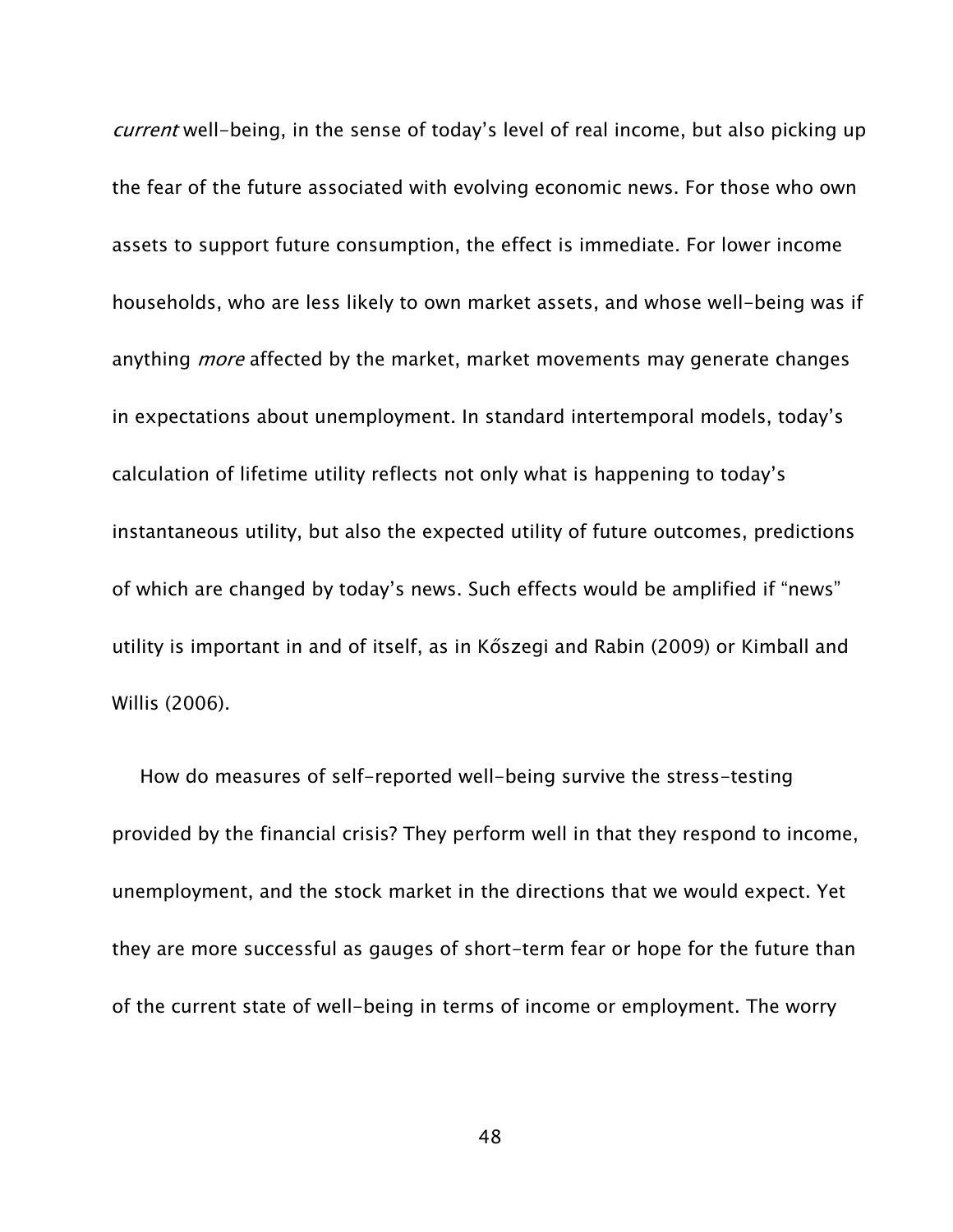and stress (see Figure 7) that came with these events is surely real enough, and worth measuring and taking into account in policy.

Even so, there are serious problems in using well-being measures for tracking the performance of the economy over time. They cannot be expected to change much in response to even historically large changes in macroeconomic activity the predicted (and actual) effects are just too small. Detecting these changes in real time will require very large standing samples and even then, risk being swamped by the much larger short-term effects of day to day events that are sometimes clearly important—a major stock market crash, or events such as 9/11, Metcalfe, Powdthavee, and Dolan (2011)—but sometimes have only dubious implications for well-being. We also know from the effects of the political questions in the Gallup surveys that the measures are sensitive to the context in which they are asked. In one sense, this is a technical issue that could be dealt with by suitable positioning of the questions, or by the use of buffer questions, though we do not currently know how to do so in a way that would ensure comparability over time or over countries. But the sensitivity induced by question context extends to sensitivity to news and events widely portrayed in the media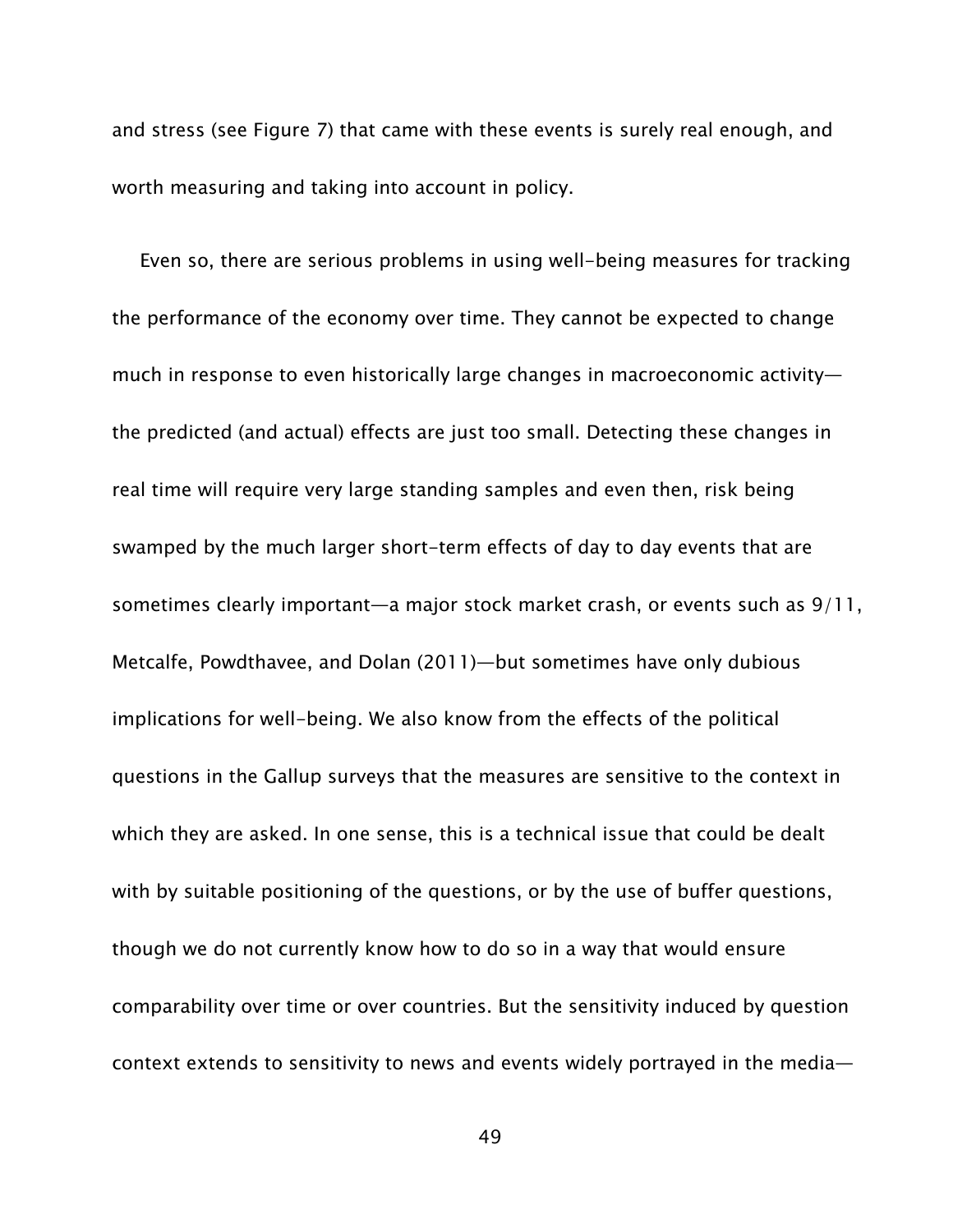for example the large one-day effect of the fall of Lehman Brothers. While it is conceivable that, as is sometimes argued for the stock market, the SWB measures are giving an accurate take on expected future well-being, it seems more plausible that, like the stock market, they have actually very little to do with well-being. As McFadden suggests in comments on this paper, we may be looking at "cognitive bubbles" that are essentially irrelevant for any concept of well-being that we care about. It is an important future task to explore whether or not SWB are excessively sensitive to changes in the market and to other news.

It is possible that the ladder question used in the Gallup surveys is more sensitive to context effects than are other evaluative questions such as questions about satisfaction with life or with one's standard of living. But this seems most unlikely; questions about the standard of living and about emotion are also affected in the Gallup data, even though they are asked long after the political questions that make people feel worse about their lives.

There are many unresolved challenges before well-being measures become a standard part of macroeconomic monitoring, however useful such measures are in and of themselves. The measures have proved themselves in the cross-section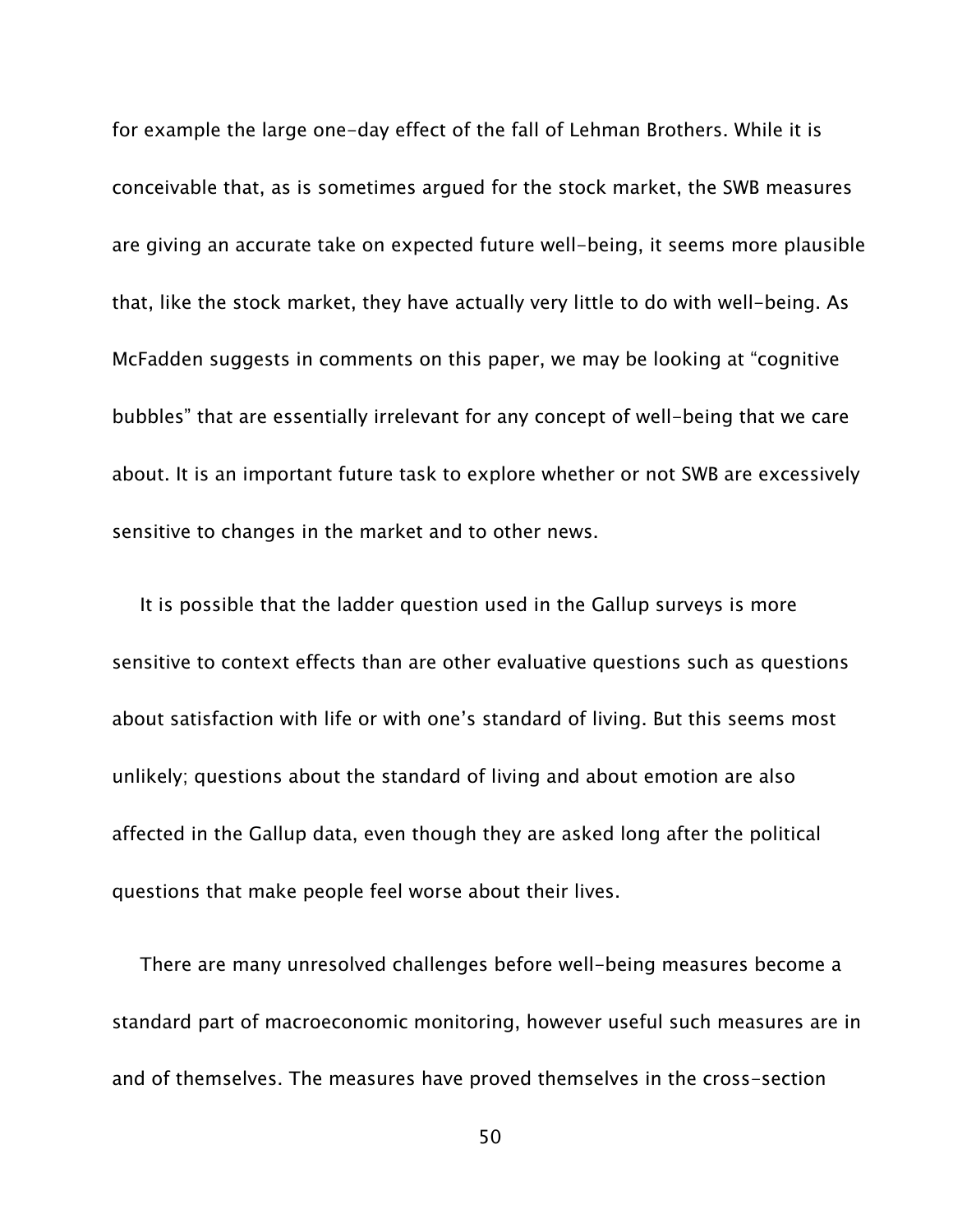across different groups, for example for looking at the effects of life circumstances, such as ill-health, divorce, or unemployment. They still have a long way to go in establishing themselves as good time-series monitors for the aggregate economy. In a world of bread and circuses, measures like happiness that are sensitive to short-term ephemera, and that are affected more by the arrival of St Valentine's Day than to a doubling of unemployment, are measures that pick up the circuses but miss the bread.

### References:

- Agrawal, Sangeeta, and James K. Harter, 2011, "Context effect on life evaluation items: forming new estimates for data prior to Jan. 6, 2009," Gallup Technical Report.
- Bishop, George F, 1987, "Context effects on self-perceptions of interest in government and public affairs," Chapter 10 in Hans-J. Hippler, Norbert Schwarz, and Seymour Sudman, eds., Social information processing and survey methodology, New York. Springer-Verlag. 179–99.
- Bricker, Jesse, Brian K Bucks, Arthur Kennickell, Traci L Mach, and Kevin Moore, 2011, "Drowning or weathering the storm? Changes in family finances from 2007 to 2009," NBER Working Paper No. 16985, April.

Campbell, Angus, 1981, The sense of well-being in America, New York: McGraw Hill.

- Cantril, Harvey, 1965, The pattern of human concern, New Brunswick, NJ. Rutgers University Press.
- Carstensen, Laura, Derek M Isaacowitz, and Susan T Charles, 1999, "Taking time seriously: a theory of socioemotional selectivity," American Psychologist, 54(3), 165–81.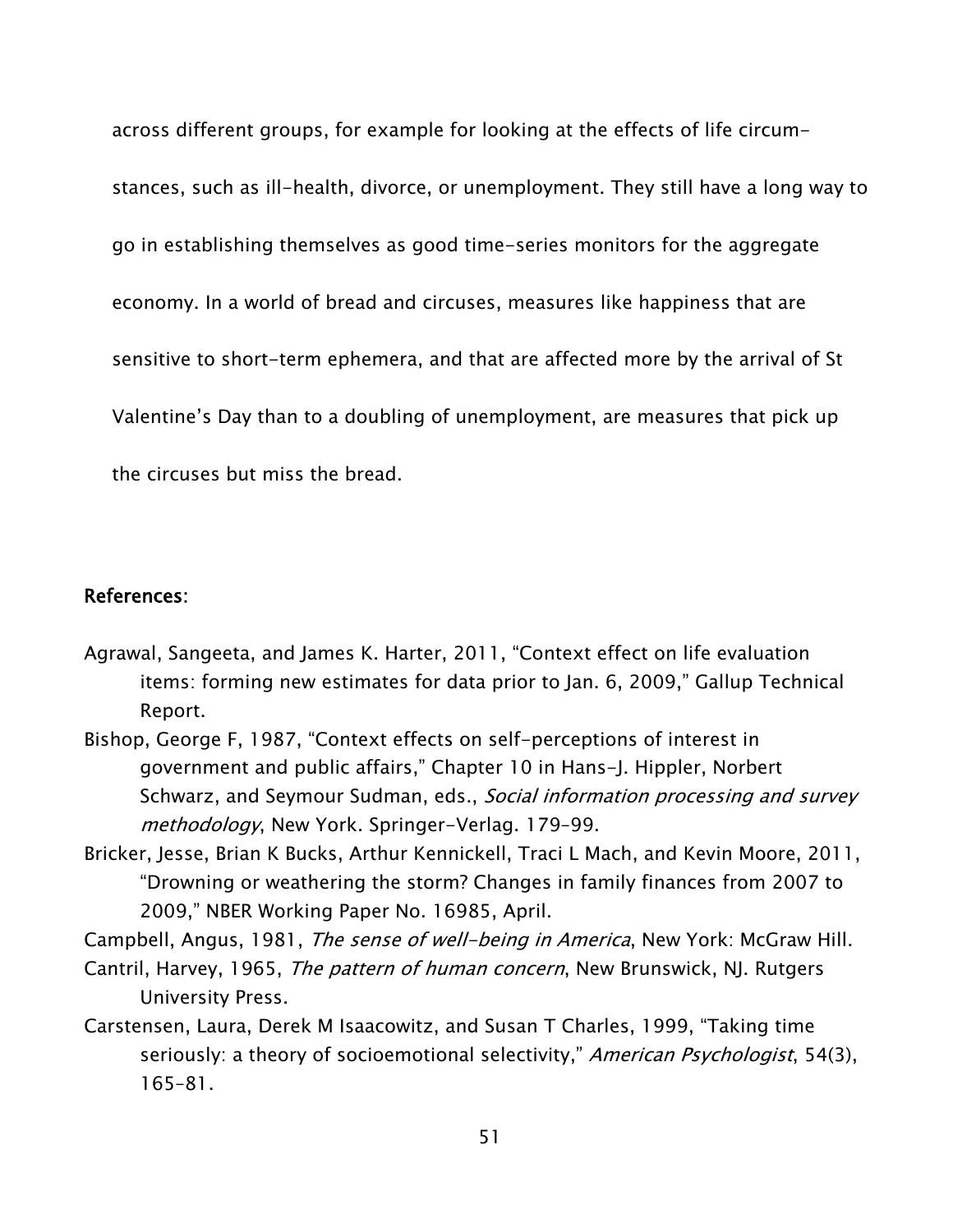- Chakrabarti, Rajashri, Donghoon Lee, Wilbert van der Klaauw, and Basit Zafar, 2011, "Household debt and saving during the 2007 recession," NBER Working Paper No. 16999, April.
- Christelis, Dimitris, Dimitris Georgarakos, and Tullio Jappelli, 2011, "Wealth shocks, unemployment shocks and consumption in the wake of the great recession," <http://ssrn.com/abstract=17929881>
- Clark, Andrew E. and Andrew J. Oswald, 1994, "Unhappiness and unemployment," Economic Journal, 104 (424, May), 648–59.
- Clark, Andrew E, Andreas Knabe and Steffen Rätzel, 2011, "Boon or bane? Others unemployment, well-being and job insecurity," Paris School of Economics, April.
- Deaton, Angus, 2008, "Income, health, and wellbeing around the world: evidence from the Gallup World Poll," *Journal of Economic Perspectives*, 22:2, 53-72.
- Di Tella, Rafael, Robert J. MacCulloch, and Andrew J. Oswald, 2001, "Preferences over inflation and unemployment: evidence from surveys of happiness," American Economic Review, 91(1), 335–41.
- Di Tella, Rafael, Robert J. MacCulloch, and Andrew J. Oswald, 2003, "The macroeconomics of happiness," Review of Economics and Statistics, 85(4), 809-27.
- Di Tella, Rafael, and Robert MacCulloch, 2009, "Happiness, contentment, and other emotions for central banks," Chapter 6 in Christopher L. Foote, Lorenz Goette and Stephan Meier, eds., Policymaking insights from behavioral economics, Federal Reserve Bank of Boston, pp. 311–66.
- Graham, Carol, Andrew Eggers, and Sandip Sukhtankar, 2004, "Does happiness pay? An exploration based on panel data from Russia," Journal of Economic Behavior and Organization, 55 (3), 319–42.
- Hurd, Michael D, and Susan Rohwedder, 2010, "Effects of the financial crisis and Great Recession on American households," NBER Working Paper No. 16407, September.
- Kahneman, Daniel and Angus Deaton, 2010, "High income improves evaluation of life but not emotional well-being," PNAS, 2010: 1011492107v1-201011492.
- Kahneman, Daniel, Alan Krueger, David A Schkade, Norbert Schwarz, and Arthur A Stone, 2004, "A survey method for characterizing daily life experience: a day reconstruction method," Science, 306 (December 3rd), 1776-80.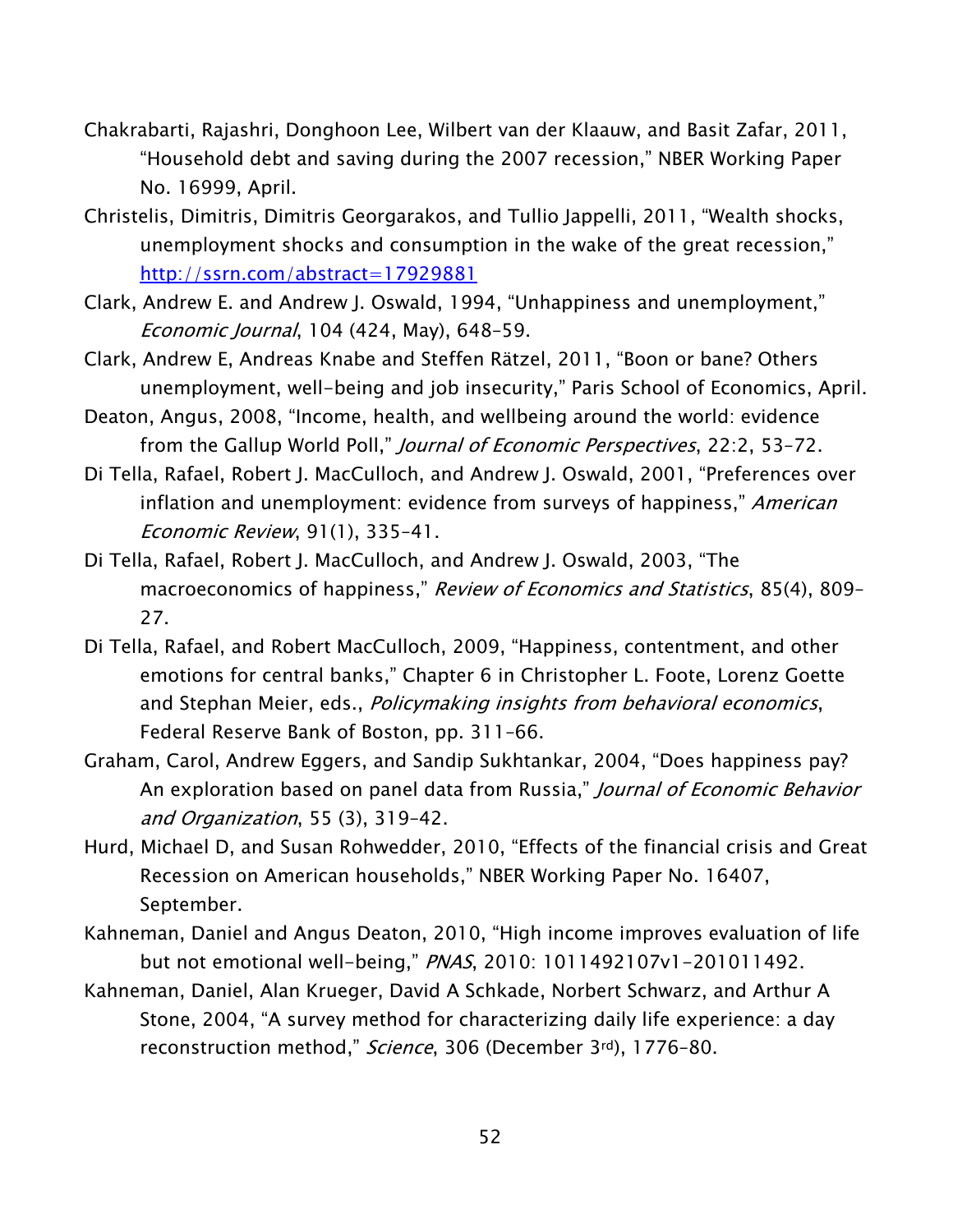- Kahneman, Daniel and Jason Riis, 2005, "Living and thinking about it: two perspectives on life,' in Felicia A. Huppert, N. Baylis, and B. Keverne, eds., The science of well-being, Oxford. Oxford University Press, 285-304.
- Kahneman, Daniel, Peter P. Wakker, and Rakesh Sarin, 1997, "Back to Bentham? explorations of experienced utility," Quarterly Journal of Economics, 112(2), 376–405.
- Kimball, Miles, and Robert Willis, 2006,"Utility and happiness," University of Michigan, Department of Economics, working paper, March 3.
- Kőszegi, Botond, and Matthew Rabin, 2009, "Reference dependent consumption plans," American Economic Review, 99:3, 909–36.
- Metcalfe, David, Nattavudh Powdthavee, and Paul Dolan, 2011, "Destruction and distress: using a quasi-experiment to show the effects of the September 11 attacks on mental well-being in the United Kingdom," *Economic Journal*, 121, F81–F103.
- Micklewright, John and Sylke V. Schnepf, 2010, "How reliable are income data collected with a single question?" Journal of the Royal Statistical Society, Series A, 173:2, 409–29.
- Newport, Frank, 2011, "Adjustments to the Gallup-Healthways life evaluation scores," September 8, [http://www.gallup.com/poll/149006/Adjustments-Gallup-](http://www.gallup.com/poll/149006/Adjustments-Gallup-Healthways-Life-Evaluation-Scores.aspx)[Healthways-Life-Evaluation-Scores.aspx](http://www.gallup.com/poll/149006/Adjustments-Gallup-Healthways-Life-Evaluation-Scores.aspx)
- Nussbaum, Martha, 2008, "Who is the happy warrior? Philosophy poses questions to psychology," The Journal of Legal Studies, 37:S2, S81–S113.
- Schwarz, Norbert and Frtiz Strack, 1999, "Reports of subjective well-being: judgmental processes and their methodological implications," Chapter 4 in Daniel Kahneman, Ed Diener, and Norbert Schwarz, eds., *Well-being: the* foundations of hedonic psychology, New York. Russell Sage, 61–84.
- Schwarz, Norbert and Howard Schuman, 1997, "Political knowledge, attribution, and inferred interest in politics: the operation of buffer items," International Journal of Public Opinion Research, 9:2, 191–5.
- Sen, Amartya K.,. 1985, *Commodities and capabilities*, Amsterdam, Elsevier.
- Sen, Amartya K., 1987, On ethics and economics, Oxford. Blackwell.
- Sen, Amartya K., 2009, The idea of justice, Cambridge, MA. Belknap.
- Shapiro, Matthew, 2010, "The effects of the financial crisis on the well-being of older Americans: evidence from the cognitive economics study," University of Michigan,<http://www-personal.umich.edu/~shapiro/papers/CogFinCrisis.pdf>